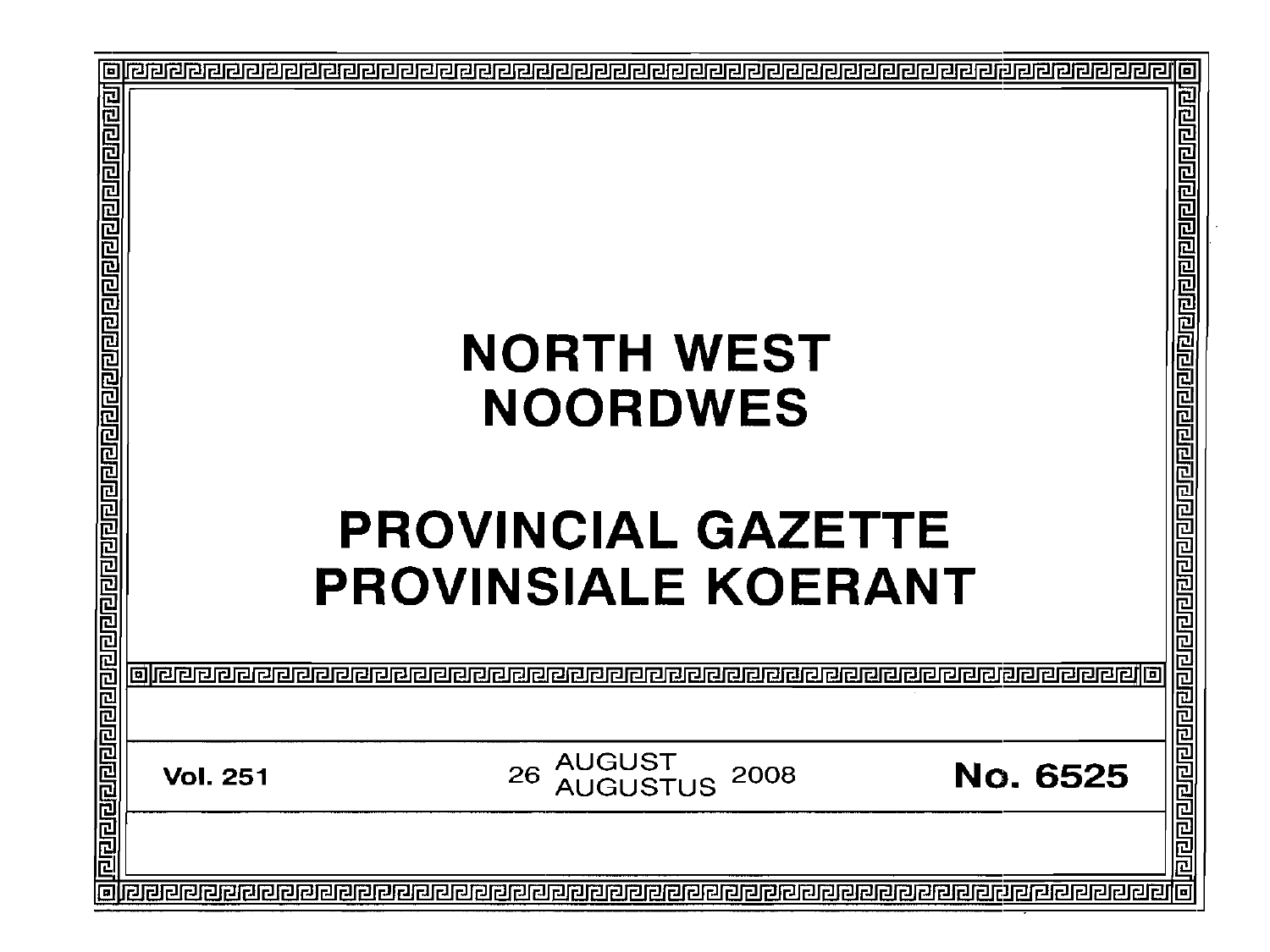## **CONTENTS**

| <b>GENERAL NOTICES</b> |                                                                                                                    |          |              |  |  |
|------------------------|--------------------------------------------------------------------------------------------------------------------|----------|--------------|--|--|
| 467                    | Town-planning and Townships Ordi-<br>nance (15/1986): Rustenburg Amend-                                            |          |              |  |  |
| 468                    | do.: Rustenburg Amendment Scheme                                                                                   | 8<br>8   | 6525<br>6525 |  |  |
| 469                    | do.: Rustenburg Amendment Scheme                                                                                   | 9        | 6525         |  |  |
| 470                    | do.: Potchefstroom Amendment Scheme                                                                                | 10       | 6525         |  |  |
| 471                    | do.: Potchefstroom Amendment Scheme                                                                                | 10       | 6525         |  |  |
| 472                    | do.: Amendment Scheme 509                                                                                          | 11       | 6525         |  |  |
| 473                    | do.: Amendment Scheme 501                                                                                          | 12       | 6525         |  |  |
| 474                    | do.: Amendment Scheme 457                                                                                          | 13       | 6525         |  |  |
| 475                    | do.: Brits Amendment Scheme 1/535                                                                                  | 13       | 6525         |  |  |
| 476                    | do.: Rustenburg Land Use Management                                                                                |          |              |  |  |
|                        |                                                                                                                    | 14       | 6525         |  |  |
| 477                    | do.: Amendment Scheme 270                                                                                          | 15       | 6525         |  |  |
| 478                    | do.: Amendment Scheme 452                                                                                          | 15       | 6525         |  |  |
| 479                    | do.: Peri Urban Areas Amendment                                                                                    | 16       | 6525         |  |  |
| 480                    | Removal of Restrictions Act (84/1967):<br>Removal of conditions: Various portions,<br>farm Paardekraal 279 JQ      |          |              |  |  |
| 487                    | Town-planning and Townships Ordi-<br>nance (15/1986): Rustenburg Amend-                                            | 32       | 6525         |  |  |
| 488                    | do.: Rustenburg Amendment Scheme                                                                                   | 17       | 6525         |  |  |
| 489                    | do.: Hartbeespoort Amendment Scheme                                                                                | 17       | 6525         |  |  |
| 490                    |                                                                                                                    | 18       | 6525         |  |  |
| 491                    | do.: Ditsobotla Amendment Scheme 29                                                                                | 19       | 6525         |  |  |
|                        | do.: Koster Amendment Scheme 51                                                                                    | 19       | 6525         |  |  |
| 492<br>493             | do.: Peri Urban Areas Amendment<br>do.: Ventersdorp Amendment Scheme                                               | 20       | 6525         |  |  |
| 494                    | do.: Potchefstroom Amendment Scheme                                                                                | 21       | 6525         |  |  |
|                        |                                                                                                                    | 21       | 6525         |  |  |
| 495                    | do.: Amendment Scheme 477                                                                                          | 22       | 6525         |  |  |
| 496                    | do.: Amendment Scheme 501                                                                                          | 23       | 6525         |  |  |
| 497                    | do.: Amendment Scheme 458                                                                                          | 23       | 6525         |  |  |
| 498                    | do.: Amendment Scheme 509                                                                                          | 24       | 6525         |  |  |
| 499                    | do.: Amendment Scheme 513                                                                                          | 25       | 6525         |  |  |
| 500                    | Removal of Restrictions Act (84/1967):                                                                             |          |              |  |  |
|                        | Removal of conditions: Erf 618 and Erf                                                                             |          |              |  |  |
|                        | 958, Oberholzer Extension 1                                                                                        | 25       | 6525         |  |  |
| 501                    | Development Facilitation Act, 1995:<br>Establishment of land development area:                                     |          |              |  |  |
|                        | Portion 12, farm Brandwagt 728 IN                                                                                  | 26       | 6525         |  |  |
| 502                    | do.: do.: Erf 1788, Potchefstroom                                                                                  |          |              |  |  |
|                        |                                                                                                                    | 28       | 6525         |  |  |
| 503                    | do.: do.: Erf 856, Portion 1, Erf 856 and<br>Portion 1, Erf 857, Potchefstroom                                     | 28       | 6525         |  |  |
| 504                    | Notice concerning application for<br>consent use: Erf 238, Schoemansville                                          | 29       | 6525         |  |  |
|                        | <b>LOCAL AUTHORITY NOTICES</b>                                                                                     |          |              |  |  |
| 355                    | Local Government Ordinance (17/1939):<br>Ventersdorp Local Municipality: Closure:                                  |          |              |  |  |
| 356                    | Various streets, Ventersdorp Extension 4<br>Town-planning<br>and<br>Townships<br>Ordinance (15/1986): Extension of | 34       | 6525         |  |  |
| 357                    | boundaries: Klerksdorp Extension 33<br>Withdrawal of notice for the establish-                                     | 34       | 6525         |  |  |
| 368                    | ment of Mogwase Unit 8 Extension<br>Town-planning and Townships Ordi-                                              | 35       | 6525         |  |  |
|                        | nance (15/1986): Establishment of town-<br>ship: Tierkloof Estate                                                  | 35       | 6525         |  |  |
| 369                    | do.: do.: Melodie Extension 60                                                                                     | 37       | 6525         |  |  |
| 370                    | do.: Merafong City Local Municipality:<br>Establishment of township: Khutsong                                      |          |              |  |  |
| 371                    | Mafikeng Local Municipality: Rezoning:                                                                             | 38       | 6525         |  |  |
| 372                    |                                                                                                                    | 39       | 6525         |  |  |
| 373                    | do.: do.: Erf 544, Mmabatho<br>do.: do.: Erf 2280, Montshioa                                                       | 39<br>39 | 6525<br>6525 |  |  |
|                        |                                                                                                                    |          |              |  |  |

## **INHOLID**

No. Page Gazette No. No. No. Bladsy Koerant Bladsy Koerant<br>No. No.

### **ALGEMENE KENNISGEWINGS**

| 467 | Ordonnansie op Dorpsbeplanning en<br>Dorpe (15/1986): Rustenburg-wysiging- |    |      |
|-----|----------------------------------------------------------------------------|----|------|
|     |                                                                            | 8  | 6525 |
| 468 | do.: Rustenburg-wysigingskema 502                                          | 9  | 6525 |
| 469 | do.: Rustenburg-wysigingskema 511                                          | 9  | 6525 |
| 470 | do.: Potchefstroom-wysigingskema 1569                                      | 10 | 6525 |
| 471 | do.: Potchefstroom-wysigingskema 1570                                      | 11 | 6525 |
| 472 | do.: Wysigingskema 509                                                     | 11 | 6525 |
| 473 | do.: Wysigingskema 501                                                     | 12 | 6525 |
| 474 | do.: Wysigingskema 457                                                     | 13 | 6525 |
| 475 | do.: Brits-wysigingskema 1/535                                             | 14 | 6525 |
| 476 | do.: Rustenburg Grondgebruikbestuur-                                       |    |      |
|     |                                                                            | 14 |      |
|     |                                                                            |    | 6525 |
| 477 | do.: Wysigingskema 270                                                     | 15 | 6525 |
| 478 | do.: Wysigingskema 452                                                     | 16 | 6525 |
| 479 | do.: Buitestedelike Gebiede-wysiging-                                      |    |      |
|     |                                                                            | 16 | 6525 |
| 480 | Wet op Opheffing van Beperkings                                            |    |      |
|     | (84/1967): Opheffing van voorwaardes:                                      |    |      |
|     | Verskeie gedeeltes, plaas Paardekraal                                      |    |      |
|     |                                                                            | 31 | 6525 |
| 487 | Ordonnansie op Dorpsbeplanning en                                          |    |      |
|     | Dorpe (15/1986): Rustenburg-wysiging-                                      |    |      |
|     |                                                                            | 17 | 6525 |
| 488 | do.: Rustenburg-wysigingskema 515                                          | 18 | 6525 |
| 489 | do.: Hartbeespoort-wysigingskema 364                                       | 18 | 6525 |
| 490 | do.: Ditsobotla-wysigingskema 29                                           | 19 | 6525 |
| 491 | do.: Koster-wysigingskema 51                                               | 20 | 6525 |
| 492 | do.: Peri-Urban Areas Amendment                                            |    |      |
|     |                                                                            | 20 | 6525 |
| 493 | do.: Ventersdorp-wysigingskema 10                                          | 21 | 6525 |
|     |                                                                            |    |      |
| 494 | do.: Potchefstroom-wysigingskema 1564                                      | 21 | 6525 |
| 495 | do.: Wysigingskema 477                                                     | 22 | 6525 |
| 496 |                                                                            | 23 | 6525 |
| 497 |                                                                            | 24 | 6525 |
| 498 | do.: Wysigingskema 509                                                     | 24 | 6525 |
| 499 | do.: Wysigingskema 513                                                     | 25 | 6525 |
| 500 | Wet op Opheffing van Beperkings                                            |    |      |
|     | (84/1967): Opheffing van voorwaardes:                                      |    |      |
|     | Erf 618 en Erf 958, Oberholzer-uitbrei-                                    |    |      |
|     |                                                                            | 26 | 6525 |
| 501 | Wet op Ontwikkelingsfasilitering, 1995:                                    |    |      |
|     | Stigting van grondontwikkelingsgebied:                                     |    |      |
|     | Gedeelte 12, plaas Brandwagt 728 IN                                        | 27 | 6525 |
| 502 | do.: do.: Erf 1788, Potchefstroom-uitbrei-                                 |    |      |
|     |                                                                            | 28 | 6525 |
| 503 | do.: do.: Erf 856, Gedeelte 1, Erf 876 en                                  |    |      |
|     | Gedeelte 1, Erf 857, Potchefstroom                                         | 29 | 6525 |
| 504 |                                                                            |    |      |
|     | Kennisgewing van aansoek vir toes-                                         |    |      |
|     | temmingsgebruik: Erf 238, Schoemans-                                       |    |      |
|     |                                                                            | 30 | 6525 |
|     | PLAASLIKE BESTUURSKENNISGEWINGS                                            |    |      |
|     |                                                                            |    |      |
| 355 | Ordonnansie op Plaaslike Bestuur                                           |    |      |
|     | (17/1939): Ventersdorp Plaaslike                                           |    |      |
|     | Munisipaliteit: Sluiting: Verskeie strate,                                 |    |      |
|     | Ventersdorp-uitbreiding 4                                                  | 34 | 6525 |
| 356 | Ordonnansie op Dorpsbeplanning en                                          |    |      |
|     | Dorpe (15/1986): Uitbreiding van grense:                                   |    |      |
|     | Klerksdorp-uitbreiding 33                                                  | 35 | 6525 |
| 357 | Onttrekking van kennisgewing vir die                                       |    |      |
|     | vestiging van Mogwase Eenheid 8                                            |    |      |
|     |                                                                            | 35 | 6525 |
| 368 | Ordonnansie op Dorpsbeplanning en                                          |    |      |
|     | Dorpe (15/1986): Stigting van dorp:                                        |    |      |
|     |                                                                            | 36 | 6525 |
| 369 | do.: do.: Melodie-uitbreiding 60                                           | 37 | 6525 |
| 370 | do.: Merafong City Plaaslike Munisi-                                       |    |      |
|     | paliteit: Stigting van dorp: Khutsong                                      |    |      |
|     | South-uitbreiding 4                                                        | 38 | 6525 |
| 371 |                                                                            |    |      |
|     | Mafikeng Local Municipality: Rezoning:                                     | 39 | 6525 |
|     |                                                                            |    |      |
| 372 | do.: do.: Erf 544, Mmabatho<br>do.: do.: Erf 2280, Montshioa               | 39 | 6525 |
| 373 |                                                                            | 39 | 6525 |

373 do.: do.: Erf 2280, Montshioa.................. 39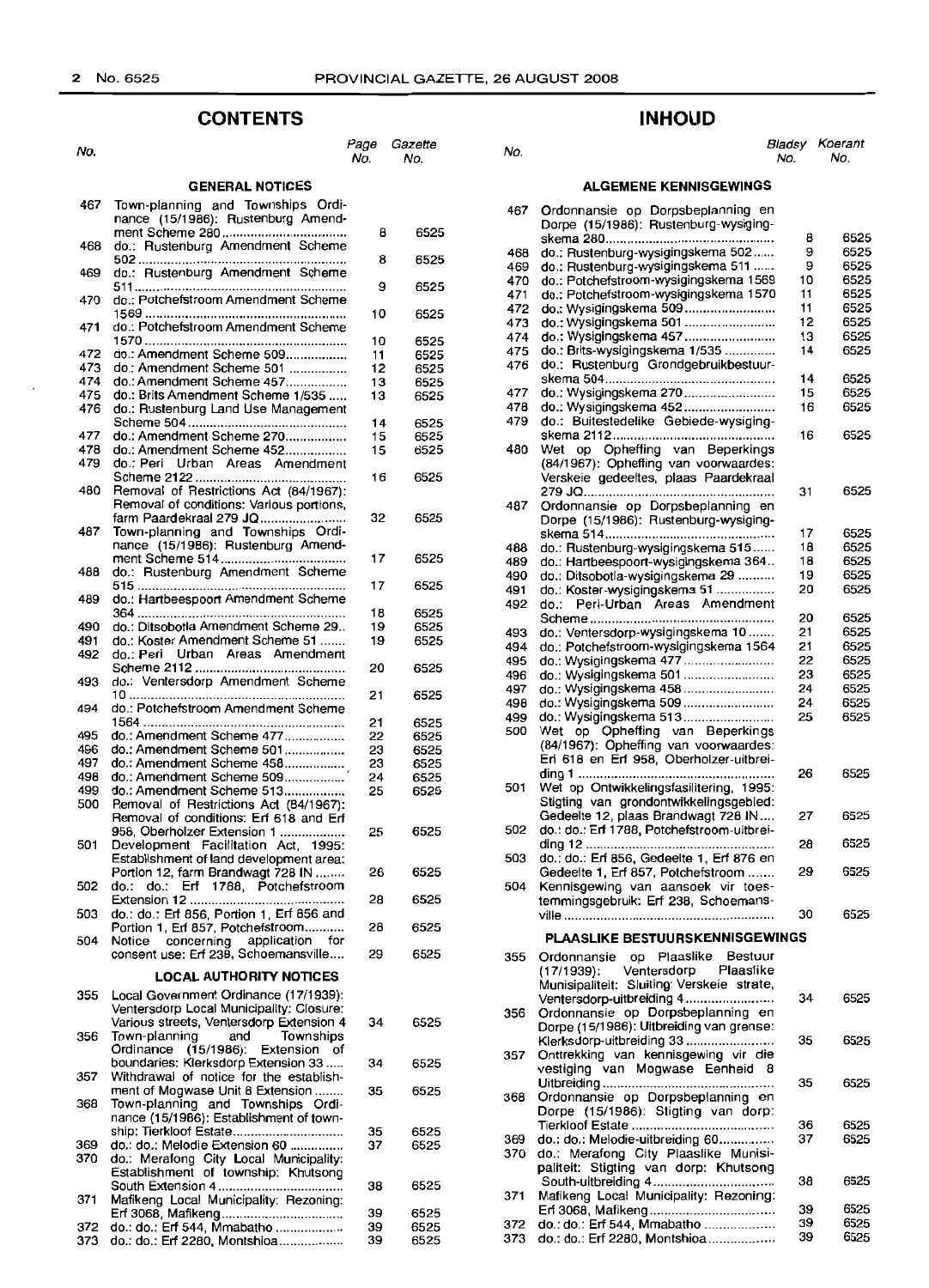| <b>IMPORTANT NOTICE</b>                                                                                                                                       |  |  |  |  |  |
|---------------------------------------------------------------------------------------------------------------------------------------------------------------|--|--|--|--|--|
| The                                                                                                                                                           |  |  |  |  |  |
| <b>North West Province Provincial Gazette Function</b>                                                                                                        |  |  |  |  |  |
| will be transferred to the                                                                                                                                    |  |  |  |  |  |
| <b>Government Printer</b> in Pretoria                                                                                                                         |  |  |  |  |  |
| as from 1 February 2006                                                                                                                                       |  |  |  |  |  |
|                                                                                                                                                               |  |  |  |  |  |
| <b>NEW PARTICULARS ARE AS FOLLOWS:</b>                                                                                                                        |  |  |  |  |  |
| <b>Postal address:</b><br><b>Physical address:</b>                                                                                                            |  |  |  |  |  |
| <b>Government Printing Works</b><br>Private Bag X85                                                                                                           |  |  |  |  |  |
| 149 Bosman Street<br>Pretoria<br>0001<br>Pretoria                                                                                                             |  |  |  |  |  |
|                                                                                                                                                               |  |  |  |  |  |
| <b>New contact persons:</b> Louise Fourie Tel.: (012) 334-4686                                                                                                |  |  |  |  |  |
| Mrs H. Wolmarans Tel.: (012) 334-4591                                                                                                                         |  |  |  |  |  |
| Fax number: (012) 323-8805                                                                                                                                    |  |  |  |  |  |
| E-mail addresses:<br>hester.wolmarans@gpw.gov.za                                                                                                              |  |  |  |  |  |
| louis.fourie@gpw.gov.za                                                                                                                                       |  |  |  |  |  |
| <b>Contact persons for subscribers:</b>                                                                                                                       |  |  |  |  |  |
| Mrs S. M. Milanzi Tel.: (012) 334-4734                                                                                                                        |  |  |  |  |  |
| Mrs J. Wehmeyer Tel.: (012) 334-4753                                                                                                                          |  |  |  |  |  |
| Fax.: (012) 323-9574                                                                                                                                          |  |  |  |  |  |
| This phase-in period is to commence from 1 February 2006 (suggest date of advert)<br>and notice comes into operation as from 1 February 2006.                 |  |  |  |  |  |
| Subscribers and all other stakeholders are advised to send their advertisements<br>directly to the Government Printing Works, 7 days before publication date. |  |  |  |  |  |
| In future, adverts have to be paid in advance<br>before being published in the Gazette.                                                                       |  |  |  |  |  |
| <b>AWIE VAN ZYL</b>                                                                                                                                           |  |  |  |  |  |

Advertising Manager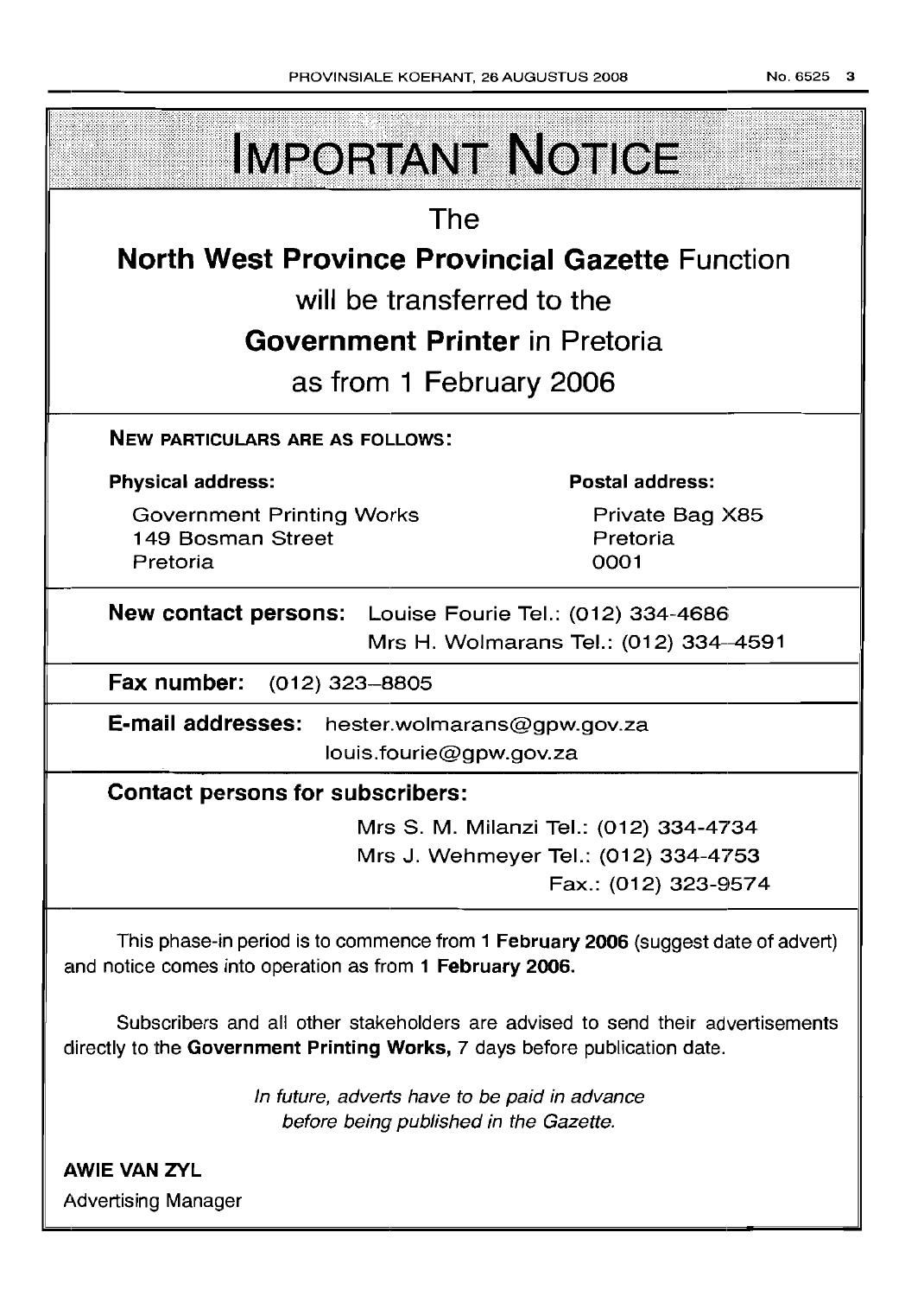IT IS THE CLIENTS RESPONSIBILITY TO ENSURE THAT THE CORRECT AMOUNT IS PAID AT THE CASHIER OR DEPOSITED INTO THE GOVERNMENT PRINTING WORKS BANK ACCOUNT AND ALSO THAT THE REQUISITION/COVERING LETTER TOGETHER WITH THE ADVERTISEMENTS AND THE PROOF OF DEPOSIT REACHES THE GOVERNMENT PRINTING WORKS IN TIME FOR INSERTION IN THE PROVINCIAL GAZETTE.

**No ADVERTISEMENTS WILL BE PLACED WITHOUT PRIOR PROOF OF PRE-PAYMENT.**

'/4 page **R 187.37** Letter Type: Arial Size: 10 Line Spacing: At: Exactly 11pt



'/4 page **R 374.75** Letter Type: Arial Size: 10 Line Spacing: At: Exactly 11 pt

'/4 page **R 562.13** Letter Type: Arial Size: 10 Line Spacing: At:

Exactly 11pt

'/4 page **R 749.50** Letter Type: Arial Size: 10 Line Spacing: At: Exactly 11pt

SUBSCRIPTION: R 163,35 PER YEAR / R 749.50 PER PAGE = 25cM = R 30,00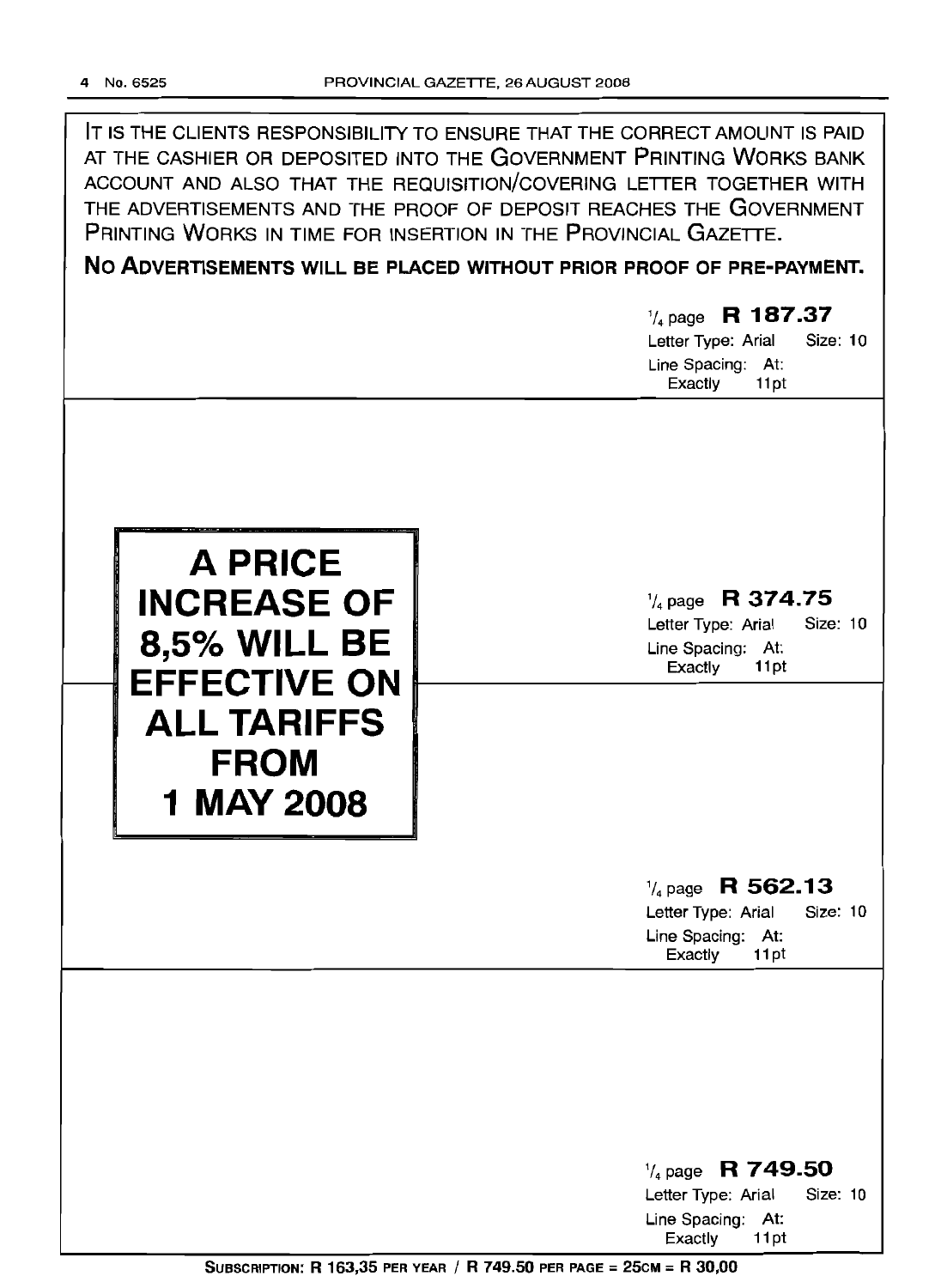

- Tuesday, and the closing time for the acceptance of notices which have to appear in the North West Province Provincial Gazette on any particular Tuesday, is 12:00 on a Tuesday for the following Tuesday. Should any Tuesday coincide with a public holiday, the publication date remains unchanged. However, the closing date for acceptance of advertisements moves backwards accordingly, in order to allow for 7 working days prior to the publication date.
	- (2) The date for the publication of a separate North West Province Provincial Gazette is negotiable.
- 2. (1) Copy of notices received after closing time will be held over for publication in the next North West Province Provincial Gazette.
	- (2) Amendment or changes in copy of notices cannot be undertaken unless instructions are received before 14:00 on Fridays.
	- (3) Copy of notices for publication or amendments of original copy can not be accepted over the telephone and must be brought about by letter, by fax or by hand. The Government Printer will not be liable for any amendments done erroneously.
	- (4) In the case of cancellations a refund of the cost of a notice will be considered only if the instruction to cancel has been received on or before the stipulated closing time as indicated in paragraph 2 (2)

## ApPROVAL OF NOTICES

3 In the event where a cheque., submitted by an advertiser to the Government Printer as payment, is dishonoured, then the Government Printer reserves the right to refuse such client further access to the North West Province Provincial Gazette untill any outstanding debts to the Government Printer is settled in full

## THE GOVERNMENT PRINTER INDEMNIFIED AGAINST LIABILITY

- 4. The Government Printer will assume no liability in respect of-
	- (1) any delay in the publication of a notice or publication of such notice on any date other than that stipulated by the advertiser;
	- (2) erroneous classification of a notice, or the placement of such notice in any section or under any heading other than the section or heading stipulated by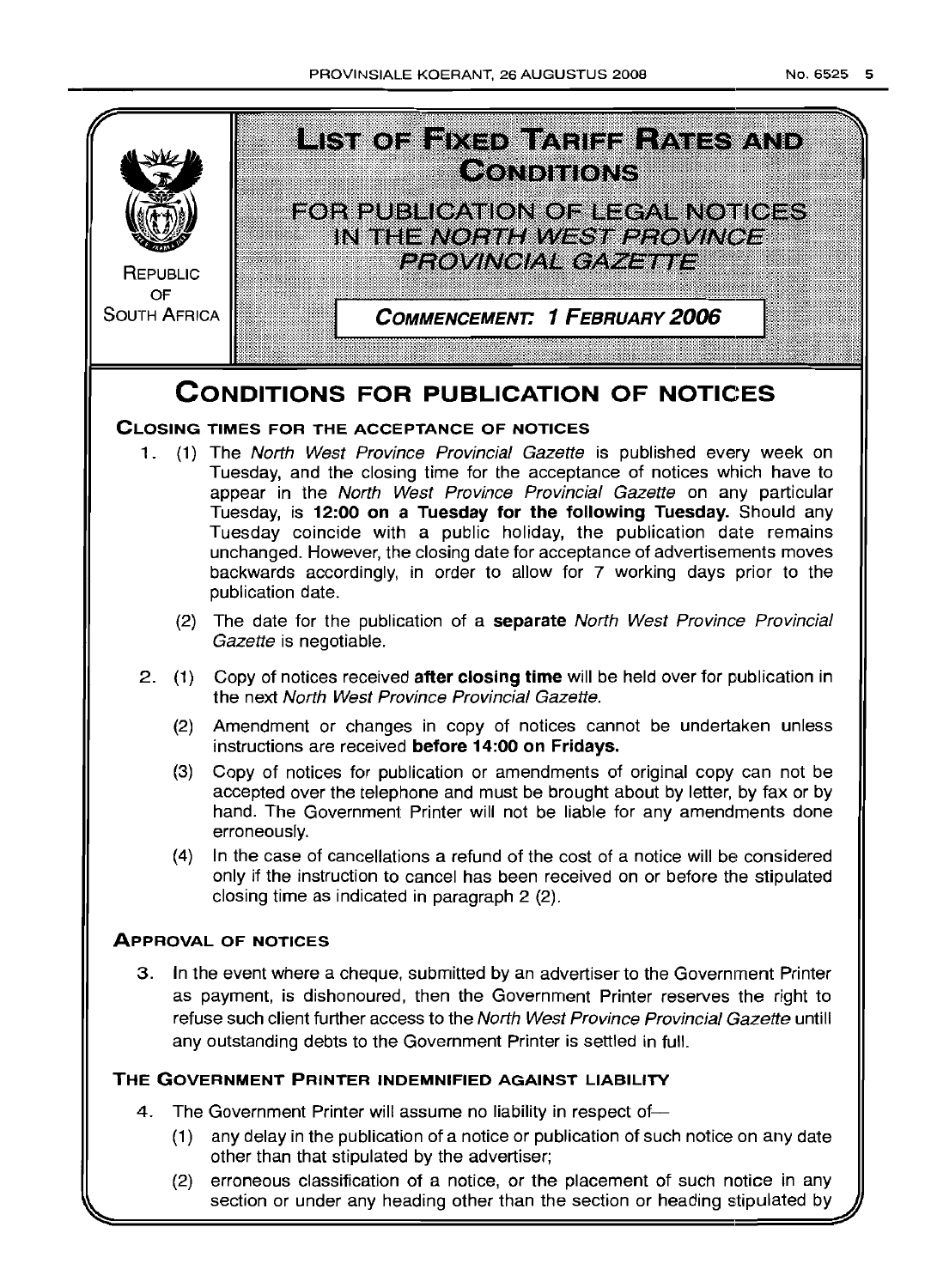- r (3) any editing, revision, omission, typographical errors or errors resulting from faint or indistinct copy.
- (4) The Government Printing Works is not responsible for any amendments.

## LIABILITY OF ADVERTISER

5. Advertisers will be held liable for any compensation and costs arising from any action which may be instituted against the Government Printer in consequence of the publication of any notice.

## **COPY**

- 6. Copy of notices must be typed on one side of the paper only and may not constitute part of any covering letter or document.
- 7. At the top of any copy, and set well apart from the notice, the following must be stated:

Where applicable

- (1) The heading under which the notice is to appear.
- (2) The cost of publication applicable to the notice, in accordance with the "Word Count Table".

## PAYMENT OF COST

- 9. With effect from 1 April 2005 no notice will be accepted for publication unless the cost of the insertion(s) is prepaid in CASH or by CHEQUE or POSTAL ORDERS. It can be arranged that money can be paid into the banking account of the Government Printer, in which case the deposit slip accompanies the advertisement before publication thereof.
- 10. (1) The cost of a notice must be calculated by the advertiser in accordance with the word count table.
	- (2) Where there is any doubt about the cost of publication of a notice, and in the case of copy, an enquiry, accompanied by the relevant copy, should be addressed to the Advertising Section, Government Printing Works, Private Bag X85, Pretoria, 0001 [Fax: (012) 323-8805], before publication.
- 11. Overpayment resulting from miscalculation on the part of the advertiser of the cost of publication of a notice will not be refunded, unless the advertiser furnishes adequate reasons why such miscalculation occurred. In the event of underpayments, the difference will be recovered from the advertiser, and the notice(s) will not be published until such time as the full cost of such publication has been duly paid in cash or by cheque or postal orders, or into the banking account.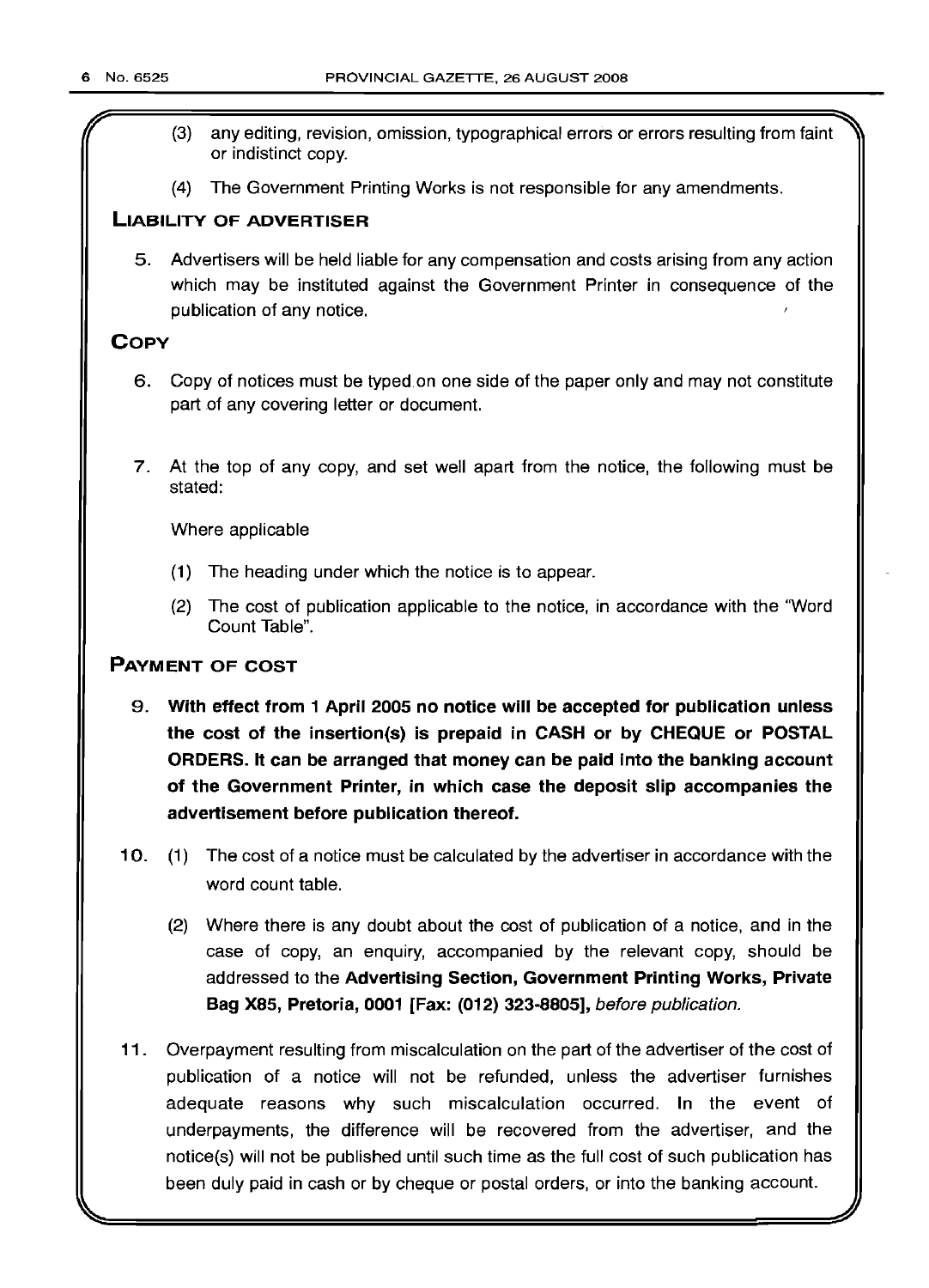- 12. In the event of a notice being cancelled, a refund will be made only if no cost regarding the placing of the notice has been incurred by the Government Printing Works.
- 13. The Government Printer reserves the right to levy an additional charge in cases where notices, the cost of which has been calculated in accordance with the Word Count Table, are subsequently found to be excessively lengthy or to contain overmuch or complicated tabulation.

## PROOF OF PUBLICATION

14. Copies of the North West Province Provincial Gazette which may be required as proof of publication, may be ordered from the Government Printer at the ruling price. The Government Printer will assume no liability for any failure to post such North West Province Provincial Gazette(s) or for any delay in despatching it/them.

# **GOVERNMENT PRINTERS BANK ACCOUNT PARTICULARS**

Bank:

ABSA

BOSMAN STREET

Account No.: 4057114016

Branch code: 632005

Reference No.: 00000050

Fax No.:

(012) 323 8805 and (012) 323 0009

## Enquiries:

| Mrs. L. Fourie    | Tel.: (012) 334-4686 |
|-------------------|----------------------|
| Mrs. H. Wolmarans | Tel.: (012) 334-4591 |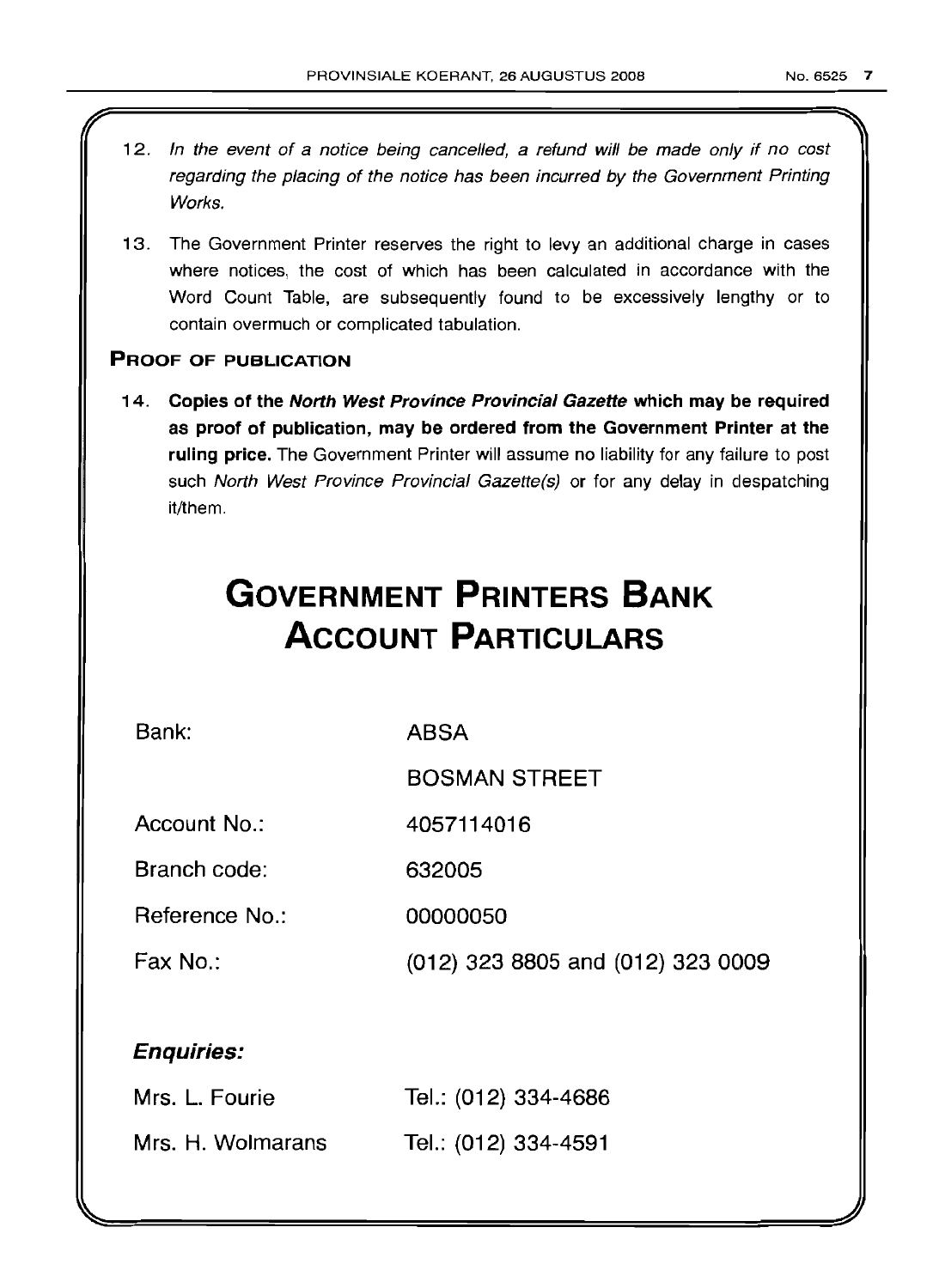## **GENERAL NOTICES • ALGEMENE KENNISGEWINGS**

## **NOTICE 467 OF 2008**

NOTICE OF APPLICATION FOR AMENDMENT OF TOWN-PLANNING SCHEME IN TERMS OF SECTION 56 (1) (b) (i) OF THE TOWN-PLANNING AND TOWNSHIPS ORDINANCE, 1986 (ORDINANCE 15 OF 1986)

#### **RUSTENBURG AMENDMENT SCHEME 280**

I, Petrus Christiaan Cornelius de Jager of the firm Towncomp BK, 1995/024157/23, being the authorised agent of the owner of Portion 1 of Erf 742, Rustenburg (41 President Mbeki Drive), Portion 3 (a portion of Portion 2) of Erf 742, Rustenburg (38A Ridder Street), Remainder Portion of Portion 2 of Erf 742, Rustenburg (38 Ridder Street), Portion 1 of Erf 743, Rustenburg (40 Ridder Street) and Portion 2 of Erf 762, Rustenburg (43 President Mbeki Drive), hereby give notice in terms of section 56 (1) (b) (i) of the Town-planning and Townships Ordinance, 1986, that I have applied to the Rustenburg Local Muncipality for the amendment of the the town-planning scheme known as Rustenburg Land Use Management Scheme, 2005, by the rezoning of the property described above, from "Residential 1" to "Business 1", subject to conditions as per Annexure 563.

Particulars of the application will lie for inspection during normal office hours at the office of the Director: Planning and Development, Room 319, Missionary Mpheni House, corner Beyers Naudé and Nelson Mandela Drives, Rustenburg, for a period of 28 days from 19 August 2008.

Objections to or representations in respect of the application must be lodged with or made in writing to the Director: Planning and Development at the above address or at P.O. Box 16, Rustenburg, 0300, within a period of 28 days from 19 August 2008.

Address of owner: Pia Towncomp CC, P.O. Box 20145, Proteapark, 0305. Tel: (014) 533-2950. Fax: (014) 533-3733.

**.-**

## **KENNISGEWING 467 VAN 2008**

KENNISGEWING VAN MNSOEK OM WYSIGING VAN DORPSBEPLANNINGSKEMA INGEVOLGE ARTIKEL 56 (1) (b) (i) VAN DIE ORDONNANSIE OP DORPSBEPLANNING EN DORPE, 1986 (ORDONNANSIE 15 VAN 1986)

## **RUSTENBURG·WYSIGINGSKEMA 280**

Ek, Petrus Christiaan Cornelius de Jager van die firma Towncomp BK, 1995/024157/23, synde die gemagtigde agent van die eienaar van Gedeelte 1 van Erf 742, Rustenburg (President Mbekirylaan 41), Gedeelte 3 ('n gedeelte van Gedeelte 2) van Erf 742, Rustenburg (Ridderstraat 38A), Resterende Gedeelte van Gedeelte 2 van Erf 742, Rustenburg (Ridderstraat 38), Gedeelte 1 van Erf 743, Rustenburg (Ridderstraat 40) en Gedeelte 2 van Erf 762, Rustenburg (President Mbekirylaan 43), gee hiermee ingevolge artkel 56 (1) (b) (i) van die Ordonnansie op Dorpsbeplanning en Dorpe, 1986, kennis dat ek by die Rustenburg Plaaslike Munisipaliteit aansoek gedoen het om die wysiging van die dorpsbeplanningskema, bekend as Rustenburg Land Use Management Scheme, 2005, deur die hersonering van die eiendom hierbo beskryf, vanaf "Residensieel 1" na "Besigheid 1", onderhewig aan sekere voorwaardes soos per Bylae 563.

Besonderhede van die aansoek Ie ter insae gedurende gewone kantoorure by die kantoor van die Direkteur: Beplanning en Ontwikkeling, Kamer 319, Missionary Mpheni House, h/V Beyers Naude- en Nelson Mandelarylaan, Rustenburg, vir 'n tydperk van 28 dae vanaf 19 Augustus 2008.

Besware teen of vertoë ten opsigte van die aansoek moet binne 'n tydperk van 28 dae vanaf 19 Augustus 2008, skriftelik by of tot die Direkteur: Beplanning en Ontwikkeling by bovermelde adres of by Posbus 16, Rustenburg, 0300, ingedien of gerig word.

Adres van eienaar: Pia Towncomp CC, Posbus 20145, Proteapark, 0305. Tel: (014) 533-2950. Faks: (014) 533-3733.

19-26

## **NOTICE 468 OF 2008**

NOTICE OF APPLICATION FOR AMENDMENT OF TOWN-PLANNING SCHEME IN TERMS OF SECTION 56 (1) (b) (i) OF THE TOWN-PLANNING AND TOWNSHIPS ORDINANCE, 1986 (ORDINANCE 15 OF 1986)

#### **RUSTENBURG AMENDMENT SCHEME 502**

I, Jan-Nolte Ekkerd, of the firm EPS, being the authorised agent of the owner of Portion 14 of the farm Kroondal 304 JQ, hereby give notice in terms of section 56 (1) (b) (i) of the Town-planning and Townships Ordinance, 1986, that I have applied to the Rustenburg Local Municipality, for the amendment of the town-planning scheme known as Rustenburg Land Use Management Scheme, 2005, by the rezoning of the property described above, situated in Kroondal, along the P2/4 route to Pretoria from "Agriculture" to "Institutional".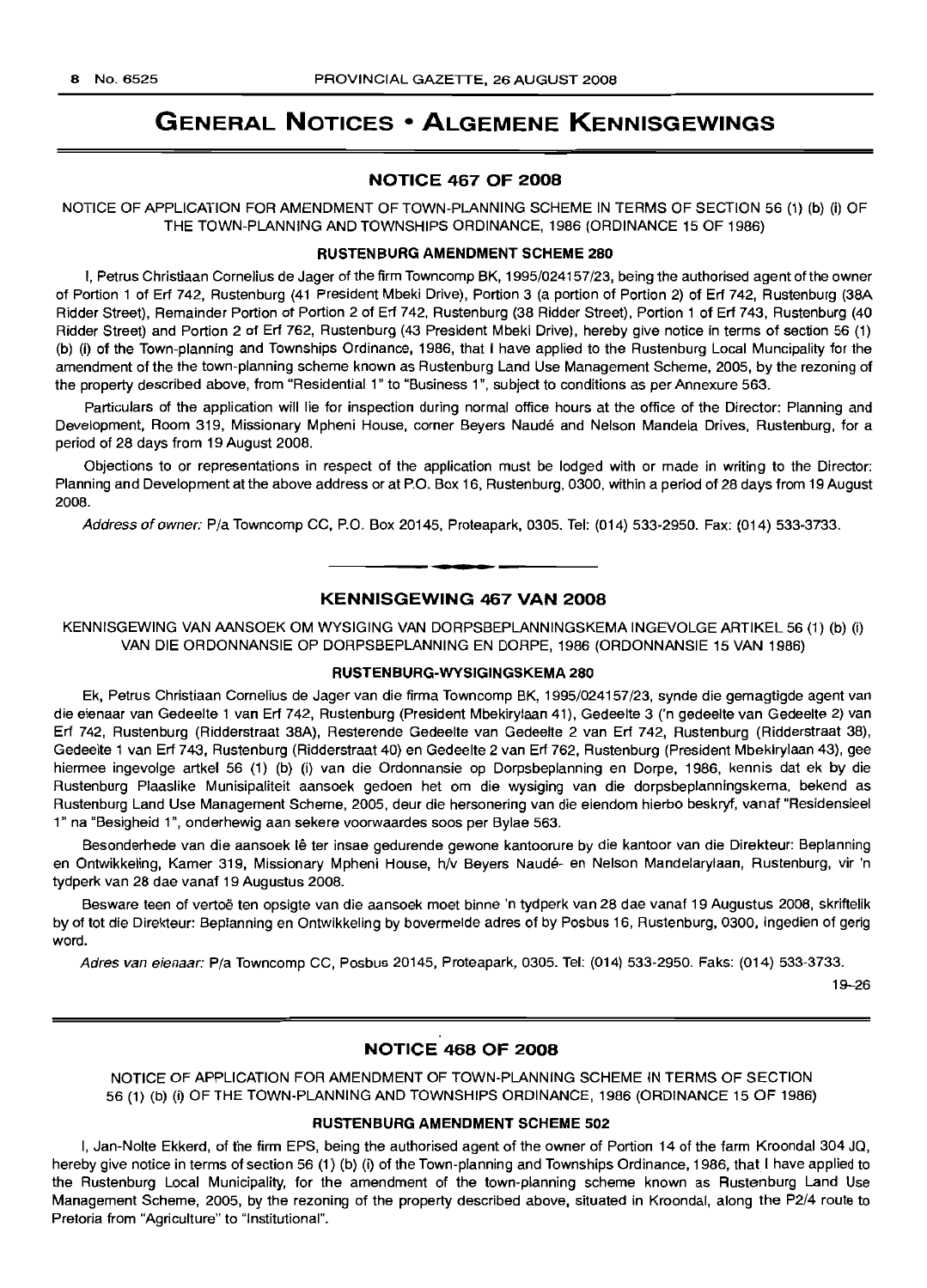Particulars of the application will lie for inspection during normal office hours at the office of the Municipal Manager, Room 319, at the Missionary Mpheni House, cnr of Nelson Mandela and Beyers Naude Drives, Rustenlburg, for the period of 28 days from 19 August 2008.

Objections to or representations in respect of the application must be lodged with or made in writing to the Municipal Manager at the above address or at P.O. Box 16, Rustenburg, 0300, within a period of 28 days from 19 August 2008.

Address of owner: Pia EPS Consulting Engineers, P.O. Box 5002, Rustenburg, 0300. Tel: (014) 597-2001. Fax: (014) 597-4956.

## **KENNISGEWING 468 VAN 2008**

KENNISGEWING VAN AANSOEK OM WYSIGING VAN DORPSBEPLANNINGSKEMA INGEVOLGE ARTIKEL 56 (1) (b) (i) VAN DIE ORDONNANSIE OP DORPSBEPLANNING EN DORPE, 1986 (ORDONNANSIE 15 VAN 1986)

#### **RUSTENBURG-WYSIGINGSKEMA 502**

Ek, Jan-Nolte Ekkerd, van die firma EPS, synde die gemagtigde agent van die eienaar van Gedeelte 14 van die plaas Kroondal 304 JQ, gee hiermee ingevolge artkel 56 (1) (b) (i) van die Ordonnansie op Dorpsbeplanning en Dorpe, 1986, kennis dat ek by die Rustenburg Plaaslike Munisipaliteit aansoek gedoen het om die wysiging van die dorpsbeplanningskema, bekend as Hustenburq Grondgebruiksbestuursskema, 2005, deur die hersonering van die eiendom hierbo beskryf, gelee te Kroondal, aangrensend aan die P2/4 Pad na Pretoria vanaf "Landbou" na "Inrigting".

Besonderhede van die aansoek lê ter insae gedurende gewone kantoorure, by die kantoor van die Munisipale Bestuurder, Karner 319, Missionary Mpheni House, h/v Nelson Mandela en Beyers Naudelane, Rustenburg, vir 'n tydperk van 28 dae vanaf 19 Augustus 2008.

Besware teen of vertoë ten opsigte van die aansoek moet binne 'n tydperk van 28 dae vanaf 19 Augustus 2008 skriftelik by of tot die Munisipale Bestuurder, by bovermelde adres of by Posbus 16, Rustenburg, 0300, ingedien of gerig word.

Adres van eienaar: P/a EPS Raadgewende Ingenieurs, Posbus 5002, Rustenburg, 0300. Tel: (014) 597-2001. Faks: (014) 597-4956.

19-26

## **NOTICE 469 OF 2008**

NOTICE OF APPLICATION FOR AMENDMENT OF TOWN-PLANNING SCHEME IN TERMS OF SECTION 56 (1) (b) (i) OF THE TOWN-PLANNING AND TOWNSHIPS ORDINANCE, 1986 (ORDINANCE 15 OF 1986)

#### **RUSTENBURG AMENDMENT SCHEME 511**

I, Jan-Nolte Ekkerd, of the firm EPS, being the authorised agent of the owner of Portion 94 of the farm Rietvly 271 JQ, hereby give notice in terms of section 56 (1) (b) (i) of the Town-planning and Townships Ordinance, 1986, that I have applied to the Rustenburg Local Municipality, for the amendment of the town-planning scheme known as Hustenburq Land Use Management Scheme, 2005, by the rezoning of the property described above, situated approximately 12 km north-east of the Rustenburg CBD, in the Rietvly Area from "Agriculture" to "Special", for a shooting range and ancillary purposes.

Particulars of the application will lie for inspection during normal office hours at the office of the Municipal Manager, Room 319, at the Missionary Mpheni House, cnr of Nelson Mandela and Beyers Naude Drives, Rustenburg, for the period of 28 days from 19 August 2008.

Objections to or representations in respect of the application must be lodged with or made in writing to the Municipal Manager at the above address or at P.O. Box 16, Rustenburg, 0300, within a period of 28 days from 19 August 2008.

Address of owner: Pia EPS Consulting Engineers, P.O. Box 5002, Rustenburg, 0300. Tel: (014) 597-2001. Fax: (014) 597-4956.

## **KENNISGEWING 469 VAN 2008**

**I •**

KENNISGEWING VAN AANSOEK OM WYSIGING VAN DORPSBEPLANNINGSKEMA INGEVOLGE ARTIKEL 56 (1) (b) (i) VAN DIE ORDONNANSIE OP DORPSBEPLANNING EN DORPE, 1986 (ORDONNANSIE 15 VAN 1986)

#### **RUSTENBURG-WYSIGINGSKEMA 511**

Ek, Jan-Nolte Ekkerd, van die firma EPS, synde die gemagtigde agent van die eienaar van Gedeelte 94 van die plaas Rietvly 271 JQ, gee hiermee ingevolge artkel 56 (1) (b) (i) van die Ordonnansie op Dorpsbeplanning en Dorpe, 1986, kennis dat ek by die Rustenburg Plaaslike Munisipaliteit aansoek gedoen het om die wysiging van die dorpsbeplanningskema, bekend as Rustenburg Grondgebruiksbestuursskema, 2005, deur die hersonering van die eiendom hierbo beskryf, gelee ongeveer 12 krn noord-oos van die Rustenburg SSK, in die Rietvly omgewing, vanaf "Landbou" na "Spesiaal", vir 'n skietbaan en aanverwante gebruike.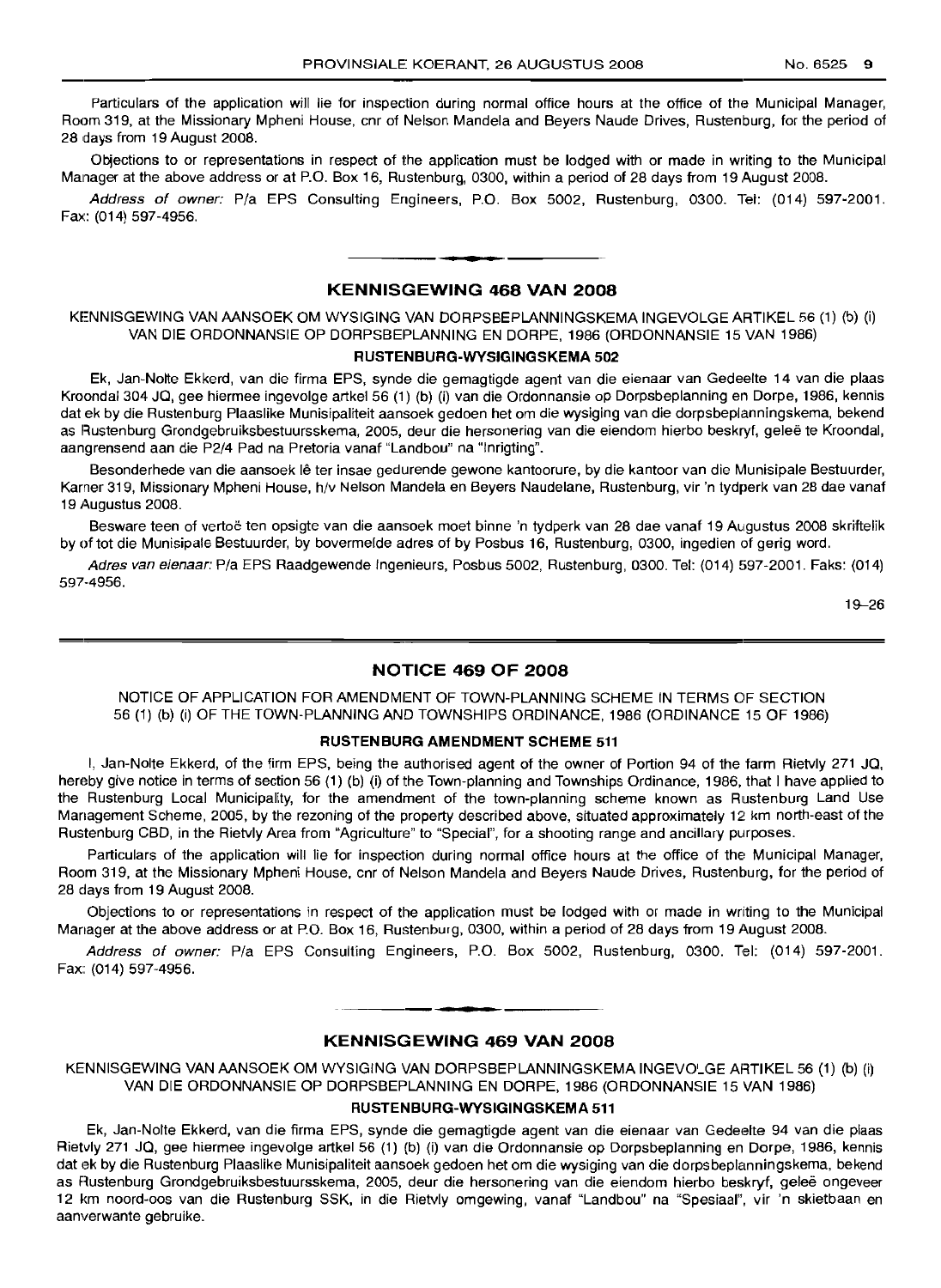Besonderhede van die aansoek lê ter insae gedurende gewone kantoorure, by die kantoor van die Munisipale Bestuurder, Kamer 319, Missionary Mpheni House, h/v Nelson Mandela en Beyers Naudelane, Rustenburg, vir 'n tydperk van 28 dae vanaf 19 Augustus 2008.

Besware teen of vertoë ten opsigte van die aansoek moet binne 'n tydperk van 28 dae vanaf 19 Augustus 2008 skriftelik by of tot die Munisipale Bestuurder, by bovermelde adres of by Posbus 16, Rustenburg, 0300, ingedien of gerig word.

Adres van eienaar: P/a EPS Raadgewende Ingenieurs, Posbus 5002, Rustenburg, 0300. Tel: (014) 597-2001. Faks: (014) 597-4956.

19-26

### **NOTICE 470 OF 2008**

NOTICE OF APPLICATION FOR AMENDMENT OF THE POTCHEFSTROOM TOWN-PLANNING SCHEME, 1980, IN TERMS OF SECTION 56 (1) (b) (i) OF THE TOWN-PLANNING AND TOWNSHIPS ORDINANCE, 1986 (ORDINANCE 15 OF 1986)

## **POTCHEFSTROOM AMENDMENT SCHEME 1569**

We, Welwyn Town and Regional Planners, being the authorised agent of the owner of Erf 1810, situated in the Town, Potchefstroom Extension 12, hereby give notice in terms of section 56 (1) (b) (i) of the Town-planning and Townships Ordinance, 1986, that we have applied to the Tlokwe City Council for the amendment of the town-planning scheme known as the Potchefstroom Town-planning Scheme, 1980, by the rezoning of the property described above, situated at 9 Renoster Street, Potchefstroom Extension 12, from "Residential 1" to "Residential 2".

Particulars of the application will lie for inspection during normal office hours at the office of the Municipal Manager, Wolmarans Street, Potchefstroom, for a period of 28 days from 19 August 2008.

Objections to or representations in respect of the application must be lodged with or made in writing to the Municipal Manager at the above address or at PO. Box 113, Potchefstroom, 2520, within a period of 28 days from 19 August 2008.

Address of applicant: Welwyn Town and Regional Planners, P.O. Box 20508, Noordbrug, 2522. Tel. (018) 293-1536.

<sup>I</sup> **••**

## **KENNISGEWING 470 VAN 2008**

KENNISGEWING VAN AANSOEK OM WYSIGING VAN DIE POTCHEFSTROOM DORPSBEPLANNINGSKEMA, 1980, INGEVOLGEARTIKEL56 (1) (b) (i) VAN DIE ORDONNANSIE OP DORPSBEPLANNING EN DORPE, 1986 (ORDONNANSIE 15 VAN 1986)

## **POTCHEFSTROOM WYSIGINGSKEMA 1569**

Ons, Welwyn Stads- en Streekbeplanners, synde die gemagtigde agent van die eienaar van Erf 1810, geleë in die dorp, Potchefstroom Uitbreiding 12, ingevolge artikel 56 (1) (b) (i) van die Ordonnansie op Dorpsbeplanning en Dorpe, 1986, gee hiermee kennis dat ons by die Tlokwe Stadsraad aansoek gedoen het om die wysiging van die dorpsbeplanningskema, bekend as die Potchefstroom Dorpsbeplanningskema, 1980, deur die hersonering van die eiendom hierbo beskryf, geleë te Renosterstraat 9, Potchefstroom Uitbreiding 12, vanaf "ResidensieeI1" na "Residensieel 2".

Besonderhede van die aansoek lê ter insae gedurende gewone kantoorure by die kantoor van die Munisipale Bestuurder, Wolmaransstraat, Potchefstroom, vir 'n tydperk van 28 dae vanaf 19 Augustus 2008.

Besware teen of vertoë ten opsigte van die aansoek moet binne 'n tydperk van 28 dae vanaf 19 Augustus 2008 skriftelik tot die Munisipale Bestuurder by bovermelde adres of by Posbus 113, Potchefstroom, 2520, ingedien of gerig word.

Adres van applikant: Welwyn Stads- en Streekbeplanners, Posbus 20508, Noordbrug, 2522. Tel. (018) 293-1536.

19-26

## **NOTICE 471 OF 2008**

NOTICE OF APPLICATION FOR AMENDMENT OF THE POTCHEFSTROOM TOWN-PLANNING SCHEME, 1980, IN TERMS OF SECTION 56 (1) (b) (i) OF THE TOWN-PLANNING AND TOWNSHIPS ORDINANCE, 1986 (ORDINANCE 15 OF 1986)

## **POTCHEFSTROOM AMENDMENT SCHEME 1570**

We, Welwyn Town and Regional Planners, being the authorised agent of the owner of the Remaining Portion of Erf 2659 and Portion 18 of Erf 2659, situated in the Town Potchefstroom, hereby give notice in terms of section 56 (1) (b) (i) of the Townplanning and Townships Ordinance, 1986, that we have applied to the Tlokwe City Council for the amendment of the townplanning scheme known as the Potchefstroom Town-planning Scheme, 1980, by the rezoning of the property described above, situated at 8 Van Graan Street and 9 Duvenhagen Street, Potchefstroom, from "Residential 1" to "Special" with Annexure 1123 for a dwelling unit and a guest house.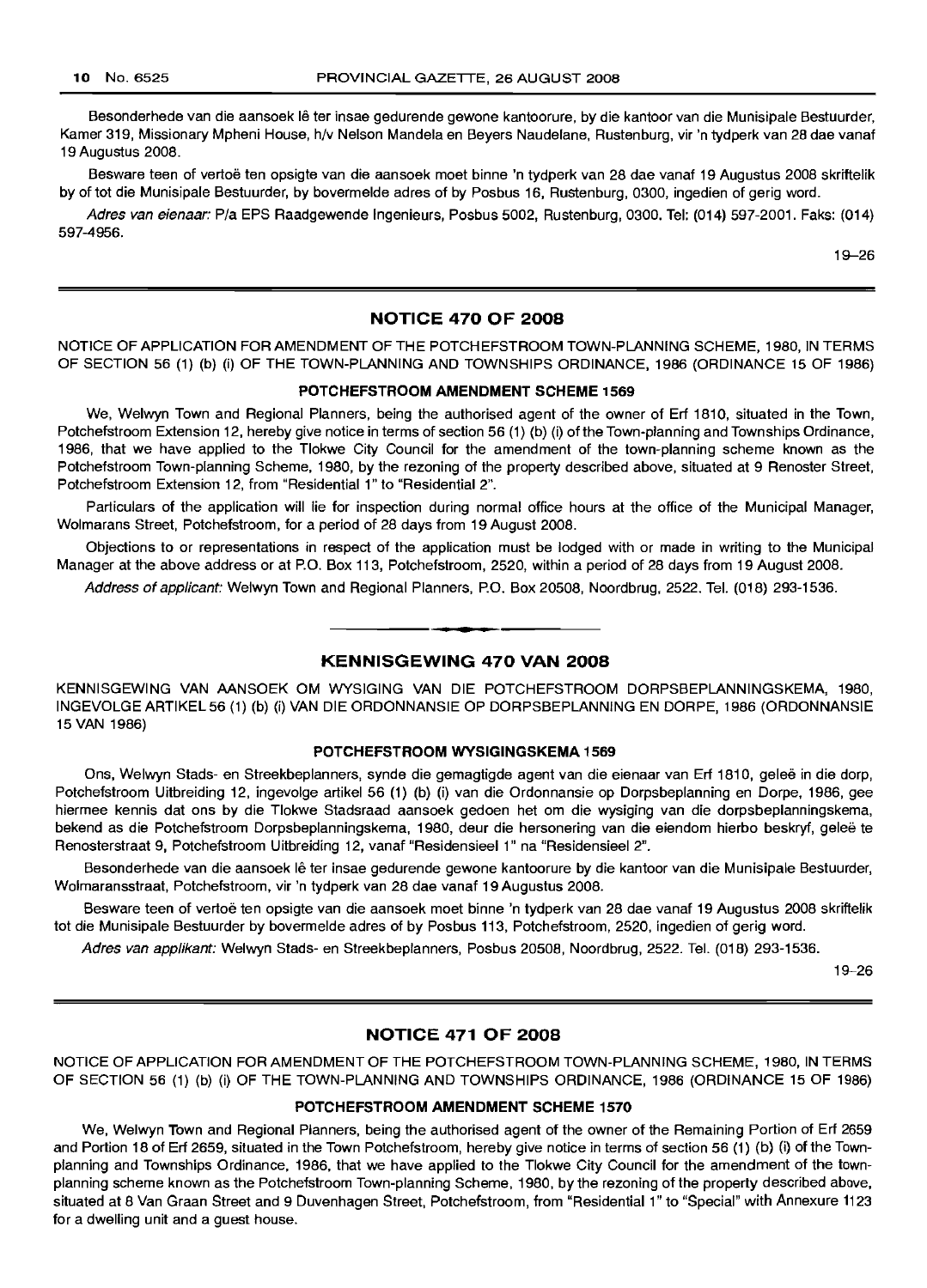Particulars of the application will lie for inspection during normal office hours at the office of the Municipal Manager, Wolmarans Street, Potchefstroom, for a period of 28 days from 19 August 2008.

Objections to or representations in respect of the application must be lodged with or made in writinq to the Municipal Manager at the above address or at P.O. Box 113, Potchefstroom, 2520, within a period of 28 days from 19 August 2008.

Address of applicant: Welwyn Town and Regional Planners, P.O. Box 20508, Noordbrug, 2522. Tel. (018) 293-1536.

## KENNISGEWING 471 VAN 2008

**- .**

KENNISGEWING VAN AANSOEK OM WYSIGING VAN DIE POTCHEFSTROOM DORPSBEPLANNINGSKEMA, 1980, INGEVOLGE ARTIKEL 56 (1) (b) (i) VAN DIE ORDONNANSIE OP DORPSBEPLANNING EN DORPE, 1986 (ORDONNANSIE 15 VAN 1986)

#### POTCHEFSTROOM WYSIGINGSKEMA 1570

Ons, Welwyn Stads- en Streekbeplanners, synde die gemagtigde agent van die eienaar van die Resterende Gedeelte van Erf 2659 en Gedeelte 18 van Erf 2659, geleë in die dorp, Potchefstroom, ingevolge artikel 56 (1) (b) (i) van die Ordonnansie op Dorpsbeplanning en Dorpe, 1986, gee hiermee kennis dat ons by die Tlokwe Stadsraad aansoek gedoen het om die wysiging van die dorpsbeplanningskema, bekend as die Potchefstroom Dorpsbeplanningskema, 1980, deur die hersonering van die eiendom hierbo beskryf, geleë te Van Graanstraat 8 en Duvenhagenstraat 9, Potchefstroom, vanaf "Residensieel 1" na "Spesiaal" met Bylae 1123 vir 'n wooneenheid en 'n gastehuis.

Besonderhede van die aansoek lê ter insae gedurende gewone kantoorure by die kantoor van die Munisipale Bestuurder, Wolmaransstraat, Potchefstroom, vir 'n tydperk van 28 dae vanaf 19 Augustus 2008.

Besware teen of vertoe ten opsigte van die aansoek moet binne 'n tydperk van 28 dae vanaf 19 Augustus 2008 skriftelik tot die Munisipale Bestuurder by bovermelde adres of by Posbus 113, Potchefstroom, 2520, ingedien of gerig word.

Adres van applikant: Welwyn Stads- en Streekbeplanners, Posbus 20508, Noordbrug, 2522. Tel. (018) 293-1536.

19-26

## NOTICE 472 OF 2008

NOTICE OF APPLICATION FOR AMENDMENT OF TOWN-PLANNING SCHEME IN TERMS OF SECTION 56 (1) (b) (i) OF THE TOWN-PLANNING AND TOWNSHIPS ORDINANCE, 1986 (ORDINANCE 15 OF 1986)

## AMENDMENT SCHEME No. 509

I, Kgomotso Rapetswa, being the authorized agent of Erven 1703 and 2077, Geelhout Park Extension 6-J.Q., hereby give notice in terms of section 56 (1) (b) (i) of the Town-planning and Townships Ordinance, 1986, that we have applied to the Rustenburg Local Municipality for the amendment of the land use management scheme (town-planning scheme) known as Flustenburg Land Use Management Scheme, 2005, by the rezoning of the described above, situated at Geelhout Park Extension 6, Rustenburg, from "Residential 1" to "Business 1".

Particulars of the application will lie for inspection during normal office hours at the office of the Municipal Manager: Rustenburg Local Municipality, corner of Beyers Naude and Nelson Mandela Drives, within a period of 28 days from 19 August 200B.

Objections to or representations in respect of the application must be lodged with or made in writing to the Municipal Manager at the above address or at PO. Box 16, Rustenburg, 0300, within a period of 28 days from 19 August 2008.

Address of the authorized agent: 24 Bushrock, Waterfall East, Rustenburg.

## • **- I** KENNISGEWING 472 VAN 2008

KENNISGEWING VAN AANSOEK OM WYSIGING VAN DORPSBEPLANNINGSKEMA INGEVOLGE AFtTIKEL 56 (1) (b) (ii) VAN DIE ORDONNANSIE OP DORPSBEPLANNING EN DORPE, 1986 (ORDONNANSIE 15 VAN 1986)

#### WYSIGINGSKEMA No. 509

Ek, Kgomotso Rapetswa, synde die gemagtigde agent van Erwe 1703 en 2077, Geelhout Park Uitbreiding 6 J.Q., gee hiermee ingevolge artikel 56 (1) (b) (ii) van die Ordonnansie op Dorpsbeplanning en Dorpe, 1986, kennis dat ons by die Rustenburg Plaaslike Munisipaliteit aansoek gedoen het om die wysiging van die grond gebruik bestuurskema (dorpsbeplanningskema) bekend as Rustenburg Grondgebruiksskema, 2005, deur die hersonering van die eiendom hierbo beskryf, geleë te Geelhout Park, Rustenburg, vanaf "Residensieel 1" na "Besigheid 1".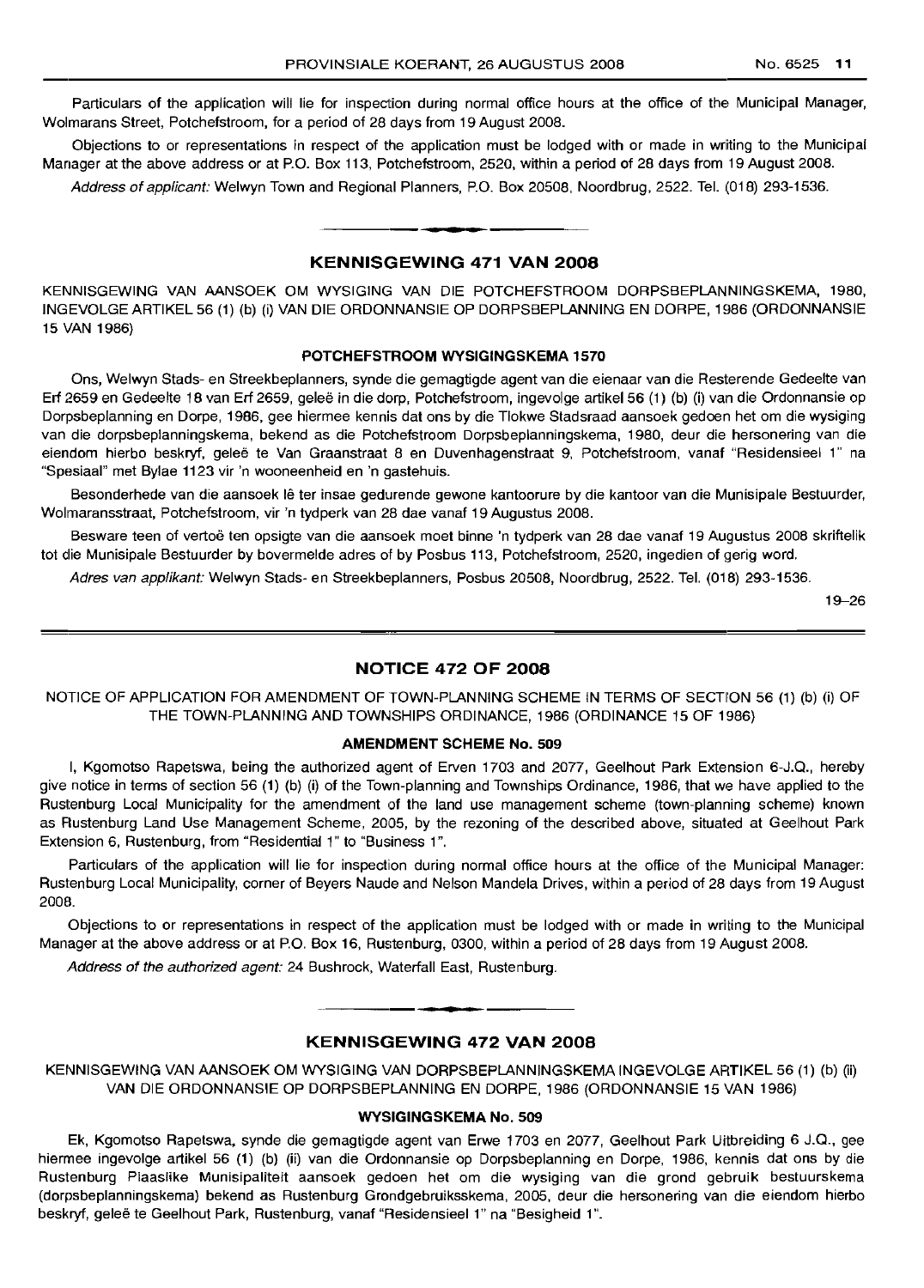Besonderhede van die aansoek lê ter insae gedurende gewone kantoorure by die kantoor van die Munisipale Bestuurder: Rustenburg Plaaslike Munisipaliteit, h/v Beyers Naude- en Nelson Mandelastraat, vir 'n tydperk van 28 dae vanaf 19 Augustus 2008.

Besware teen of vertoe ten opsigte van die aansoek moet binne 'n tydperk van 28 dae vanaf 19 Augustus 2008 skriftelik by of tot die Munisipale Bestuurder, by bovermelde adres of by Posbus 16, Rustenburg, 0300, ingedien of gerig word.

Adres van die gemagtigde agent: 24 Bushrock, Waterfall East, Rustenburg.

19-26

## NOTICE 473 OF 2008

## NOTICE OF APPLICATION FOR AMENDMENT OF TOWN-PLANNING SCHEME IN TERMS OF SECTION 56 (1) (b) (i) OF THE TOWN-PLANNING AND TOWNSHIPS ORDINANCE, 1986 (ORDINANCE 15 OF 1986)

#### RUSTENBURG LAND USE MANAGEMENT SCHEME, 2005: AMENDMENT SCHEME 501

Maxim Planning Solutions, being the authorised agent of the owner of Portion 48 (a portion of Portion 39) of the farm Rietvly, No. 271-JQ, hereby gives notice in terms of section 56 (1) (b) (i) of the Town-planning and Townships Ordinance, 1986, that we have applied to the Rustenburg Local Municipality for the amendment of the town-planning scheme known as the Rustenburg Land Use Management Scheme, 2005, by the rezoning of the property described above, situated approximately 4 km west of the Swartruggens/Phokeng Crossing, from "Special" for the purposes of a hotel consisting of 25 rooms, to "Special" for the purposes of a hotel consisting of 100 rooms.

Particulars of the application will lie for inspection during normal office hours at the office of the Director: Planning and Development, Room 313, Missionary Mpheni House, c/o Beyers Naude and Nelson Mandela Drive, Rustenburg, for the period of 28 days from 19 August 2008.

Objections to or representations in respect of the application must be lodged with or made in writing to the Municipal Manager at the above address or at P.O. Box 16, Rustenburg, 0300, within a period of 28 days from 19 August 2008.

Address of authorised agent: Maxim Planning Solutions, 37 Von Wielligh Street, Rustenburg; P.O. Box 21114, Proteapark, 0305. Tel: (014) 592-9489. (2/1141).

**- .**

## KENNISGEWING 473 VAN 2008

KENNISGEWING VAN AANSOEK OM WYSIGING VAN DORPSBEPLANNINGSKEMA INGEVOLGE ARTIKEL 56 (1) (b) (i) VAN DIE ORDONNANSIE OP DORPSBEPLANNING EN DORPE, 1986 (ORDONNANSIE 15 VAN 1986)

#### RUSTENBURG LAND USE MANAGEMENT SCHEME, 2005: WYSIGINGSKEMA 501

Maxim Planning Solutions, synde die gemagtigde agent van die eienaar van Gedeelte 48 ('n gedeelte van Gedeelte 39) van die plaas Rietvly, No. 271-JQ, gee hiermee ingevolge artikel 56 (1) (b) (i) van die Ordonnansie op Dorpsbeplanning en Dorpe, 1986, kennis dat ons by die Rustenburg Plaaslike Munisipaliteit aansoek gedoen het om die wysiging van die dorpsbeplanningskema bekend as Rustenburg Land Use Management Scheme, 2005, deur die hersonering van die eiendom hierbo beskryf, gelee ongeveer 4 km wes van die Swartruggens/Phokeng kruising, vanaf "Spesiaal" vir die doeleindes van 'n hotel met 25 kamers na "Spesiaal" vir die doeleindes van 'n hotel met 100 kamers.

Besonderhede van die aansoek Ie ter insae gedurende gewone kantoorure by die kantoor van die Direkteur: Beplanning en Ontwikkeling, Kamer 313, Missionary Mpheni House, h/v Beyers Naude- en Nelson Mandelarylaan, Rustenburg, vir 'n tydperk van 28 dae vanaf 19 Augustus 2008.

Besware teen of vertoe ten opsigte van die aansoek moet binne 'n tydperk van 28 dae vanaf 19 Augustus 2008 skriftelik by of tot die Munisipale Bestuurder by bovermelde adres of by Posbus 16, Rustenburg, 0300, ingedien of gerig word.

Adres van gemagtigde agent: Maxim Planning Solutions, Von Wiellighstraat 37, Rustenburg; Posbus 21114, Proteapark, 0305. Tel: (014) 592-9489. (2/1141).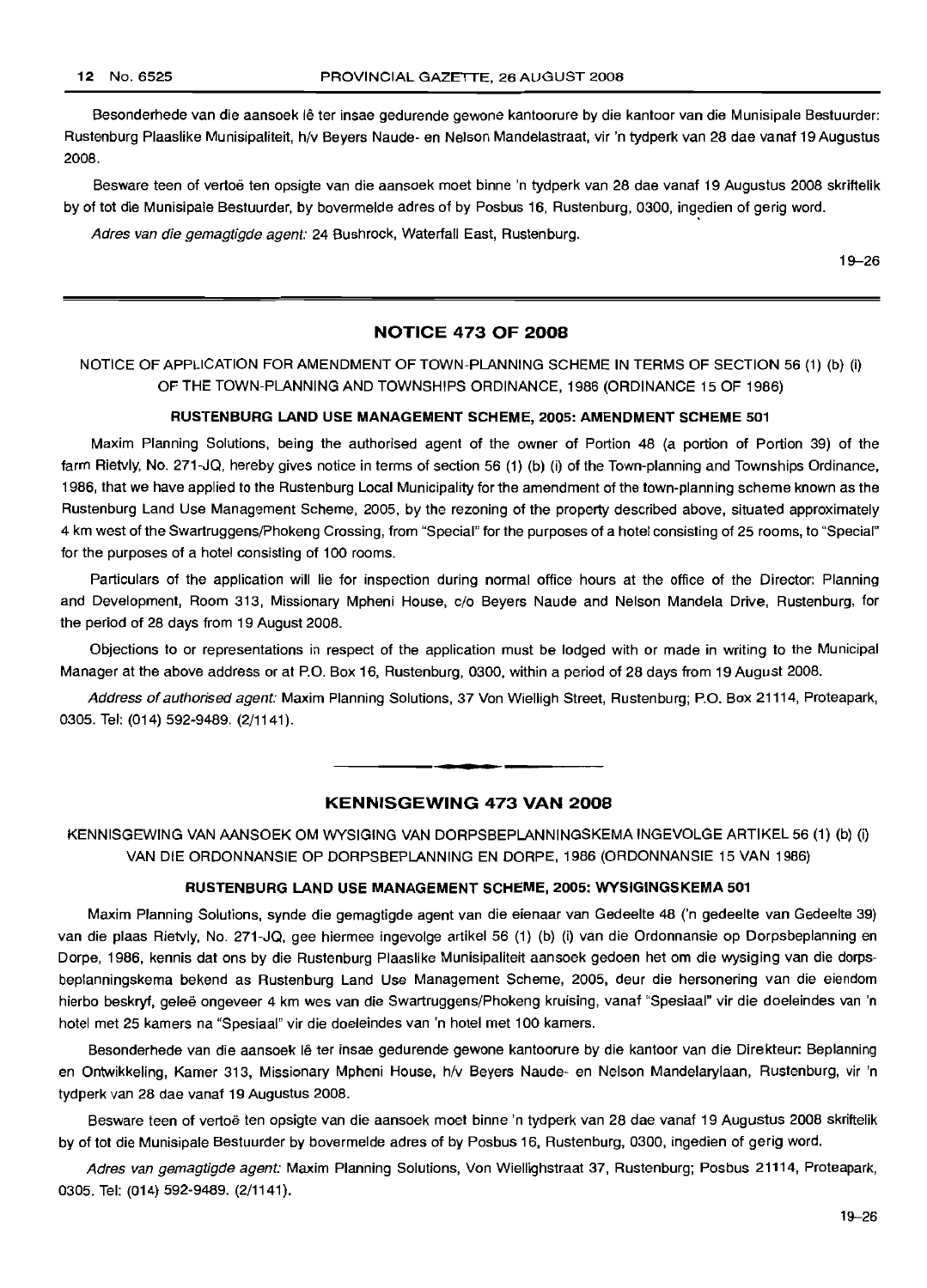## **NOTICE 474 OF 2008**

## NOTICE OF APPLICATION FOR AMENDMENT OF TOWN-PLANNING SCHEME IN TERMS OF SECTION 56 (1) (b) (i) OF THE TOWN-PLANNING AND TOWNSHIPS ORDINANCE, 1986 (ORDINANCE 15 OF 1986)

#### **KLERKSDORP LAND USE MANAGEMENT SCHEME, 2005-AMENDMENT SCHEME 457**

Maxim Planning Solutions, being the authorised agent of the owners of Erven 2033, 2034, 2035, 2041 and 2042, Flamwood Extension 17, hereby gives notice in terms of section 56 (1) (b) (i) of the Town-planning and Townships Ordinance, 1986, that we have applied to the City of Matlosana, for the amendment of the town-planning scheme known as Klerksdorp Land Use Management Scheme, 2005, as amended, by the rezoning of Erven 2033, 2034, 2035, 2041 and 2042, Flamwood Extension 17, situated adjacent to the extension of Claassen Street, from "Residential 1" to "Residential 2" [for the purposes of four (4) dwelling units each].

Particulars of the application will lie for inspection during normal office hours at the office of the Municipal Manager, Room 128, Klerksdorp Civic Centre, for the period of 28 days from 22 August 2008.

Objections to or representations in respect of the application must be lodged with or made in writing to the Municipal Manager, City of Matlosana, at the above address or posted to P.O. Box 99, Klerksdorp, 2570, within a period of 28 days from 22 August 2008.

Address of authorised agent: Maxim Planning Solutions, 56 Archbishop Desmond Tutu Street, Klerksdorp, 2570; P.O. Box 10681, Klerksdorp, 2570. Tel: (018) 462-1756. (2/1148).

## **KENNISGEWING 474 VAN 2008**

**• •**

KENNISGEWING VAN AANSOEK OM WYSIGING VAN DORPSBEPLANNINGSKEMA INGEVOLGE ARTIKEL 56 (1) (b) (i) VAN DIE ORDONNANSIE OP DORPSBEPLANNING EN DORPE, <sup>1986</sup> (ORDONNANSIE <sup>1</sup>s VAN 1986)

#### **KLERKSDORP LAND USE MANAGEMENT SCHEME, 2005-WYSIGINGSKEMA 457**

Maxim Planning Solutions, synde die gemagtigde agent van die eienaars van Erwe 2033, 2034, 2035, 2041 en 2042, Flamwood Uitbreiding 17, gee hiermee ingevolge artikel 56 (1) (b) (i) van die Ordonnansie op Dorpsbeplanning en Dorpe, 1986, kennis dat ons by die Stad van Matlosana aansoek gedoen het om die wysiging van die Klerksdorp Land Use Management Scheme, 2005, soos gewysig, deur die hersonering van Erwe 2033, 2034, 2035, 2041 en 2042, Flamwood Uitbreiding 17, qelee aanliggend tot die verlenging van Claassenstraat, vanaf "Residensieel 1" na "Residensieel 2" [vir die doeleindes van vier (4) wooneenhede elk].

Besonderhede van die aansoek lê ter insae gedurende gewone kantoorure by die kantoor van die Munisipale Bestuurder, Kamer 128, Klerksdorp, Burgersentrum, vir 'n tydperk van 28 dae vanaf 22 Augustus 2008.

Besware teen of vertoë ten opsigte van die aansoek moet binne 'n tydperk van 28 dae vanaf 22 Augustus 2008 skriftelik by of tot die Munisipale Bestuurder: Stad van Matlosana, by bovermelde adres of by Posbus 99, Klerksdorp, 2570, ingedien of gerig word.

Adres van gemagtigde agent: Maxim Planning Solutions, Archbishop Desmond Tutustraat 56, Klerksdorp, 2570; Posbus 10681, Klerksdorp, 2570. Tel: (018) 462-1756. (2/1148).

## **NOTICE 475 OF 2008**

NOTICE OF APPLICATION FOR AMENDMENT OF TOWN-PLANNING SCHEME IN TERMS OF SECTION 56 (1) (b) (ii) OF THE TOWN-PLANNING AND TOWNSHIPS ORDINANCE, 1986 (ORDINANCE 15 OF 1986)

#### **BRITS AMENDMENT SCHEME** 1/535

I, Gerhard van Eeden, being the authorized agent of the owner of Erf 329, Brits Township, hereby give notice in terms of section 56 (1) (b) (ii) of the Town-planning and Townships Ordinance, 1986, that I have applied to the Local Municipality of Madibeng for the amendment of the town-planning scheme known as Brits Town-planning Scheme, 1/1958, by the rezoning of the property described above, situated at 54 Harringtonn Street, from "Special Residential" to "General Business".

Particulars of the application will lie for inspection during normal office hours at the Municipal Offices, Van Velden Street, Brits, for a period of 28 days from 19 August 2008.

Objections to or representations in respect of the application must be lodged with or made in writing to the Municipal Manager, at the above address or at P.O. Box 106, Brits, 0250, within a period of 28 days from 19 August 2008.

Address of authorized agent: P.O. Box 583, Brits, 0250. Cell: 084 533 0006.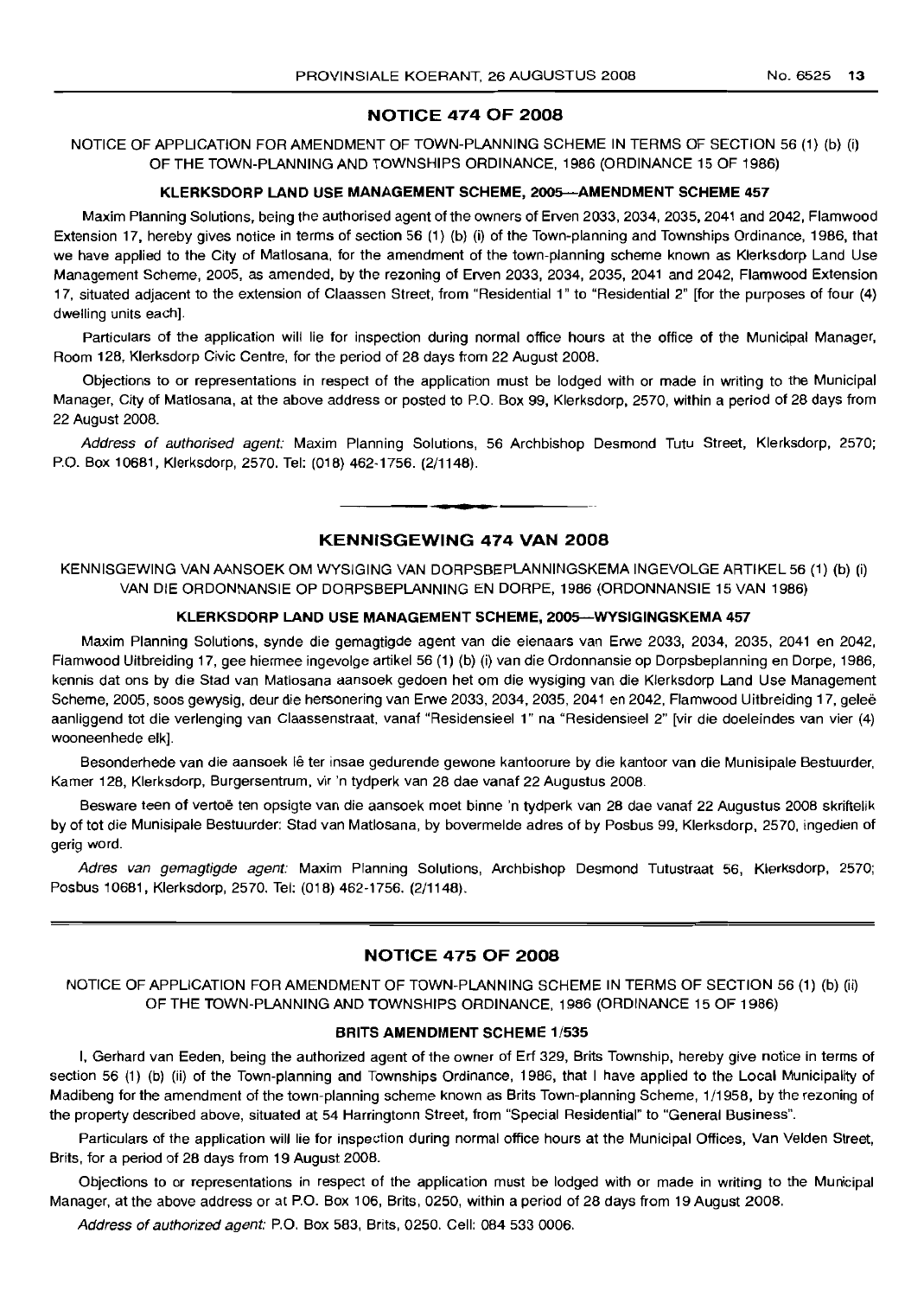## **KENNISGEWING 475 VAN 2008**

KENNISGEWING VAN MNSOEK OM WYSIGING VAN DORPSBEPLANNINGSKEMA INGEVOLGE ARTIKEL 56 (1) (b) (ii) VAN DIE ORDONNANSIE OP DORPSBEPLANNING EN DORPE, 1986 (ORDONNANSIE 15 VAN 1986)

#### **BRITS·WYSIGINGSKEMA** 1/535

Ek, Gerhard van Eeden, synde die gemagtigde agent van die eienaar van Ert 329, Brits Dorp, gee hiermee, ingevolge artikel 56 (1) (b) (ii) van die Ordonnansie op Dorpsbeplanning en Dorpe, 1986, kennis dat ek by die Plaaslike Munisipaliteit van Madibeng aansoek gedoen het om die wysiging van die dorpsbeplanningskema bekend as Brits Dorpsaanlegskema, 1/1958, deur die hersonering van die eiendom hierbo beskryf, geleë te Harringtonstraat 54, vanaf "Spesiaal Woon" na "Algemeen Besigheid".

Besonderhede van die aansoek lê ter insae gedurende gewone kantoorure by die Munisipale Kantore, Van Veldenstraat, Brits, vir 'n tydperk van 28 dae vanaf 19 Augustus 2008.

Besware of vertoë ten opsigte van die aansoek moet binne 'n tydperk van 28 dae vanaf 19 Augustus 2008 skriftelik by of tot die Munisipale Bestuurder by bovermelde adres of by Posbus 106, Brits, 0250, ingedien word.

Adres van gemagtigde agent: Posbus 583, Brits, 0250. Sel No: 084 533 0006.

19-26

## **NOTICE 476 OF 2008**

NOTICE OF APPLICATION FOR AMENDMENT OF TOWN-PLANNING SCHEME IN TERMS OF SECTION 56 (1) (b) (i) OF THE TOWN-PLANNING AND TOWNSHIPS ORDINANCE, 1986 (ORDINANCE No. 15 OF 1986)

## **RUSTENBURG LAND USE MANAGEMENT SCHEME No. 504**

We, J. M. Marais of Loago Lefatshe Development Consultants C.C., being the authorized agent of Rustenburg Local Municipality, the owner of Erven 3464-3467, 3472, 3473, 3475, 3477, 3483-3485, Tlhabane, Unit 1, Rustenburg, hereby give notice in terms of section 56 (1) (b) (i) of the Town-planning and Townships Ordinance, 1986, that I have applied to the Rustenburg Local Municipality for the amendment of the the town-planning scheme known as the Rustenburg Land Use Management Scheme, 2005, as amended by the rezoning of the above-mentioned erven, situated adjacent to a street, Tlhabane, Unit 1, Rustenburg, from "Idustrial 1" to "Residential 1", with an annexure.

Particulars of the application will lie for inspection during normal office hours at the office of the Director Planning and Development, Room 313, Misionary Mpheni House, cnr of Beyers Naude and Nelson Mandela Drives, Rustenburg, for the period of 28 days from 19 August 2008.

Objections to or representations in respect of the application must be lodged with or made in writing to the Municipal Manager at the above address or at P.O. Box 16, Rustenburg, 0300, within a period of 28 days from 19 August 2008.

Address of agent: Loago Lefatshe Development Consultants C.C. P.O. Box 6258, Flamwood, 2572. Tel: (018) 468-5519.

## **• KENNISGEWING 476 VAN 2008**

KENNISGEWING VAN MNSOEK OM WYSIGING VAN DORPSBEPLANNINGSKEMA INGEVOLGE ARTIKEL 56 (1) (b) (i) VAN DIE ORDONNANSIE OP DORPSBEPLANNING EN DORPE, 1986 (ORDONNANSIE 15 VAN 1986)

#### **RUSTENBURG GRONDGEBRIUKBESTUURSKEMA No. 504**

Ek, J. M. Marais, van Loago Lefatshe Developments Consultants C.C., synde die gemagtigde agent van Rustenburg Plaaslike Munisipaliteit, die eienaar van erwe 3464-3467, 3472, 3473, 3475, 3477, 3483-3485, Tlhabane Unit 1, gee hiermee ingevolge artikel 56 (1) (b) (i) van die Ordonnansie op Dorpsbeplanning en Dorpe, 1986, kennis dat ek by die Plaaslike Munisipaliteit van Rustenburg aansoek gedoen het om die wysiging van die dorpsbeplanningskema bekend as Rustenburg Grondgebruikbestuurskema, 2005, soos gewysig, deur die hersonering van bogenoemde ert, gelee aanliggend aan 'n straat, Tlhabane, Unit 1, Rustenburg, van "Industrieel 1" na "Residensieel 1", met 'n bylae.

Besonderhede van die aansoek lê ter insae gedurende gewone kantoorure, by die kantoor van die Direkteur Beplanning en Ontwikkeling, Kamer 313, Misionary Mpheni House, h/v Beyers Naude- en Nelson Mandelarylaan, Rustenburg, vir 'n tydperk van 28 dae vanaf 19 Augustus 2008.

Besware teen of vertoe ten opsigte van die aansoek moet binne 'n tydperk van 28 dae vanaf 19 Augustus 2008 skriftelik by of tot die Munisipale Bestuurder by bovermelde adres of by Posbus 16, Rustenburg, 0300, ingedien of gerig word.

Adres van gemagtigde agent: Loago Lefashe Development Consultants C.C., Posbus 6528, Flamwood, 2572. Tel: (018) 468-5519.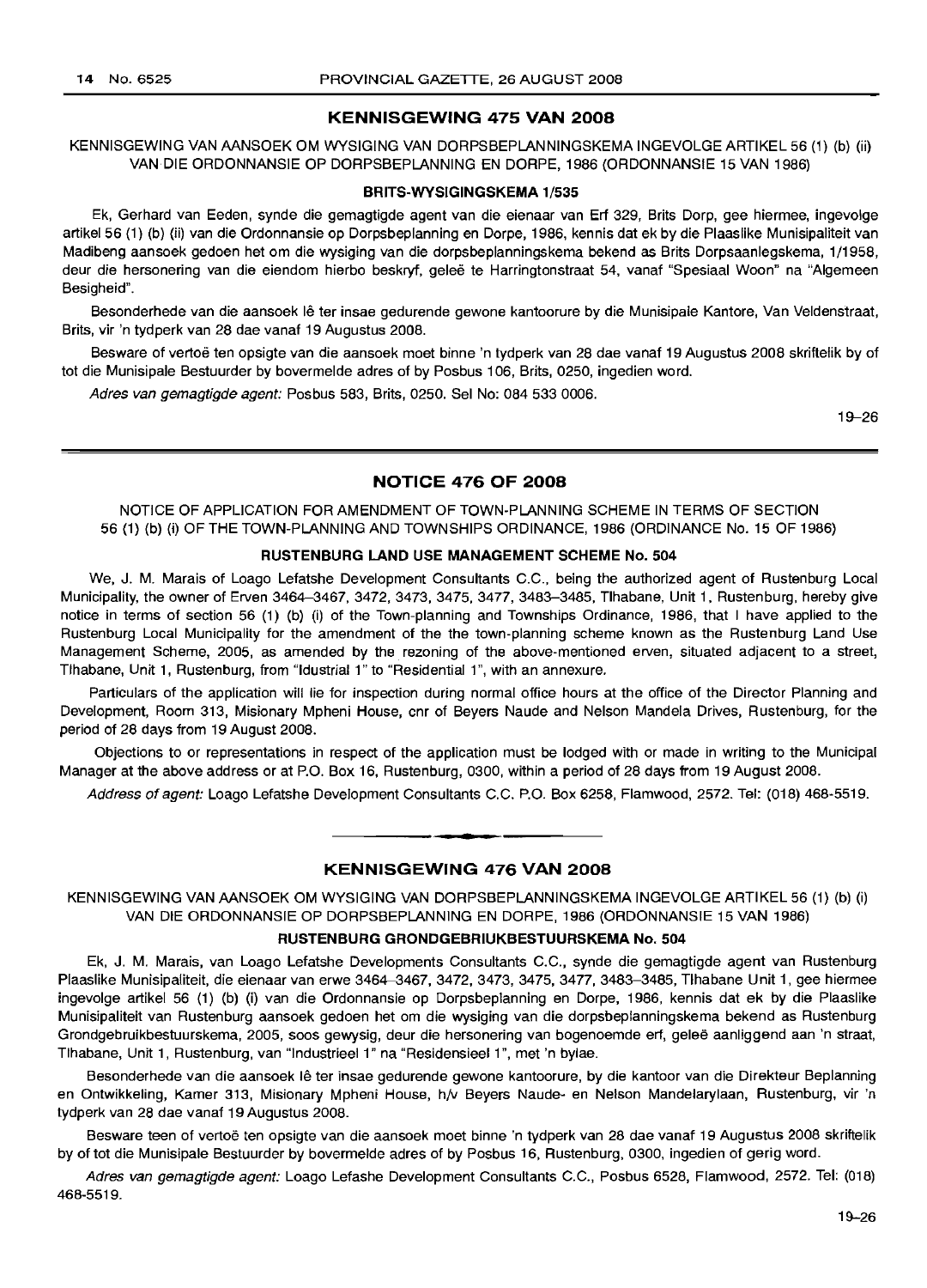## NOTICE 477 OF 2008

NOTICE OF APPLICATION FOR AMENDMENT OF TOWN-PLANNING SCHEME IN TERMS OF SECTION 56 (1) (b) (i) OF THE TOWN-PLANNING AND TOWNSHIPS ORDINANCE, 1986 (ORDINANCE No. 15 OF 1986)

#### KLERKSDORP LAND USE MANAGEMENT SCHEME 2005

#### AMENDMENT SCHEME 270

I, Ian Joynt, authorized agent of the owner of a portion of Erf 1583, Wilkoppies Extension No.8, hereby give notice in terms of section 56 (1) (b) (i) of the Town-planning and Townships Ordinance, 1986, that I have applied to the City Council of Klerksdorp for the amendment of the the town-planning scheme known as the Klerksdorp Land Use Management Scheme, 2005, by the rezoning of the property, adjacent to Louw Street, from "Residential 1" to "Residential 2": two dwelling units.

Particulars of the application will lie for inspection during normal office hours at the office of the Town Clerk, Room 107, Municipal BUilding, Pretoria Street, Klerksdorp, for the period of 28 days from 12 August 2008.

Objections to or representations in respect of the application must be lodged with or made in writing to the Town Clerk at the above address or at P.O. Box 99, Kferksdorp, 2570, or at P.O. Box 5867, Doringkruin, 2576, within a period of 28 days from 12 August 2008.

Address of agent: I. Joynt Land Surveyor, P.O. Box 5867, Doringkruin, 2576. Tel: (018) 468-7534. Fax: (018) 468-1454.

## KENNISGEWING 477 VAN 2008

**•**

KENNISGEWING VAN AANSOEK OM WYSIGING VAN DORPSBEPLANNINGSKEMA INGEVOLGE ARTIKEL 56 (1) (b) (i) VAN DIE ORDONNANSIE OP DORPSBEPLANNING EN DORPE, 1986 (ORDONNANSIE 15 VAN 1986)

#### KLERKSDORP GRONDGEBRIUKBESTUURSKEMA 2005

#### WYSIGINGSKEMA 270

Ek, Ian Joynt, gemagtigde agent van die eienaar van 'n gedeelte van Erf 1583, Wilkoppies Uitbreiding No.8, gee hiermee ingevolge artkel 56 (1) (b) (i) van die Ordonnansie op Dorpsbeplanning en Dorpe, 1986, kennis dat ek by die Stadsraad van Klerksdorp aansoek gedoen het om die wysiging van die dorpsbeplanningskema bekend as die Klerksdorp Grondgebruikbestuurskema, 2005, soos gewysig, deur die hersonering van die eiendom hierbo beskryf, geleë aanliggend aan Louwstraat, van "Residensieel 1" tot "Residensieel 2": twee wooneenhede.

Besonderhede van die aansoek lê ter insae gedurende gewone kantoorure, by die kantoor van die Stadsklerk, Pretoriastraat, Burgersentrum, Kamer 107, Klerksdorp, vir 'n tydperk van 28 dae vanaf 12 Augustus 2008.

Besware teen of vertoë ten opsigte van die aansoek moet binne 'n tydperk van 28 dae skriftelik by of tot die Stadsklerk by bovermelde adres of by Posbus 99, Klerksdorp, 2570, of by Posbus 5867, Doringkruin, 2576, ingedien of gerig word.

Adres van agent: I. Joynt Landmeter, Posbus 5867, Doringkruin, 2576. Tel: (018) 468-7534. Faks: (018) 468-1454.

19-26

#### NOTICE 478 OF 2008

NOTICE OF APPLICATION FOR THE AMENDMENT OF THE TOWN-PLANNING SCHEME IN TERMS OF SECTION 56 (1) (b) (i) OF THE TOWN-PLANNING AND TOWNSHIPS ORDINANCE, 1986 (ORDINANCE No. 15 OF 1986)

#### KLERKSDORP LAND USE MANAGEMENT SCHEME 2005

#### AMENDMENT SCHEME 452

I, Ian Joynt, authorized agent of the owner of Erf 1213, Flamwood Extension No.7, hereby give notice in terms of section 56 (1) (b) (i) of the Town-planning and Townships Ordinance, 1986, that I have applied to the City Council of Klerksdorp for the amendment of the the town-planning scheme known as the Klerksdorp Land Use Management Scheme, 2005, by the rezoning of the property, adjacent to Silet Street, from "Residential 1" to "Residential 2": 5 dwelling units.

Particulars of the application will lie for inspection during normal office hours at the office of the Town Clerk, Room 107, Municipal Building, Pretoria Street, Klerksdorp, for the period of 28 days from 12 August 2008.

Objections to or representations in respect of the application must be lodged with or made in writing to the Town Clerk at the above address or at P.O. Box 99, Klerksdorp, 2570, or at P.O. Box 5867, Doringkruin, 2576, within a period of 28 days from 12 August 2008.

Address of agent: I. Joynt Land Surveyor, P.O. Box 5867, Doringkruin, 2576. Tel: (018) 468-7534. Fax: (018) 468-1454.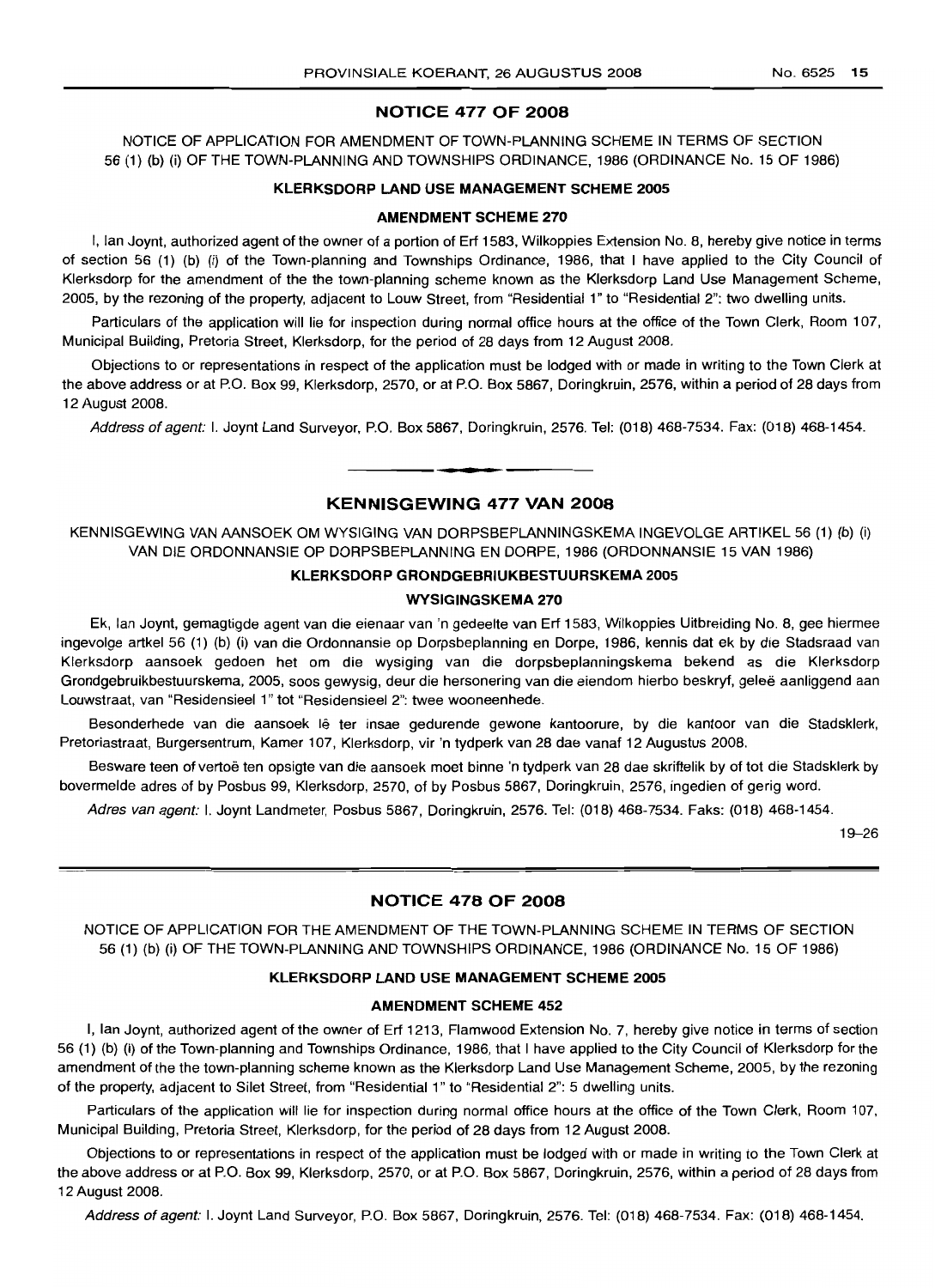### **KENNISGEWING 478 VAN 2008**

## KENNISGEWING VAN AANSOEK OM WYSIGING VAN DORPSBEPLANNINGSKEMA INGEVOLGE ARTIKEL 56 (1) (b) (i) VAN DIE ORDONNANSIE OP DORPSBEPLANNING EN DORPE, 1986 (ORDONNANSIE 15 VAN 1986)

#### **KLERKSDORP GRONDGEBRUIKBESTUURSKEMA 2005**

#### **WYSIGINGSKEMA 452**

Ek, Ian Joynt, gemagtigde agent van die eienaar van Erf 1213, Flamwood Uitbreiding 7, gee hiermee ingevolge artikel 56 (1) (b) (i) van die Ordonnansie op Dorpsbeplanning en Dorpe, 1986, kennis dat ek by die Stadsraad van Klerksdorp aansoek gedoen het om die wysiging van die dorpsbeplanningskema bekend as die Klerksdorp Grondgebruikbestuurskema, 2005, soos gewysig, deur die hersonering van die eiendom hierbo beskryf, gelee aanliggend aan Siletstraat, van "Residensieel 1" tot "Residensieel 2": 5 wooneenhede.

Besonderhede van die aansoek lê ter insae gedurende gewone kantoorure, by die kantoor van die Stadsklerk, Pretoriastraat, Burgersentrum, Kamer 107, Klerksdorp, vir 'n tydperk van 28 dae vanaf 12 Augustus 2008.

Besware teen of vertoë ten opsigte van die aansoek moet binne 'n tydperk van 28 dae skriftelik by of tot die Stadsklerk by bovermelde adres of by Posbus 99, Klerksdorp, 2570, of by Posbus 5867, Doringkruin, 2576, ingedien of gerig word.

Adres van agent: I. Joynt Landmeter, Posbus 5867, Doringkruin, 2576. Tel: (018) 468-7534. Faks: (018) 468-1454.

19-26

#### **NOTICE 479 OF 2008**

NOTICE OF APPLICATION FOR AMENDMENT OF TOWN-PLANNING SCHEME IN TERMS OF SECTION 56 (1) (b) (ii) OF THE TOWN-PLANNING AND TOWNSHIPS ORDINANCE, 1986 (ORDINANCE NO. 15 OF 1986)

## **PERI URBAN AREAS AMENDMENT SCHEME 2112**

I, Jeff de Klerk, being the authorised agent of Erf 1011, Mooinooi Extension 3, hereby give notice in terms of section 56 (1) (b) (ii) of the Town-planning and Townships Ordinance, 1986, that I have applied to the Local Muicipality of Madibeng for the amendment of the town-planning scheme known as Brits Town-planning Scheme, 1/1958, by the rezoning of a part of the property described above, situated at 8 Rowland Drive, Mooinooi Extension 3, from "Resdential 1" with a density of "1 dwelling per erf" to "Residential 1" with a density of "1 dwelling per 2 000 m<sup>2</sup>".

Particulars of the application will lie for inspection during normal office hours at the Municipal Offices, Van Velden Street, Brits, for a period of 28 days from 19 August 2008.

Objections to or representations in respect of the application must be lodged with or made in writing to the Municipal Manager at the above address or at P.O. Box 106, Brits, 0250, within a period of 28 days from 19 August 2008.

Address of authorised agent: P.O. Box 105, Ifafi, 0260. Tel: (012) 259-1688.

#### **KENNISGEWING 479 VAN 2008**

**•**

KENNISGEWING VAN AANSOEK OM WYSIGING VAN DORPSBEPLANNINGSKEMA INGEVOLGE ARTIKEL 56 (1) (b) (ii) VAN DIE ORDONNANSIE OP DORPSBEPLANNING EN DORPE, 1986 (ORDONNANSIE 15 VAN 1986)

## **BUITESTEDELIKE GEBIEDE-WYSIGINGSKEMA 2112**

Ek, Jeff de Klerk, synde die gemagtigde agent van die eienaar van Erf 1011, Mooinooi Uitbreiding 3, gee hiermee ingevolge artkel 56 (1) (b) (ii) van die Ordonnansie op Dorpsbeplanning en Dorpe, 1986, kennis dat ek by die Plaaslike Munisipaliteit van Madibeng aansoek gedoen het om die wysiging van die dorpsbeplanningskema, bekend as Brits-dorpsaanlegskema, 1/1958, deur die hersonering van 'n deel van die eiendom hierbo beskryf, geleë te Rowlandrylaan 8, Mooinooi Uitbreiding 3, vanaf "Woon No. 1" met 'n digtheid van "1 woonhuis per erf" na "Woon No. 1" met 'n digtheid van "1 woonhuis per 2 000 m<sup>2"</sup>.

Besonderhede van die aansoek lê ter insae gedurende gewone kantoorure, by die Munisipale Kantore, Van Veldenstraat, Brits, vir 'n tydperk van 28 dae vanaf 19 Augustus 2008.

Besware teen of vertoe ten opsigte van die aansoek moet binne 'n tydperk van 28 dae vanaf 19 Augustus 2008 skriftelik by of tot die Munisipale Bestuurder, by bovermelde adres of by Posbus 106, Brits, 0250, ingedien of gerig word.

Adres van gemagtigde agent: Posbus 105, Ifafi, 0260. Tel: (012) 259-1688.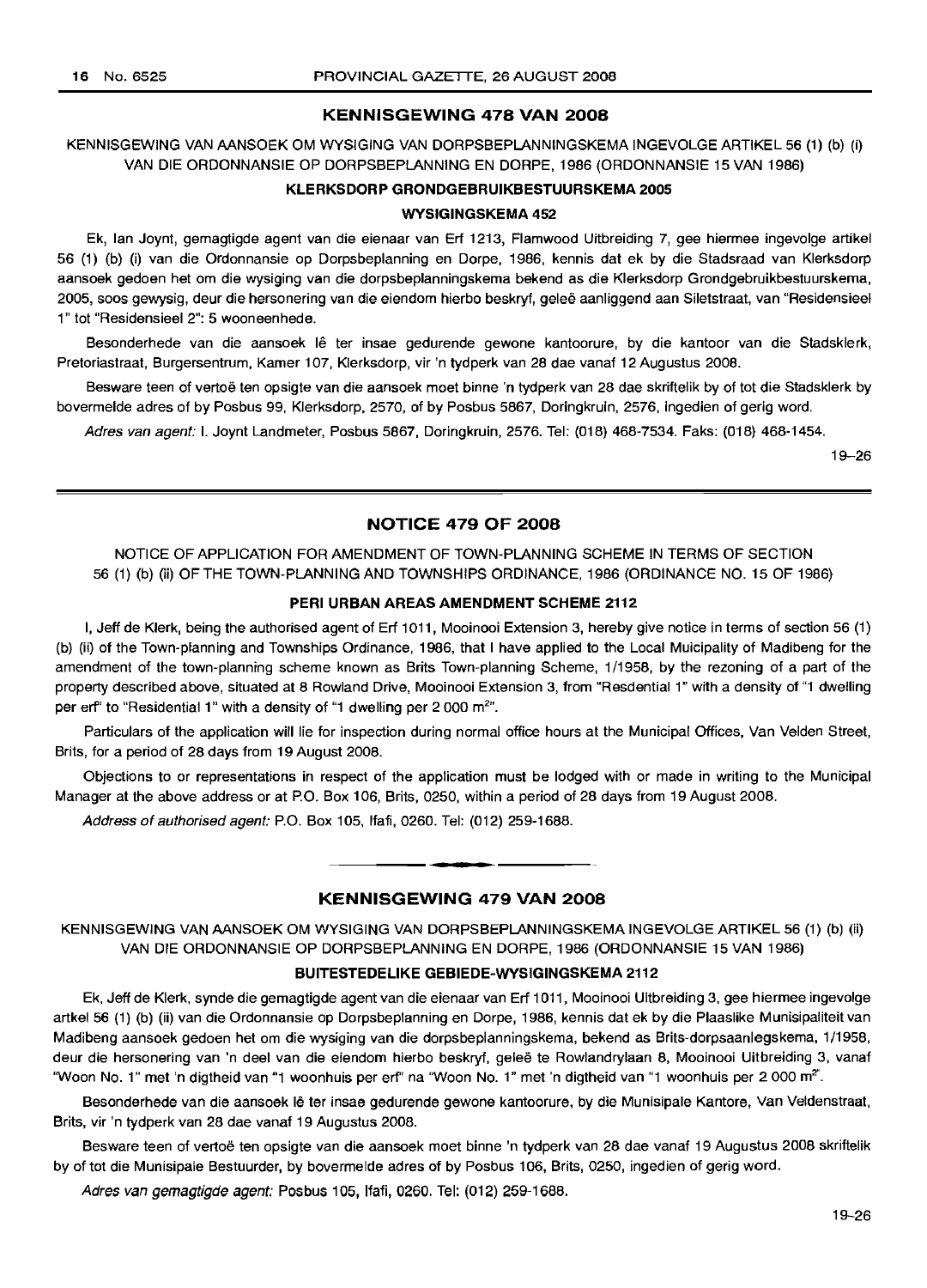## **NOTICE 487 OF 2008**

## NOTICE OF APPLICATION FOR AMENDMENT OF TOWN-PLANNING SCHEME IN TERMS OF SECTION 56 (1) (b) (i) OF THE TOWN-PLANNING AND TOWNSHIPS ORDNANCE, 1986 (ORDINANCE 15 OF 1986)

#### **RUSTENBURG AMENDMENT SCHEME** 514

I, Jan-Nolte Ekkerd, of the firm EPS, being the authorised agent of the owner of Portion 3 of Erf 1341, Rustenburg, hereby give notice in terms of section 56 (1) (b) (i) of the Town-planning and Townships Ordinance, 1986, that I have applied to the Rustenburg Local Municipality for the amendment of the town-planning scheme known as Rustenburg Land Use Management Scheme, 2005, by the rezoning of property described above, situated on 18 Bult Street Drive, Rustenburg, from "Residential 1" to "Residential 2".

Particulars of the application will lie for inspection during normal office hours at the office of the Municipal Manager, Room 319 at the Missionary Mpheni House, corner of Nelson Mandela and Beyers Naude Drives, Rustenburg, for the period of 28 days from 26 August 2008.

Objections to or representations in respect of the application must be lodged with or made in writing to the Municipal Manager at the above address or at P.O. Box 16, Rustenburg, 0300, within a period of 28 days from 26 August 2008.

Address of owner: C/o EPS Consulting Engineers, PO. Box 5002, Rustenburg, 0300. Tel: (014) 597-2001. Fax: (014) 597-4956.

## **KENNISGEWING 487 VAN 2008**

**• •**

KENNISGEWING VAN AANSOEK OM WYSIGING VAN DORPSBEPLANNINGSKEMA INGEVOLGE ARTIKEL 56 (1) (b) (i) VAN DIE ORDONNANSIE OP DORPSBEPLANNING EN DORPE, 1986 (ORDONNANSIE is VAN 1986)

#### **RUSTENBURG-WYSIGINGSKEMA** 514

Ek, Jan-Nolte Ekkerd, van die firma EPS, synde die gemagtigde agent van die eienaar van Gedeelte 3 van Erf 1341, Rustenburg, gee hiermee ingevolge artikel 56 (1) (b) (i) van die Ordonnansie op Dorpsbeplanning en Dorpe, 1986, kennis dat ek by die Rustenburg Plaaslike Munisipaliteit aansoek gedoen het om wysiging van die dorpsbeplanningskema bekend as Rustenburg Grondgebruiksbestuursskema, 2005, deur die hersonering van die eiendom hierbo beskryf, gelee te Bultstraat 18, Rustenburg, vanaf "Residensieel 1" na "Residensieel 2".

Besonderhede van die aansoek lê ter insae gedurende gewone kantoorure by die kantoor van die Munisipale Bestuurder, Kamer 319, Missionary Mpheni House, h/v Nelson Mandela- en Beyers Naudelaan, Rustenburg, vir 'n tydperk van 28 dae vanaf 26 Augustus 2008.

Besware teen of vertoe ten opsigte van die aansoek moet binne 'n tydperk van 28 dae vanaf 26 Augustus 2008 skriftelik by of tot die Munisipale Bestuurder by bovermelde adres of by Posbus 16, Rustenburg, 0300, ingedien of gerig word.

Adres van eienaar: *Pia* EPS Raadgewende Ingenieurs, Posbus 5002, Rustenburg, 0300. Tel: (014) 597-2001. Faks: (014) 597-4956.

26-02

## **NOTICE 488 OF 2008**

NOTICE OF APPLICATION FOR AMENDMENT OF TOWN-PLANNING SCHEME IN TERMS OF SECTION 56 (1) (b) (i) OF THE TOWN-PLANNING AND TOWNSHIPS ORDNANCE, 1986 (ORDINANCE 15 OF 1986)

#### **RUSTENBURG AMENDMENT SCHEME** 515

I, Jan-Nolte Ekkerd, of the firm EPS, being the authorised agent of the owner of Portion 5 of Erf 1274, Rustenburg, hereby give notice in terms of section 56 (1) (b) (i) of the Town-planning and Townships Ordinance, 1986, that I have applied to the Rustenburg Local Municipality for the amendment of the town-planning scheme known as Rustenburg Land Use Management Scheme, 2005, by the rezoning of property described above, situated on 202B Joubert Street Drive, Rustenburg, from "Residential 1" to "Residential 2".

Particulars of the application will lie for inspection during normal office hours at the office of the Municipal Manager, Room 319 at the Missionary Mpheni House, corner of Nelson Mandela and Beyers Naude Drives, Rustenburg, for the period of 28 days from 26 August 2008.

Objections to or representations in respect of the application must be lodged with or made in writing to the Municipal Manager at the above address or at P.O. Box 16, Rustenburg, 0300, within a period of 28 days from 26 August 2008.

Address of owner: C/o EPS Consulting Engineers, PO. Box 5002, Rustenburg, 0300. Tel: (014) 597-2001. Fax: (014) 597-4956.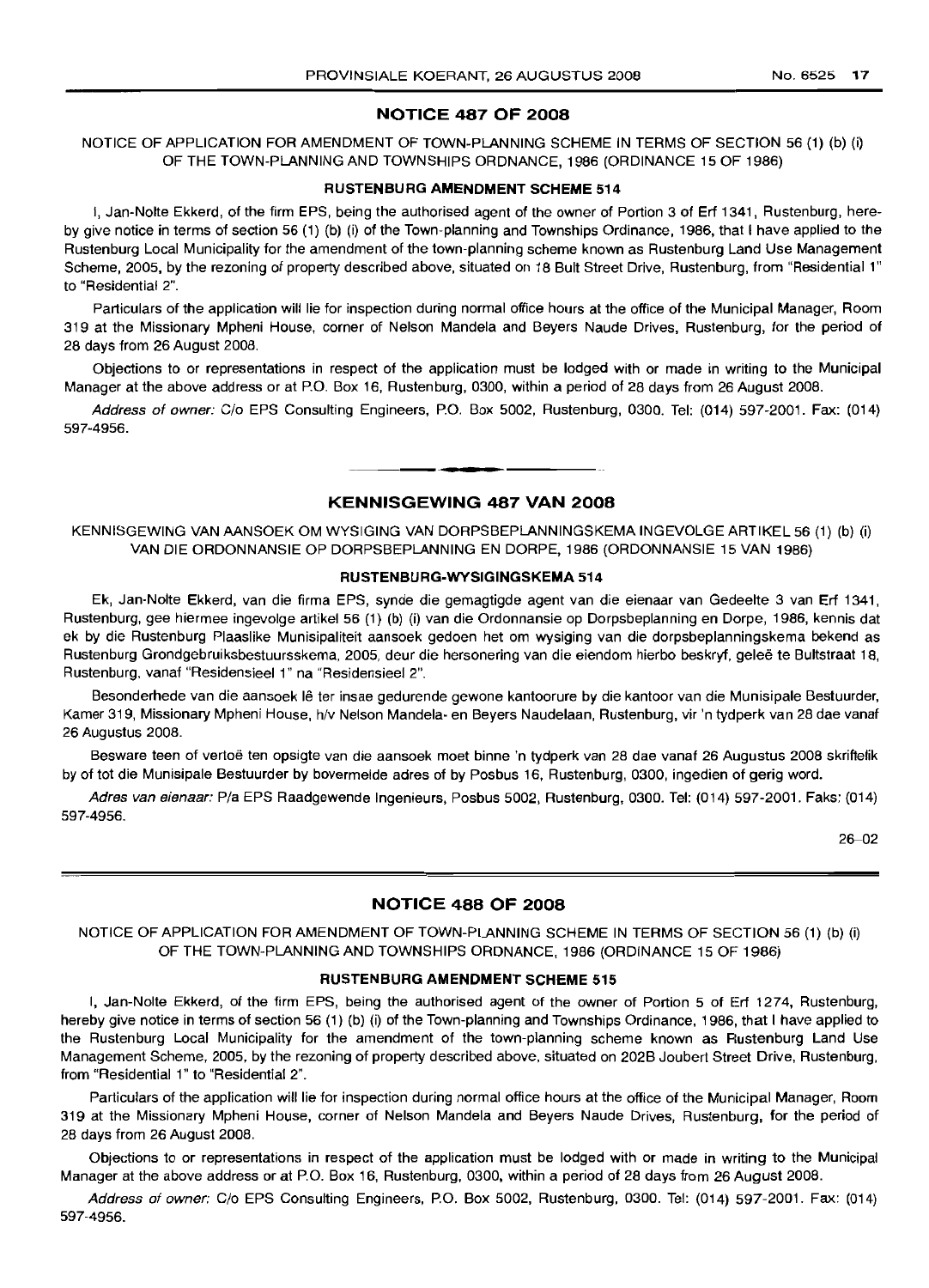## KENNISGEWING 488 VAN 2008

KENNISGEWING VAN AANSOEK OM WYSIGING VAN DORPSBEPLANNINGSKEMA INGEVOLGE ARTIKEL 56 (1) (b) (i) VAN DIE ORDONNANSIE OP DORPSBEPLANNING EN DORPE, 1986 (ORDONNANSIE 15 VAN 1986)

## RUSTENBURG·WYSIGINGSKEMA 515

Ek, Jan-Nolte Ekkerd, van die firma EPS, synde die gemagtigde agent van die eienaar van Gedeelte 5 van Erf 1274, Rustenburg, gee hiermee ingevolge artikel 56 (1) (b) (i) van die Ordonnansie op Dorpsbeplanning en Dorpe, 1986, kennis dat ek by die Rustenburg Plaaslike Munisipaliteit aansoek gedoen het om wysiging van die dorpsbeplanningskema bekend as Rustenburg Grondgebruiksbestuursskema, 2005, deur die hersonering van die eiendom hierbo beskryf, gelee te Joubertstraat 202B, Rustenburg, vanaf "ResidensieeI1" na "Residensieel 2".

Besonderhede van die aansoek lê ter insae gedurende gewone kantoorure by die kantoor van die Munisipale Bestuurder, Kamer 319, Missionary Mpheni House, h/V Nelson Mandela- en Beyers Naudelaan, Rustenburg, vir 'n tydperk van 28 dae vanaf 26 Augustus 2008.

Besware teen of vertoe ten opsigte van die aansoek moet binne 'n tydperk van 28 dae vanaf 26 Augustus 2008 skriftelik by of tot die Munisipale Bestuurder by bovermelde adres of by Posbus 16, Rustenburg, 0300, ingedien of gerig word.

Adres van eienaar: Pia EPS Raadgewende Ingenieurs, Posbus 5002, Rustenburg, 0300. Tel: (014) 597-2001. Faks: (014) 597-4956.

26-02

## NOTICE 489 OF 2008

#### HARTBEESPOORT AMENDMENT SCHEME 364

NOTICE OF APPLICATION FOR AMENDMENT OF THE TOWN-PLANNING SCHEME IN TERMS OF SECTION 56 (1) (b) (i) OF THE TOWN-PLANNING AND TOWNSHIPS ORDINANCE, 1986 (ORDINANCE 15 OF 1986)

I, Hedré Dednam Town and Regional Planner, being the authorized agent of the owner of Erf 440, Ifafi, hereby give notice in terms of section 56 (1) (b) (i) of the Town-planning and Townships Ordinance, 1986 (Ordinance 15 of 1986), that I have applied to the Madibeng Local Municipality for the amendment of the town-planning scheme known as Hartbeespoort Townplanning Scheme, 1993, by the rezoning of the property described above, situated in 97 Ou Wapad Street, from "Residential 1" to "Business 2" (H8, 2 storeys, 60% coverage, 1.2 FAR), with conditions as set out in Amendment Scheme 364.

Particulars of the application will lie for inspection during normal office hours at the office of the Madibeng Local Municipality, Records Division, Floor 2, 53 Van Velden Street, Brits, for a period of 28 days from 26 August 2008.

Objections to or representations in respect of the application must be lodged with or made in writing at the CEO at the above address or at Hedre Dednam Town and Regional Planner, PO Box 3765, Brits, 0250, Cell: 083 251 4432, within a period of 28 days from 26 August 2008.

#### KENNISGEWING 489 VAN 2008

**• •**

#### HARTBEESPOORT·WYSIGINGSKEMA 364

KENNISGEWING VAN AANSOEK OM WYSIGING VAN DORPSBEPLANNINGSKEMA INGEVOLGE ARTIKEL 56 (1) (b) (i) VAN DIE ORDONNANSIE OP DORPSBEPLANNING EN DORPE, 1986 (ORDONNANSIE 15 VAN 1986)

Ek, Hedré Dednam Stads- en Streekbeplanner, synde die gemagtigde agent van die eienaar van Erf 440, Ifafi, gee hiermee ingevolge artikel 56 (1) (b) (i) van die Ordonnansie op Dorpsbeplanning en Dorpe, 1986 (Ordonnansie 15 van 1986), kennis dat ek by die Madibeng Plaaslike Munisipaliteit aansoek gedoen het om die wysiging van die dorpsbeplanningskema bekend as Hartbeespoort-dorpsbeplanningskema, 1993, deur die hersonering van die eiendom hierbo beskryf, geleë in Ou Wapadstraat 97, vanaf "Residensieel 1" na "Besigheid 2" (H8, 2 verdiepings, 60% dekking, 1.2 VRV), met voorwaardes soos uiteengesit in Wysigingskema 364.

Besonderhede van die aansoek lê ter insae gedurende gewone kantoorure by die Madibeng Plaaslike Munisipaliteit, Rekords Afdeling, Vloer 2, Van Veldenstraat 53, Brits, vir 'n tydperk van 28 dae vanaf 26 Augustus 2008.

Besware teen of vertoë ten opsigte van die aansoek moet binne 'n tydperk van 28 dae vanaf 26 Augustus 2008 skriftelik by of tot die HUB by bovermelde adres of by Hedre Dednam Stads- en Streekbeplanner, Posbus 3765, Brits, 0250, Sel: 083251 4432, ingedien of gerig word.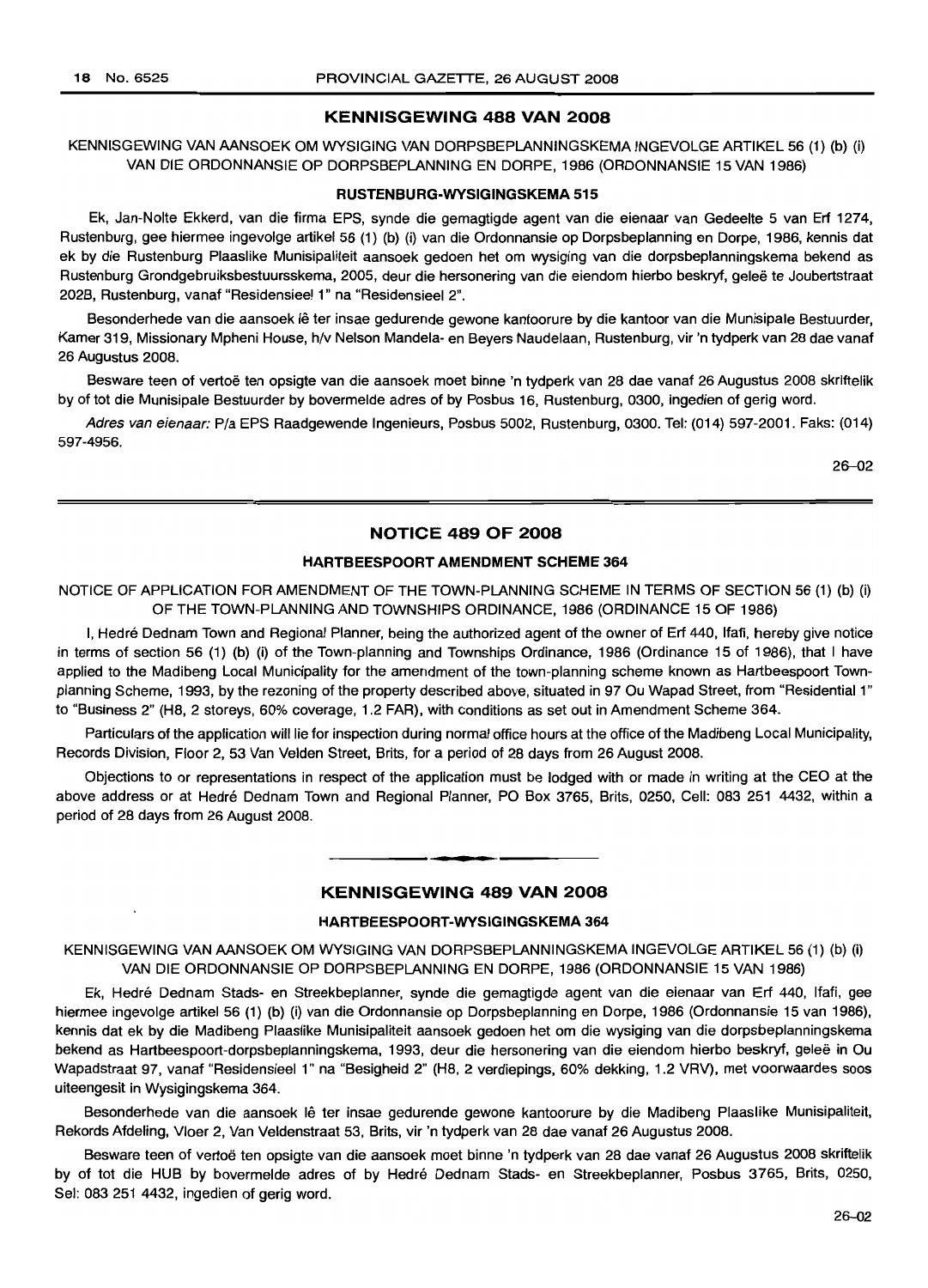#### **NOTICE 490 OF 2008**

NOTICE OF APPLICATION FOR THE AMENDMENT OF THE TOWN-PLANNING SCHEME IN TERMS OF SECTION 56 (1) (b) (i) OF THE TOWN-PLANNING AND TOWNSHIPS ORDINANCE, 1986 (ORDINANCE 15 OF 1986)

#### **DITSOBOTLA AMENDMENT SCHEME 29**

I, J.J. van Tender, on behalf of Kobus van Tonder Trust, the owner of Portion 1 of Erf 615, Coligny, hereby give notice in terms of section 56 (1) (b) (i) of the Town-planning and Townships Ordinance, 1986, that I have applied to the Ditsobotla Local Municipality for the amendment of the town-planning scheme known as Ditsobotla Town-planning Scheme, 2007, by the rezoning of the property described above, situated in Market Street, Coligny, from "Residential 1" to "Residential 2" for the development of dwelling units.

Particulars of the application will lie for inspection during normal office hours at the office of the Municipal Manager, Room 4, from 26 August 2008.

Objections to or representations in respect of the applications must be lodged with or made in writing to the Municipal Manager at the above address or at P.O. Box 7, Lichtenburg, 2740, within a period of 28 days from 26 August 2008.

Address of applicant: P.O. Box 87, Coligny, 2725.

## **KENNISGEWING 490 VAN 2008**

.**- .**

KENNISGEWING VAN AANSOEK OM WYSIGING VAN DORPSBEPLANNINGSKEMA INGEVOLGE AHTIKEL 56 (1) (b) (i) VAN DIE ORDONNANSIE OP DORPSBEPLANNING EN DORPE, 1986 (ORDONNANSIE 15 VAN 1986)

#### **DITSOBOTLA-WYSIGINGSKEMA 29**

Ek, J.J. van Tonder, namens Kobus van Tonder Trust, die eienaar van Gedeelte 1 van Erf 615, Goligny, gee hiermee ingevolge artikel 56 (1) (b) (i) van die Ordonnansie op Dorpsbeplanning en Dorpe, 1986, kennis dat ek by die Ditsobotla Plaaslike Munisipaliteit aansoek gedoen het om die wysiging van die dorpsbeplanningskema bekend as Ditsobotladorpsbeplanningskema, 2007, deur die hersonering van die eiendom hierbo beskryf, geleë in Marketstraat, Coligny, van "Residensieel 1" na "Residensieel 2" vir die ontwikkeling van wooneenhede.

Besonderhede van die aansoek lê ter insae gedurende gewone kantoorure by die kantoor van die Munisipale Bestuurder, Kamer 4, Eerste Vloer, Burgersentrum, *hlv* Dr. Nelson Mandelaweg en Transvaalstraat, Lichtenburg, Tel No. (018) 632-5051, vir 'n tydperk van 28 dae vanaf 26 Augustus 2008.

Besware teen of vertoe ten opsigte van die aansoek moet binne 'n tydperk van 28 dae vanaf 26 Augustus 2008 skriftelik by of tot die Munisipale Bestuurder by bovermelde adres of by Posbus 7, Lichtenburg, 2740, ingedien of gerig word.

Adres van applikant: Posbus 87, Coligny, 2725.

26-2

## **NOTICE 491 OF 2008**

NOTICE OF APPLICATION FOR AMENDMENT OF TOWN-PLANNING SCHEME IN TERMS OF SECTION 56 (1) (b) (i) OF THE TOWN-PLANNING AND TOWNSHIPS ORDINANCE, 1986 (ORDINANCE 15 OF 1986)

#### **KOSTER AMENDMENT SCHEME 51**

Maxim Planning Solutions being the authorised agent of the owner of Erf 59, Koster, hereby gives notice in terms of section 56 (1) (b) (i) of the Town-planning and Townships Ordinance, 1986, that we have applied to the Kgetlengrivier Local Municipality for the amendment of the town-planning scheme known as Koster Town Planning Scheme, 1997, as amended, by the rezoning of the property described above, situated adjacent to Magalies Street (between Smuts and Botha Streets) from "Residential 1" to "Residential 2", with the inclusion of a guesthouse.

Particulars of the application will lie for inspection during normal office hours at the office of the Municipal Manager, Kgetlengrivier Local Municipality, Koster Municipal Offices as well as at Maxim Planning Solutions, 37 Von Wielligh Street, Rustenburg, 0299, for the period of 28 days from 26 August 2008.

Objections to or representations in respect of the application must be lodged with or made in writinq to the Municipal Manager, Kgetlengrivier Local Municipality at the above address or posted to P.O. Box 66, Koster, 0348, within a period of 28 days from 26 August 2008.

Address of authorised agent: Maxim Planning Solutions, 37 Von Wielligh Street, Rustenburg, P.O. Box 21114, Proteapark, 0305. Tel: (014) 592-9489. (2/1143).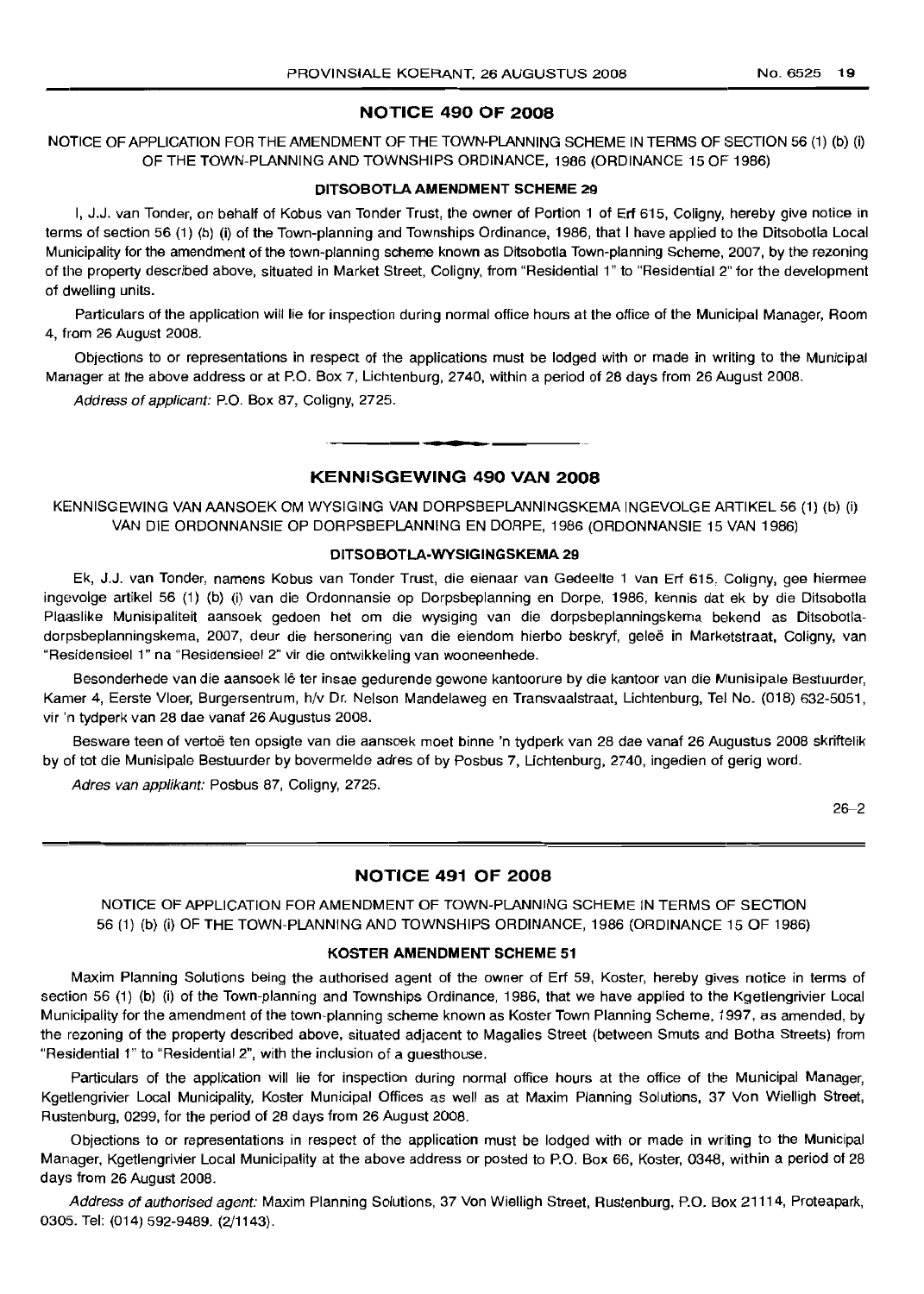## **KENNISGEWING 491 VAN 2008**

KENNISGEWING VAN AANSOEK OM WYSIGING VAN DORPSBEPLANNINGSKEMA INGEVOLGE ARTIKEL 56 (1) (b) (i) VAN DIE ORDONNANSIE OP DORPSBEPLANNING EN DORPE, 1986 (ORDONNANSIE 15 VAN 1986)

#### **KOSTER-WYSIGINGSKEMA 51**

Maxim Planning Solutions synde die gemagtigde agent van die eienaar van Erf 59, Koster, gee hiermee ingevolge artikel 56 (1) (b) (i) van die Ordonnansie op Dorpsbeplanning en Dorpe, 1986, kennis dat ons by die Kgetlengrivier Plaaslike Munisipaliteit aansoek gedoen het om die wysiging van die Koster-dorpsbeplanningskema, 1997, soos gewysig, deur die hersonering van die eiendom hierbo beskryf, gelee aanliggend tot Magaliesstraat (tussen Smuts- en Bothastraat) vanaf "ResidensieeI1" na "Residensieel 2", met die insluiting van 'n gastehuis.

Besonderhede van die aansoek lê ter insae gedurende gewone kantoorure by die kantoor van die Munisipale Bestuurder: Kgetlengrivier Plaaslike Munisipaliteit, Koster Munisipale Kantore, asook by Maxim Planning Solutions, Von Wiellighstraat 37, Rustenburg, 0299, vir 'n tydperk van 28 dae vanaf 26 Augustus 2008.

Besware teen of vertoe ten opsigte van die aansoek moet binne 'n tydperk van 28 dae vanaf 26 Augustus 2008 skriftelik by of tot die Munisipale Bestuurder, by bovermelde adres of by Posbus 66, Koster, 0348, ingedien of gerig word.

Adres van gemagtigde agent: Maxim Planning Solutions, Von Wiellighstraat 37, Rustenburg, Posbus 21114, Proteapark, 0305. Tel: (014) 592-9489. (2/1143).

26-2

## **NOTICE 492 OF 2008**

NOTICE OF APPLICATION FOR AMENDMENT OF TOWN-PLANNING SCHEME IN TERMS OF SECTION 56 (1) (b) (ii) OF THE TOWN-PLANNING AND TOWNSHIPS ORDINANCE, 1986 (ORDINANCE 15 OF 1986)

#### **PERI URBAN AREAS AMENDMENT SCHEME 2112**

I, Jeff de Klerk, being the authorised agent of the owner of Erf 1011, Mooinooi Extension 3, hereby give notice in terms of section 56 (1) (b) (ii) of the Town-planning and Townships Ordinance, 1986, that I have applied to the Local Municipality of Madibeng for the amendment of the town-planning scheme known as Peri Urban Areas Town-planning Scheme, 1975, by the rezoning of a part of the property described above, situated at 8 Rowland Drive, Mooinooi Extension 3, from "Residential No. 1" with a density of "1 dwelling per erf" to "Residential No. 1" with a density of "1 dwelling per 2 000 m<sup>2"</sup>.

Particulars of the application will lie for inspection during normal office hours at the Municipal Offices, Van Velden Street, Brits, for a period of 28 days from 26 August 2008.

Objections to or representations in respect of the application must be lodged with or made in writing to the Municipal Manager, at the above address or at PO Box 106, Brits, 0250, within a period of 28 days from 26 August 2008.

Address of authorised agent: PO Box 105, Ifafi, 0260. Tel: (012) 259-1688.

#### **KENNISGEWING 492 VAN 2008**

• **• •**

KENNISGEWING VAN AANSOEK OM WYSIGING VAN DORPSBEPLANNINGSKEMA INGEVOLGE ARTIKEL 56 (1) (b) (ii) VAN DIE ORDONNANSIE OP DORPSBEPLANNING EN DORPE, 1986 (ORDONNANSIE 15 VAN 1986)

## **BUITESTEDELIKE GEBIEDE-WYSIGINGSKEMA 2112**

Ek, Jeff de Klerk, synde die gemagtigde agent van die eienaar van Erf 1011, Mooinooi Uitbreiding 3, gee hiermee ingevolge artikel 56 (1) (b) (ii) van die Ordonnansie op Dorpsbeplanning en Dorpe, 1986, kennis dat ek by die Plaaslike Munisipaliteit van Madibeng aansoek gedoen het om die wysiging van die dorpsbeplanningskema bekend as Buitestedelike Gebiededorpsbeplanningskema, 1975, deur die hersonering van 'n deel van die eiedom hierbo beskryf, gelee te Rowlandrylaan 8, Mooinooi Uitbreiding 3, vanaf "Woon NO.1" met 'n digtheid van "1 woonhuis per erf' na "Woon No.1" met 'n digtheid van "1 woonhuis per  $2000 \text{ m}^{2}$ ".

Besonderhede van die aansoek lê ter insae gedurende gewone kantoorure by die Munisipale Kantore, Van Veldenstraat, Brits, vir 'n tydperk van 28 dae vanaf 26 Augustus 2008.

Besware of vertoë ten opsigte van die aansoek moet binne 'n tydperk van 28 dae vanaf 26 Augustus 2008 skriftelik by of tot die Munisipale Bestuurder by bovermelde adres of by Posbus 106, Brits, 0250, ingedien word.

Adres van gemagtigde agent: Posbus 105, Ifafi, 0260. Tel: (012) 259-1688.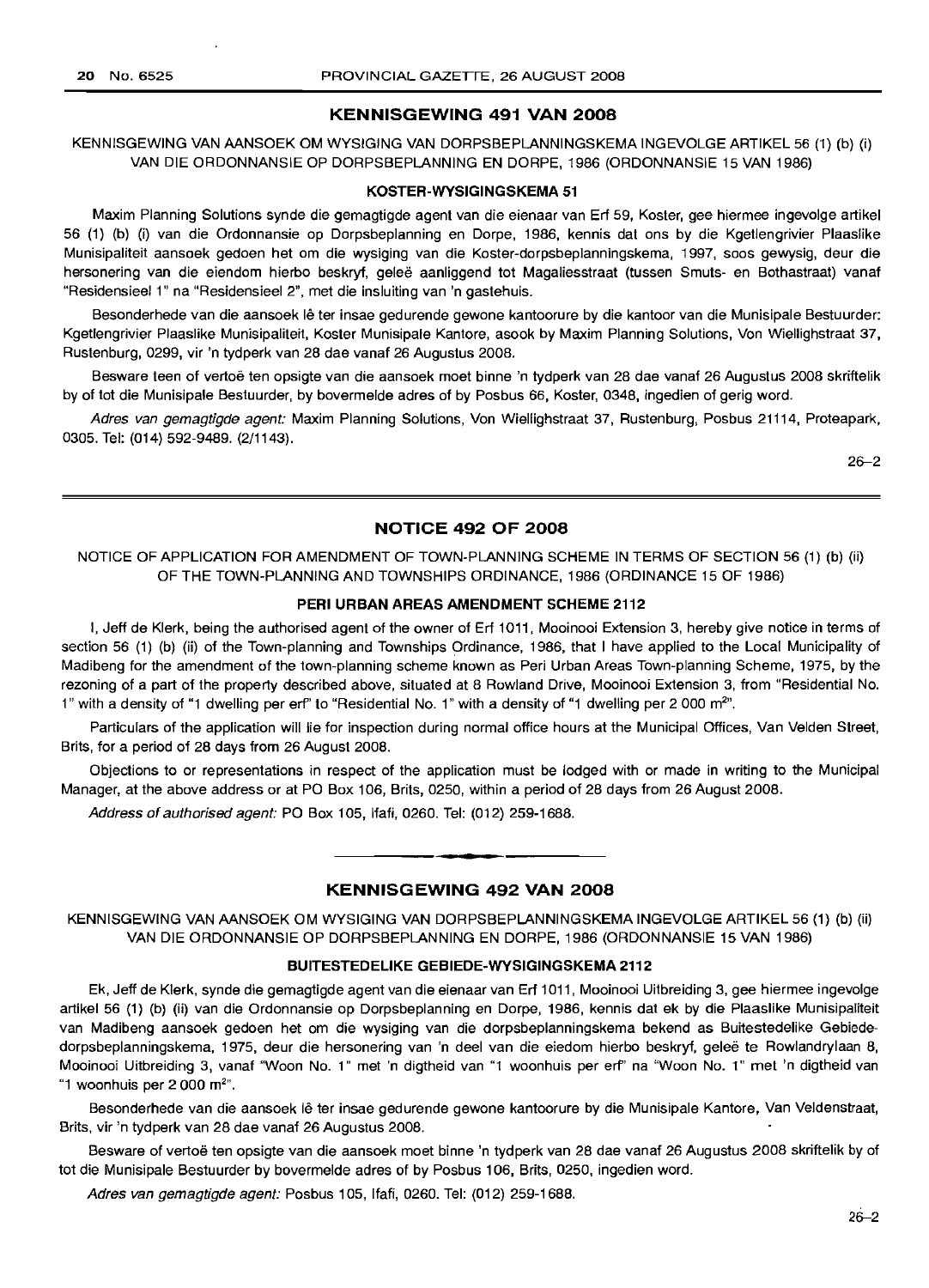## **NOTICE 493 OF 2008**

## NOTICE OF APPLICATION FOR AMENDMENT OF TOWN-PLANNING SCHEME IN TERMS OF SECTION 56 (1) (b) (i) OF THE TOWN-PLANNING AND TOWNSHIPS ORDINANCE, 1986 (ORDINANCE 15 OF 1986)

#### **VENTERSDORP AMENDMENT SCHEME 10**

Plancentre, being the authorized agent of the owners of Portion 4 of Erf 417, Ventersdorp Registration Division IQ, hereby give notice in terms of section 56 (1) (b) (i) of the Town-planning and Townships Ordinance, 1986, that we have applied to the Ventersdorp Local Municipality for the amendment of the Land Use Management Scheme known as the Ventersdorp Land Use Management Scheme, 2007, as amended, by the rezoning of the abovementioned property situated on Berg Street, from "Residential 1" to "Residential 2".

Particulars of the application will lie for inspection during normal office hours at the office of the Municipal Manager, Ventersdorp Municipal Offices, Singel van Tonder Street, Ventersdorp, for a period of 28 days from 26 August 2008.

Objections to or representations in respect of the application must be lodged with or made in writing to the Municipal Manager at the above address or posted to him at Private Bag X1010, Ventersdorp, 2710, within a period of 28 days from 26 August 2008.

Address of authorised agent: Plancentre, PO Box 21108, Noordbrug, 2522. Tel: (018) 297-0100. (2832)

## **KENNISGEWING 493 VAN 2008**

--------\_.\_----

KENNISGEWING VAN AANSOEK OM WYSIGING VAN DORPSBEPLANNINGSKEMA INGEVOLGE ARTIKEL 56 (1) (b) (i) VAN DIE ORDONNANSIE OP DORPSBEPLANNING EN DORPE, 1986 (ORDONNANSIE 15 VAN 1986)

#### **VENTERSDORP-WVSIGINGSKEMA 10**

Plancentre, synde die gemagtigde agent van die eienaar van Gedeelte 4 van Erf 417, Ventersdorp Registrasie Afdeling IQ, gee hiermee ingevolge artikel 56 (1) (b) (i) van die Ordonnansie op Dorpsbeplanning en Dorpe, 1986, kennis dat ons by die Ventersdorp Plaaslike Munisipaliteit aansoek gedoen het om die wysiging van die grondgebruikbeheerskema bekend as die Ventersdorp-grondgebruikbeheerskema, 2007, soos gewysig, deur die hersonering van die bogenoemde eiendom gelee te Bergstraat, vanaf "Residensieel 1" na "Residensieel 2".

Besonderhede van die aansoek lê ter insae gedurende gewone kantoorure by die kantoor van die Munisipale Bestuurder, Ventersdorp Munisipale Kantore, Singel van Tonderstraat, Ventersdorp, vir 'n tydperk van 28 dae vanaf 26 Augustus 2008.

Besware teen of vertoe ten opsigte van die aansoek moet binne 'n tydperk van 28 dae vanaf 26 Augustus 2008 skriftelik tot die Munisipale Bestuurder by bovermelde adres of by Privaatsak X1010, Ventersdorp, 2710, ingedien of gerig word.

Adres van gemagtigde agent: Plancentre, Posbus 21108, Noordbrug, 2522. Tel: (018) 297-0100. (2832)

26-2

## **NOTICE 494 OF 2008**

NOTICE OF APPLICATION FOR AMENDMENT OF TOWN-PLANNING SCHEME IN TERMS OF SECTION 56 (1) (b) (i) OF THE TOWN-PLANNING AND TOWNSHIPS ORIDNANCE, 1986 (ORDINANCE 15 OF 1986)

#### **POTCHEFSTROOM AMENDMENT SCHEME 1564**

Plancentre, being the authorized agent of the owners of Remainder of Portion 1 of Erf 311, Potchefstroom Registration Division IQ, hereby give notice in terms of section 56 (1) (b) (i) of the Town-planning and Townships Ordinance, 1986, that we have applied to the Potchefstrooom Local Municipality for the amendment of the town-planning scheme known as the Potchefstroom Town-planning Scheme, 1980, as amended, by the rezoning of the abovementioned property situated on 1490 R Tambo Avenue, from "Residential 1" with a density of one dwelling house per 1 000 m2 to "Residential 2".

Particulars of the application will lie for inspection during normal office hours at the office of the Municipal Manager, Potchefstroom Municipal Offices, Wolmarans Street, Potchefstroom, for a period of 28 days from 26 August 2008.

Objections to or representations in respect of the application must be lodged with or made in writing to the Municipal Manager at the above address or posted to him at P.O. Box 113, Potchefstroom, 2520, within a period of 28 days from 26 August 2008.

Address of authorised agent: Plancentre, PO Box 21108, Noordbrug, 2522. Tel: (018) 297-0100. (2832)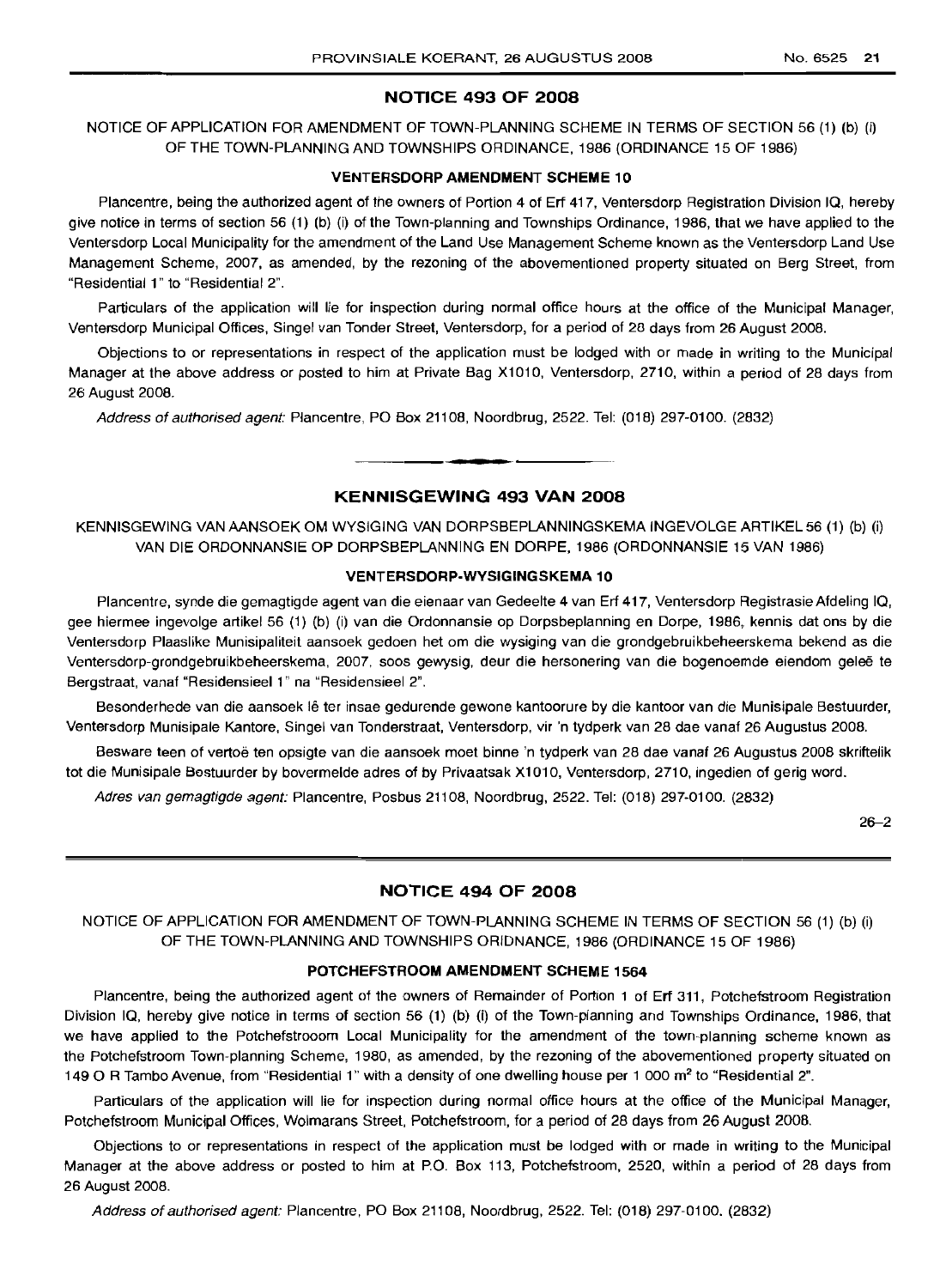## KENNISGEWING 494 VAN 2008

## KENNISGEWING VAN AANSOEK OM WYSIGING VAN DORPSBEPLANNINGSKEMA INGEVOLGE ARTIKEL 56 (1) (b) (i) VAN DIE ORDONNANSIE OP DORPSBEPLANNING EN DORPE, 1986 (ORDONNANSIE 15 VAN 1986)

#### POTCHEFSTROOM·WYSIGINGSKEMA 1564

Plancentre, synde die gemagtigde agent van die eienaar van Restant van Gedeelte 1 van Erf 311, Potchefstroom Registrasie Afdeling 10, gee hiermee ingevolge artikel 56 (1) (b) (i) van die Ordonnansie op Dorpsbeplanning en Dorpe, 1986, kennis dat ons by die Potchefstroom Plaaslike Munisipaliteit aansoek gedoen het om die wysiging van die dorpsbeplanningskema bekend as die Potchefstroom-dorpsbeplanningskema, 1980, soos gewysig, deur die hersonering van die bogenoemde eiendom geleë te O R Tambolaan 149, vanaf "Residensieel 1" met 'n digtheid van een woonhuis per 1 000 m<sup>2</sup> na "Residensieel 2".

Besonderhede van die aansoek lê ter insae gedurende gewone kantoorure by die kantoor van die Munisipale Bestuurder, Potchefstroom Munisipale Kantore, Wolmaransstraat, Potchefstroom, vir 'n tydperk van 28 dae vanaf 26 Augustus 2008.

Besware teen of vertoë ten opsigte van die aansoek moet binne 'n tydperk van 28 dae vanaf 26 Augustus 2008 skriftelik tot die Munisipale Bestuurder by bovermelde adres of by Posbus 113, Potchefstroom, 2520, ingedien of gerig word.

Adres van gemagtigde agent: Plancentre, Posbus 21108, Noordbrug, 2522. Tel: (018) 297-0100. (2832)

26-2

## NOTICE 495 OF 2008

NOTICE OF APPLICATION FOR AMENDMENT OF TOWN-PLANNING SCHEME IN TERMS OF SECTION 56 (1) (b) (i) OF THE TOWN-PLANNING AND TOWNSHIPS ORDINANCE, 1986 (ORDINANCE 15 OF 1986)

#### RUSTENBURG LAND USE MANAGEMENT SCHEME, 2005: AMENDMENT SCHEME 477

Maxim Planning Solutions, being the authorised agent of the owner of the Remaining Extent of Erf 1385, Rustenburg, hereby gives notice in terms of section 56 (1) (b) (i) of the Town-planning and Townships Ordinance, 1986, that we have applied to the Rustenburg Local Municipality for the amendment of the town-planning scheme known as Rustenburg Land Use Management Scheme, 2005, by the rezoning of the property described above, situated at 255 Beyers Naude Drive from "Residential 1" to "Special" for the purposes of offices, restaurant, health and beauty spa.

Particulars of the application will lie for inspection during normal office hours at the office of the Director: Planning and Development, Room 313, Missionary Mpheni House, c/o Beyers Naude and Nelson Mandela Drive, Rustenburg, for the period of 28 days from 26 August 2008.

Objections to or representations in respect of the application must be lodged with or made in writing to the Municipal Manager at the above address or at P.O. Box 16, Rustenburg, 0300, within a period of 28 days from 26 August 2008.

Address of authorised agent: Maxim Planning Solutions, 37 Von Wielligh Street, Rustenburg; P.O. Box 21114, Proteapark, 0305. Tel: (014) 592-9489. (2/1120)

## **•** KENNISGEWING 495 VAN 2008

KENNISGEWING VAN AANSOEK OM WYSIGING VAN DORPSBEPLANNINGSKEMA INGEVOLGE ARTIKEL 56 (1) (b) (i) VAN DIE ORDONNANSIE OP DORPSBEPLANNING EN DORPE, 1986 (ORDONNANSIE 15 VAN 1986)

### RUSTENBURG LAND USE MANAGEMENT SCHEME, 2005: WYSIGINGSKEMA 477

Maxim Planning Solutions, synde die gemagtigde agent van die eienaar van die Resterende Gedeelte van Erf 1385, Rustenburg, gee hiermee ingevolge artikel 56 (1) (b) (i) van die Ordonnansie op Dorpsbeplanning en Dorpe, 1986, kennis dat ons by die Rustenburg Plaaslike Munisipaliteit aansoek gedoen het om die wysiging van die dorpsbeplanningskema bekend as Rustenburg Land Use Management Scheme, 2005, deur die hersonering van die eiendom hierbo beskryf, gelee Beyers Nauderylaan 255, vanaf "Residensieel 1" na "Speslaal" vir die doeleindes van kantore, restaurant, gesondheid- en skoonheid spa.

Besonderhede van die aansoek lê ter insae gedurende gewone kantoorure by die kantoor van die Direkteur: Beplanning en Ontwikkeling, Kamer 313, Missionary Mpheni House, h/v Beyers Naude- en Nelson Mandelarylaan, Rustenburg, vir 'n tydperk van 28 dae vanaf 26 Augustus 2008.

Besware teen of vertoë ten opsigte van die aansoek moet binne 'n tydperk van 28 dae vanaf 26 Augustus 2008 skriftelik by of tot die Munisipale Bestuurder by bovermelde adres of by Posbus 16, Rustenburg, 0300, ingedien of gerig word.

Adres van gemagtigde agent: Maxim Planning Solutions, Von Wiellighstraat 37, Rustenburg; Posbus 21114, Proteapark, 0305. Tel: (014) 592-9489. (2/1120)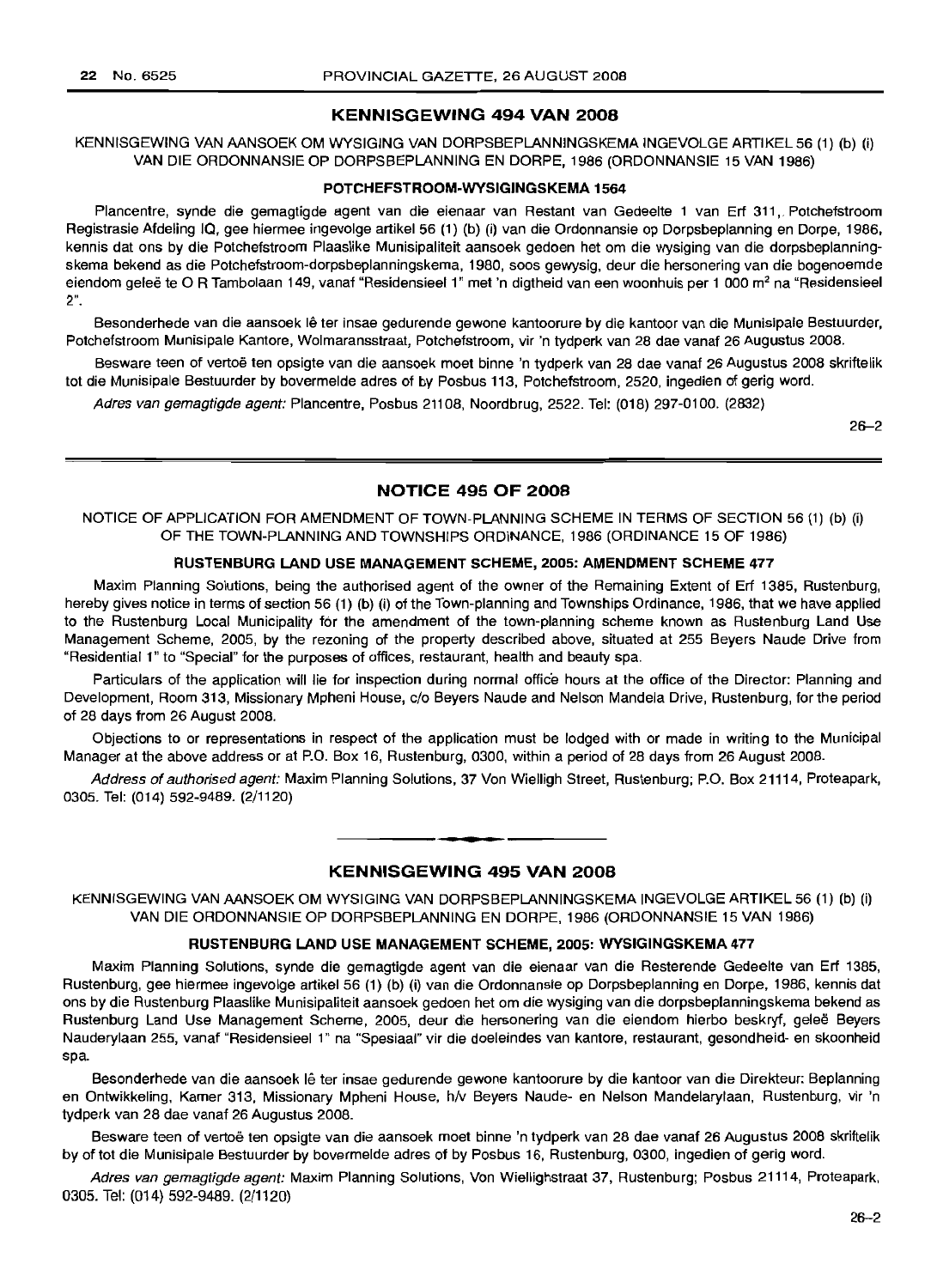## NOTICE 496 OF 2008

NOTICE OF APPLICATION FOR AMENDMENT OF TOWN-PLANNING SCHEME IN TERMS OF SECTION 56 (1) (b) (i) OF THE TOWN-PLANNING AND TOWNSHIPS ORDINANCE, 1986 (ORDINANCE 15 OF 1986)

#### RUSTENBURG LAND USE MANAGEMENT SCHEME, 2005: AMENDMENT SCHEME: 501

Maxim Planning Solutions, being the authorised agent of the owner of Portion 48 (a portion of Portion 39) of the farm Rietvly No. 271-JQ, hereby gives notice in terms of section 56 (1) (b) (i) of the Town-planning and Townships Ordinance, 1986, that we have applied to the Rustenburg Local Municipality for the amendment of the town-planning scheme known as Rustenburg Land Use Management Scheme, 2005, by the rezoning of the property described above, situated approximately 4 km west of the Swartruggens/Phokeng Crossing, from "Special" for the purpose of a hotel consisting of 25 rooms, to "Special" for the purpose of a hotel consisting of 100 rooms.

Particulars of the application will lie for inspection during normal office hours at the office of the Director: Planning and Development, Room 313, Missionary Mpheni House, c/o Beyers Naude and Nelson Mandela Drive, Hustenburq, for the period of 28 days from 26 August 2008.

Objections to or representations in respect of the application must be lodged with or made in writing to the Municipal Manager at the above address or at P.O. Box 16, Rustenburg, 0300, within a period of 28 days from 26 August 2008.

Address of authorised agent: Maxim Planning Solutions, 37 Von Wielligh Street, Rustenburg; P.O. Box 21114, Proteapark, 0305. Tel: (014) 592-9489. (2/1141)

> **•** KENNISGEWING 496 VAN 2008

KENNISGEWING VAN AANSOEK OM WYSIGING VAN DORPSBEPLANNINGSKEMA INGEVOLGE ARTIKEL 56 (1) (b) (i) VAN DIE ORDONNANSIE OP DORPSBEPLANNING EN DORPE, 1986 (ORDONNANSIE 15 VAN 1986)

#### RUSTENBURG LAND USE MANAGEMENT SCHEME, 2005: WYSIGINGSKEMA 501

Maxim Planning Solutions, synde die gemagtigde agent van die eienaar van Gedeelte 48 ('n gedeelte van Gedeelte 39) van die plaas Rietvly No. 271-JQ, gee hiermee ingevolge artikel 56 (1) (b) (i) van die Ordonnansie op Dorpsbeplanning en Dorpe, 1986, kennis dat ons by die Rustenburg Plaaslike Munisipaliteit aansoek gedoen het om die wysiging van die dorpsbeplanningskema bekend as Rustenburg Land Use Management Scheme, 2005, deur die hersonering van die eiendom hierbo beskryf, geleë ongeveer 4 km wes van die Swartruggens/Phokeng Kruising, vanaf "Spesiaal" vir die doeleindes van 'n hotel met 25 kamers na "Spesiaal" vir die doeleindes van 'n hotel met 100 kamers.

Besonderhede van die aansoek lê ter insae gedurende gewone kantoorure by die kantoor van die Direkteur: Beplanning en Ontwikkeling, Kamer 313, Missionary Mpheni House, h/v Beyers Naude- en Nelson Mandelarylaan, Rustenburg, vir 'n tydperk van 28 dae vanaf 26 Augustus 2008.

Besware teen of vertoë ten opsigte van die aansoek moet binne 'n tydperk van 28 dae vanaf 26 Augustus 2008 skriftelik by of tot die Munisipale Bestuurder by bovermelde adres of by Posbus 16, Rustenburg, 0300, ingedien of gerig word.

Adres van gemagtigde agent: Maxim Planning Solutions, Von Wiellighstraat 37, Rustenburg; Posbus 21114, Proteapark, 0305. Tel: (014) 592-9489. (2/1141)

26-2

## NOTICE 497 OF 2008

NOTICE OF APPLICATION FOR AMENDMENT OF TOWN-PLANNING SCHEME IN TERMS OF SECTION 56 (1) (b) (i) OF THE TOWN-PLANNING AND TOWNSHIPS ORDINANCE, 1986 (ORDINANCE 15 OF 1986)

#### KLERKSDORP LAND USE MANAGEMENT SCHEME, 2005: AMENDMENT SCHEME 458

Maxim Planning Solutions, being the authorised agent of the owners of the Remaining Extent of Erf 255, Wilkoppies, hereby gives notice in terms of section 56 (1) (b) (i) of the Town-planning and Townships Ordinance, 1986, that we have applied to the City of Matlosana for the amendment of the town-planning scheme known as Klerksdorp Land Use Management Scheme, 2005, as amended, by the rezoning of the Remaining Extent of Erf 255, Wilkoppies, situated at 17 Hartley Street, Wilkoppies, from "Residential 1" to "Special" for the purposes of an accommodation enterprise.

Particulars of the application will lie for inspection during normal office hours at the office of the Municipal Manager, Room 128, Klerksdorp Civic Centre, for the period of 28 days from 29 August 2008.

Objections to or representations in respect of the application must be lodged with or made in writing to the Municipal Manager, City of Matlosana, at the above address or posted to P.O. Box 99, Klerksdorp, 2570, within a period of 28 days from 29 August 2008.

Address of authorised agent: Maxim Planning Solutions, 56 Archbishop Desmond Tutu Street, Klerksdorp, 2570; P.O. Box 10681, Klerksdorp, 2570. Tel: (018) 462-1756. (2/1145)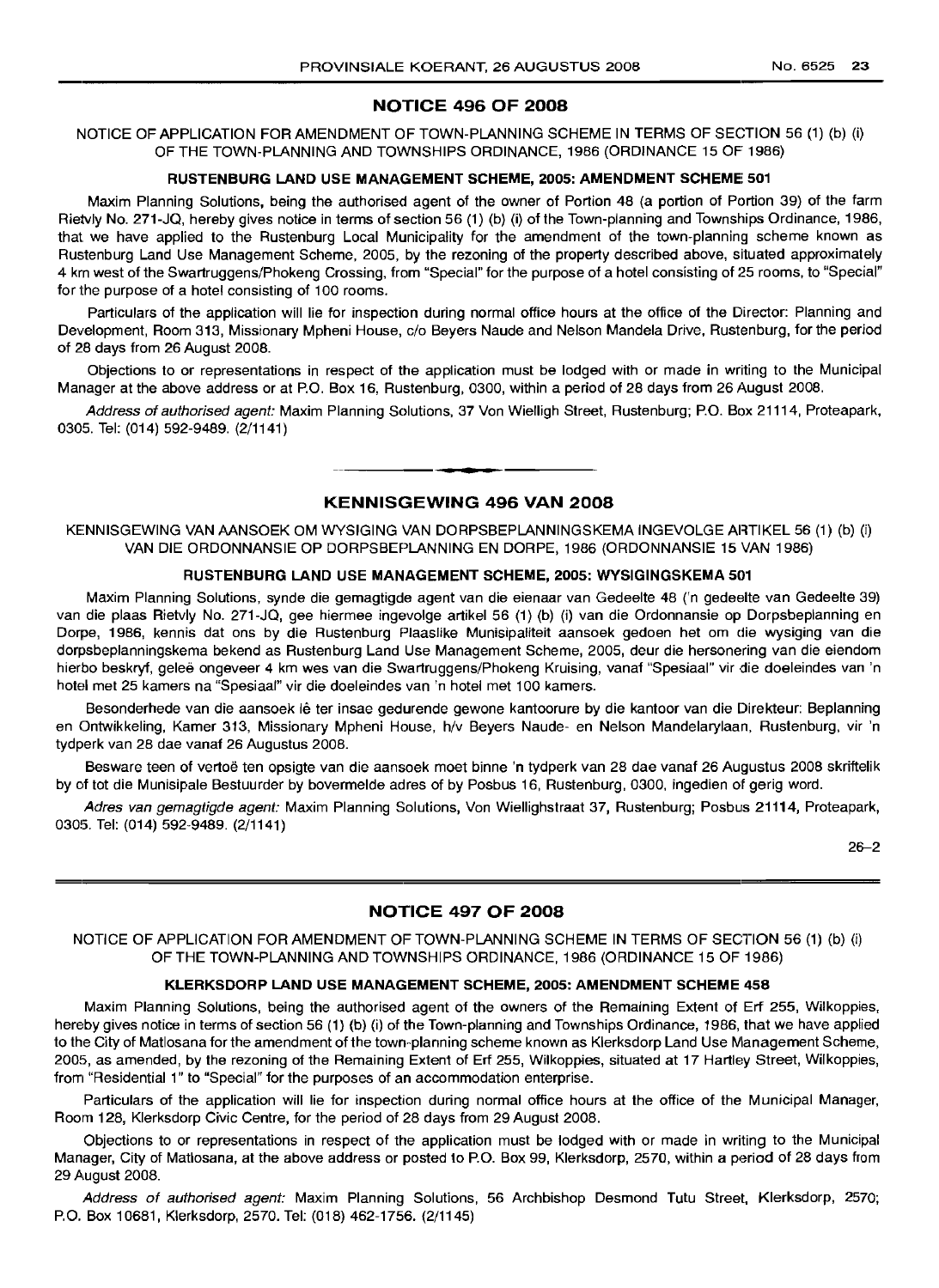#### **KENNISGEWING 497 VAN 2008**

KENNISGEWING VAN AANSOEK OM WYSIGING VAN DORPSBEPLANNINGSKEMA INGEVOLGE ARTIKEL 56 (1) (b) (i) VAN DIE ORDONNANSIE OP DORPSBEPLANNING EN DORPE, 1986 (ORDONNANSIE 15 VAN 1986)

#### **KLERKSDORP LAND USE MANAGEMENT SCHEME, 2005: WYSIGINGSKEMA 458**

Maxim Planning Solutions, synde die gemagtigde agent van die eienaars van die Resterende Gedeelte van Erf 255, Wilkoppies, gee hiermee ingevolge artikel 56 (1) (b) (i) van die Ordonnansie op Dorpsbeplanning en Dorpe, 1986, kennis dat ons by die Stad van Matlosana aansoek gedoen het om die wysiging van die Klerksdorp Land Use Management Scheme, 2005, soos gewysig, deur die hersonering van die Resterende Gedeelte van Erf 255, Wilkoppies, gelee te Hartleystraat 17, Wilkoppies, vanaf "Residensieel 1" na "Spesiaal" vir die doeleindes van 'n verblyfonderneming.

Besonderhede van die aansoek Ie ter insae gedurende gewone kantoorure by die kantoor van die Munisipale Bestuurder, Kamer 128, Klerksdorp Burgersentrum, vir 'n tydperk van 28 dae vanaf 29 Augustus 2008.

Besware teen of vertoe ten opsigte van die aansoek moet binne 'n tydperk van 28 dae vanaf 29 Augustus 2008 skriftelik by of tot die Munisipale Bestuurder, Stad van Matlosana, by bovermelde adres of by Posbus 99, Klerksdorp, 2570, ingedien of gerig word.

Adres van gemagtigde agent: Maxim Planning Solutions, Archbishop Desmond Tutustraat 56, Klerksdorp, 2570; Posbus 10681, Klerksdorp, 2570. Tel: (018) 462-1756. (2/1145)

26-2

## **NOTICE 498 OF 2008**

NOTICE OF APPLICATION FOR AMENDMENT OF TOWN-PLANNING SCHEME IN TERMS OF SECTION 56 (1) (b) (i) OF THE TOWN-PLANNING AND TOWNSHIPS ORDINANCE, 1986 (ORDINANCE 15 OF 1986)

### **AMENDMENT SCHEME No. 509**

I, Kgomotso Rapetswa, being the authorized agent of Erf 2077, Geelhout Park Extension 6-J.Q., hereby give notice in terms of section 56 (1) (b) (i) of the Town-planning and Townships Ordinance, 1986, that we have applied to the Rustenburg Local Municipality for the amendment of the land use management scheme (town-planning scheme) known as Rustenburg Land Use Management Scheme, 2005, by the rezoning of the described above, situated at Geelhout Park Extension 6, Rustenburg, from "Residential 1" to "Business 1".

Particulars of the application will lie for inspection during normal office hours at the office of the Municipal Manager: Rustenburg Local Municipality, corner of Beyers Naude and Nelson Mandela Drive, within a period of 28 days from 26 August 2008.

Objections to or representations in respect of the application must be lodged with or made in writing to the Municipal Manager at the above address or at P.O. Box 16, Rustenburg, 0300, within a period of 28 days from 26 August 2008.

Address of the authorized agent: 24 Bushrock, Waterfall East, Rustenburg.

#### **KENNISGEWING 498 VAN 2008**

I **\_ •**

KENNISGEWING VAN AANSOEK OM WYSIGING VAN DORPSBEPLANNINGSKEMA INGEVOLGE ARTIKEL 56 (1) (b) (ii) VAN DIE ORDONNANSIE OP DORPSBEPLANNING EN DORPE, 1986 (ORDONNANSIE 15 VAN 1986)

### **WYSIGINGSKEMA No. 509**

Ek, Kgomotso Rapetswa, synde die gemagtigde agent van Erf 2077, Geelhout Park Uitbreiding 6-J.Q., gee hiermee ingevolge artikel 56 (1) (b) (ii) van die Ordonnansie op Dorpsbeplanning en Dorpe, 1986, kennis dat ons by die Rustenburg Plaaslike Munisipaliteit aansoek gedoen het om die wysiging van die grondgebruik bestuurskema (dorpsbeplanningskema) bekend as Rustenburg Grondgebruiksskema, 2005, deur die hersonering van die eiendom hierbo beskryf, geleë te Geelhout Park, Rustenburg, vanaf "ResidensieeI1" na "Besigheid 1".

Besonderhede van die aansoek lê ter insae gedurende gewone kantoorure by die kantoor van die Munisipale Bestuurder: Rustenburg Plaaslike Munisipaliteit, h/v Beyers-Naude en Nelson Mandelastraat, vir 'n tydperk van 28 dae vanaf 26 Augustus 2008.

Besware teen of vertoe ten opsigte van die aansoek moet binne 'n tydperk van 28 dae vanaf 26 Augustus 2008 skriftelik by of tot die Munisipale Bestuurder, by bovermelde adres of by Posbus 16, Rustenburg, 0300, ingedien of gerig word.

Adres van die gemagtigde agent: 24 Bushrock, Waterfall East, Rustenburg.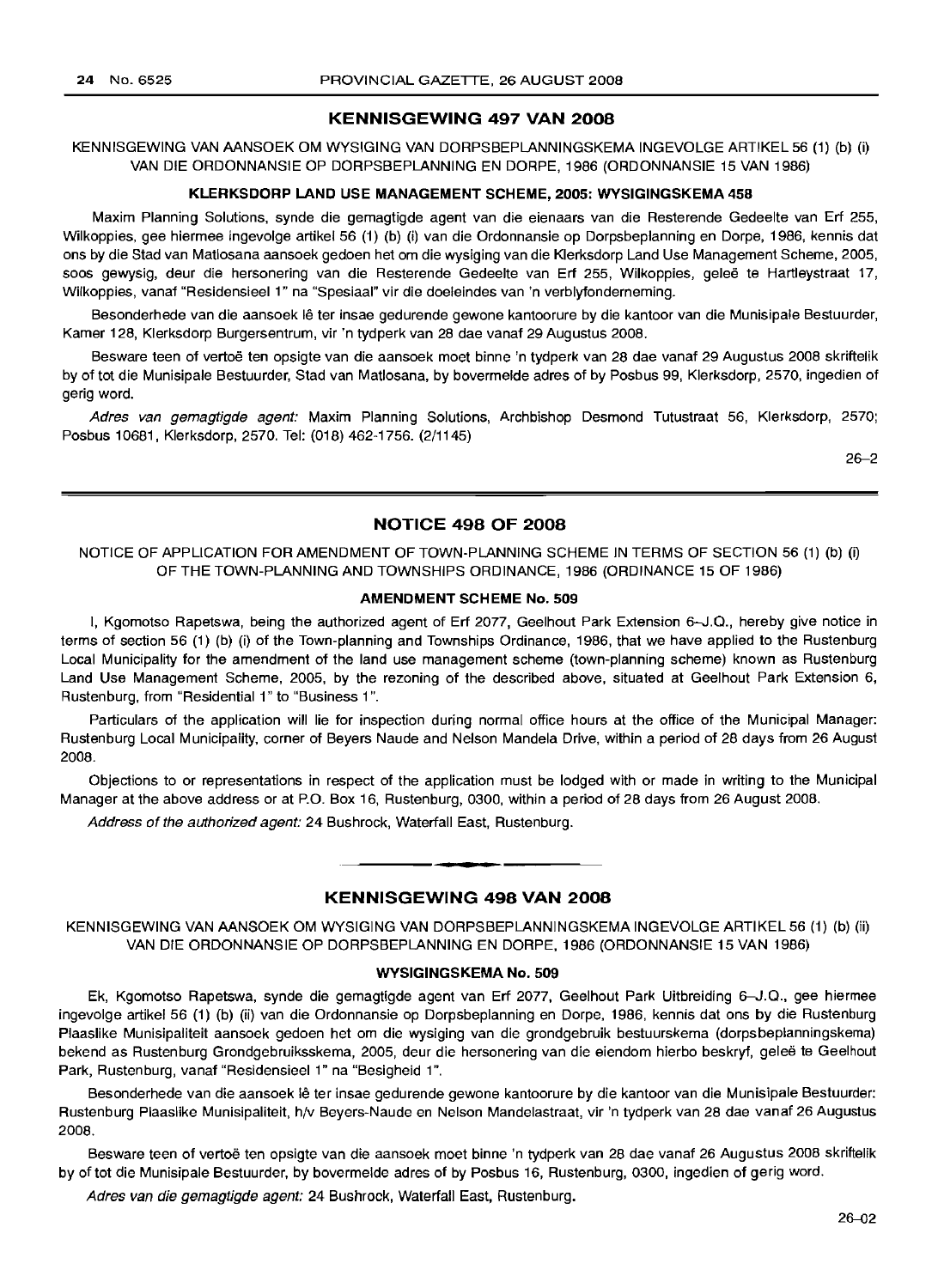## **NOTICE 499 OF 2008**

NOTICE OF APPLICATION FOR AMENDMENT OF TOWN-PLANNING SCHEME IN TERMS OF SECTION 56 (1) (b) (i) OF THE TOWN-PLANNING AND TOWNSHIPS ORDINANCE, 1986 (ORDINANCE 15 OF 1986)

#### **AMENDMENT SCHEME No. 513**

I, Kgomotso Rapetswa, being the authorized agent of Erf 1703, Geelhout Park Extension 6-J.Q., hereby give notice in terms of section 56 (1) (b) (i) of the Town-planning and Townships Ordinance, 1986, that we have applied to the Rustenburg Local Municipality for the amendment of the land use management scheme (town-planning scheme) known as Rustenburg Land Use Management Scheme, 2005, by the rezoning of the described above, situated at Geelhout Park Extension 6, Rustenburg, from "Residential 1" to "Business 1".

Particulars of the application will lie for inspection during normal office hours at the office of the Municipal Manager: Rustenburg Local Municipality, corner of Beyers Naude and Nelson Mandela Drive, within a period of 28 days from 26 August 2008.

Objections to or representations in respect of the application must be lodged with or made in writing to the Municipal Manager at the above address or at P.O. Box 16, Rustenburg, 0300, within a period of 28 days from 26 August 2008.

Address of the authorized agent: 24 Bushrock, Waterfall East, Rustenburg.

## **KENNISGEWING 499 VAN 2008**

**•**

KENNISGEWING VAN AANSOEK OM WYSIGING VAN DORPSBEPLANNINGSKEMA INGEVOLGE ARTIKEL 56 (1) (b) (ii) VAN DIE ORDONNANSIE OP DORPSBEPLANNING EN DORPE, 1986 (ORDONNANSIE 15 VAN 1986)

#### **WYSIGINGSKEMA No. 513**

Ek, Kgomotso Rapetswa, synde die gemagtigde agent van Erf 1703, Geelhout Park Uitbreiding 6-J.Q., gee hiermee ingevolge artikel 56 (1) (b) (ii) van die Ordonnansie op Dorpsbeplanning en Dorpe, 1986, kennis dat ons by die Rustenburg Plaaslike Munisipaliteit aansoek gedoen het om die wysiging van die grondgebruik bestuurskema (dorpsbeplanningskema) bekend as Rustenburg Grondgebruiksskema, 2005, deur die hersonering van die eiendom hierbo beskryf, geleë te Geelhout Park, Rustenburg, vanaf "Residensieel 1" na "Besigheid 1".

Besonderhede van die aansoek lê ter insae gedurende gewone kantoorure by die kantoor van die Munisipale Bestuurder: Rustenburg Plaaslike Munisipaliteit, h/v Beyers-Naude en Nelson Mandelastraat, vir 'n tydperk van 28 dae vanaf 26 Augustus 2008.

Besware teen of vertoe ten opsigte van die aansoek moet binne 'n tydperk van 28 dae vanaf 26 Augustus 2008 skriftelik by of tot die Munisipale Bestuurder, by bovermelde adres of by Posbus 16, Rustenburg, 0300, ingedien of gerig word.

Adres van die gemagtigde agent: 24 Bushrock, Waterfall East, Rustenburg.

26-02

#### **NOTICE 500 OF 2008**

REMOVAL OF RESTRICTIONS ACT, 1967

#### **REMOVAL OF RESTRICTIONS OF ERF 618 AND ERF** 958, **OBERHOLZER EXTENSION 1**

It is hereby notified that application has been made in terms of section 3 (1) of the Removal of Restrictions Act, 1967 (Act No. 84 of 1967) by Futurescope:

- The removal of conditions 1.B and 2.B in Deed of Transport T01325/2006 in respect of Portion 1 and the Remainder of Erf 618, Oberholzer Extension 1; and
- The removal of condition Two in Deed of Transfer T19443/1957 in respect of the proposed Portion 1 of Erf 958, Oberholzer Extension 1; and
- And the simultaneous amendment of the Carletonville Town-planning Scheme, 1993, for the rezoning of:
	- o Portion 1 and the Remainder of Erf 618 from "Industrial 3" to "Industrial 3" with an Annexure to provide for retail, restaurants, offices and uses related thereto or as may be consented to by the municipality in writing; and
	- o Proposed Portion 1 of Erf 958, Oberholzer Extension 1 from "Municipal" to "Industrial :1" with an Annexure to provide for retail, restaurants, offices and uses related thereto or as may be consented to by the municipality in writing.

The application and relative documents are open for inspection at the offices of the Acting Manager: Department Developmental Local Government and Housing, c/o Albert Luthuli and Gerrit Maritz Street, and the office of the Municipal Manager, Merafong City Local Municipality for a period of 28 days from 26 August 2008.

Objections to the application may be lodged in writing with the Acting Manager: Department of Developmental Local Government and Housing at the above address or to Private Bag X1213, Potchefstroom, 2520, on or before 23 September 2008 and shall reach this office not later than 14:00 on the said date.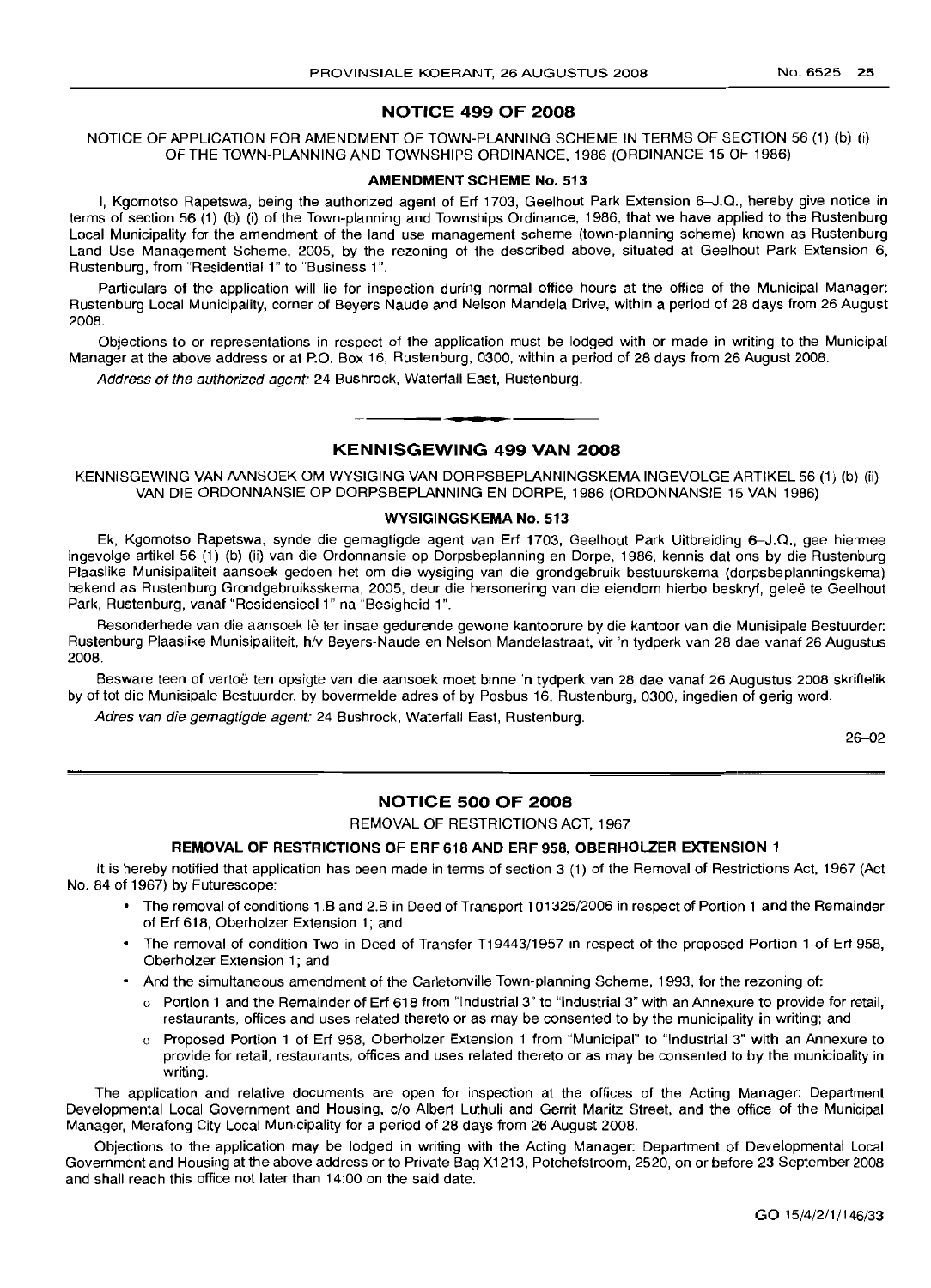### **KENNISGEWING 500 VAN 2008**

WET OP OPHEFFING VAN BEPERKINGS, 1967

#### **DIE OPHEFFING VAN TITELVOORWAARDES VAN ERF 618 EN** 958, **OBERHOLZER UITBREIDING 1**

Hierby word bekend gemaak dat ingevolge die bepalings van artikel 3 (1) van die Wet op Opheffing van Beperkings, 1967 (Wet No. 84 van 1967) aansoek gedoen is deur Futurescope vir:

- Die opheffing van voorwaardes 1.B en 2.B in Akte van Transport T01325/2006 ten opsigte van Gedeelte 1 en die Restant van Erf 618, Oberholzer Uitbreiding 1; en
- Die opheffing van voorwaarde Twee in Akte van Transport T19443/1957 ten opsigte van voorgestelde Gedeelte 1 van Erf 958, Oberholzer Uitbreiding 1; en
- En die gelyktydige wysiging van die Carletonville-dorpsbeplanningskema, 1993 vir die hersonering van:
	- o Gedeelte 1 en die Restant van Erf 618, Oberholzer Uitbreiding 1, vanaf "Industrieel 3" na "lndustrieel 3" met 'n Bylae, vir die doeleindes van kleinhandel, restaurante, kantore en aanverwante gebruike of ander toestemmings gebruike soos deur munisipaliteit skriftelik toegestaan is; en
	- o Voorgestelde Gedeelte 1 van Erf 958, Oberholzer Uitbreiding 1 vanaf "Munisipaal" na "Industrieel 3" vir die doeleindes van kleinhandel, restaurante, kantore en aanverwante gebruike of ander toestemmings gebruike soos deur munisipaliteit skriftelik toegestaan is.

Die aansoek en die betrokke dokumentasie is ter insae by die kantoor van die Waarnemende Bestuurder, Departement Ontwikkelende Plaaslike Regering en Behuising, h/v Albert Luthuli- en Gerrit Maritzstraat, Potchefstroom en die kantoor van die Munisipale Bestuurder, Merafong Stad Plaaslike Munisipaliteit vir 'n tydperk van 28 dae vanaf 26 Augustus 2008.

Besware teen die aansoek kan skriftelik by die Waarnemende Bestuurder, Departement Ontwikkelende Plaaslike Regering en Behuising by bovermelde adres of Privaatsak X1213, Potchefstroom, 2520, voor of op 23 September 2008 ingedien word en moet die kantoor nie later as 14:00 op genoemde datum bereik nie.

GO 15/4/2/1/146/33

26-2

#### **NOTICE 501 OF 2008**

#### [REGULATION 21 (10) OF THE DEVELOPMENT FACILITATION REGULATIONS IN TERMS OF THE DEVELOPMENT FACILITATION ACT, 1995]

I, Izak Jacobus Roux, on behalf of Nieuwagt Landgoed CC, lodged an application in terms of the Development Facilitation Act, 1995, for the establishment of a land development area on Portion 12 of the farm Brandwagt 728 IN, located ± 10 km east of Vryburg (Naledi) on the mentioned farm portion. The farm portion is bordered by the farm: Bernauw to the northwest; Welgelegen to the north; Brandwagt to the east; Brandwagt to the southeast; Brandwagt to the south; Poppiesdale to the southwest and Poppiesdal to the west.

The development will consist of the following: The land development area to be known as "Bowman's Hill" measures 256.9596 ha, comprising of 34 portions and the remainder with the following land uses:

Portion 1-33: "Residential".

Coverage: 500 m<sup>2</sup>. FSR: 500 m².

Height: 2 storeys.

Portion 34: "Residential".

Coverage: 1 500 m<sup>2</sup>.

FSR: 1 500 m<sup>2</sup>.

Height: 2 storeys.

Remainder: "Agriculture, Gatehouse and Services".

The application seeks the following relief in terms of the provisions of the Act:

1. To approve an application in terms of the Development Facilitation Act, 1995 (Act 67 of 1995) to establish a Land Development Area to be known as "Bowman's Hill" Country Estate.

2. To approve the draft conditions of establishment for the proposed land development area, to be known as "Bowman's Hill" Country Estate.

3. An application for exemption from the provisions of Act 70 of 1970.

The relevant plan(s), document(s) and information are available for inspection at the offices of the Designated Officer, Mr N.P. Claassen, Ramosa Riekert Building, corner of Von Wielligh and Gerrit Maritz Streets, Dassierand, Potchefstroom, and by appointment at Portion 12, Brandwagt 728. In the subject property, contact Jaco Roux at Tel: 083 7406898, for a period of 21 days from 26 August 2008 the first date of publication.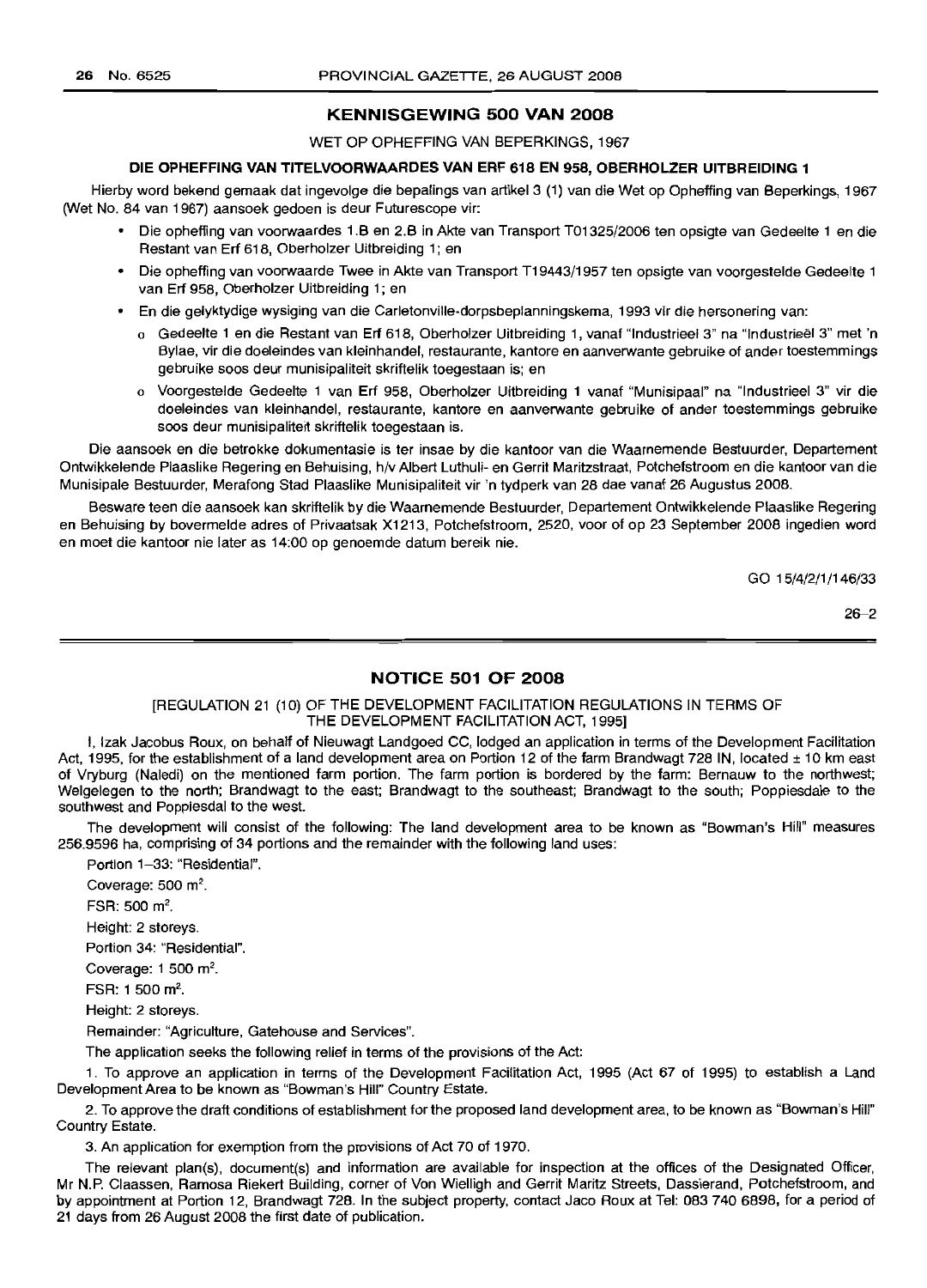The application will be considered at a tribunal hearing to be held at ''Villa Brocant Guesthouse & Antiques", 1 Market Street, Vryburg (Naledi), on 25 November 2008 at 10:00 am and the pre-hearing conference will be held at the same venue on 18 November 2008 at 10:00 am.

A person having an interest in the application should please note:

1. You may within 21 days from the date of the first publication of this notice, provide the designated officer with written objections or representations; or

2. if your comments constitute an objection to any aspect of the land development application, you or your representative must appear in person before the tribunal on the date mentioned above or any other date of which you may be given notice.

Any written objections or representation must be delivered to the Designated Officer: Mr N.P. Claassen, Ramosa Riekert Building, corner of Von Wielligh and Gerrit Martiz Streets, Dassierand, Potchefstroom, or Private Bag X1213, Potchefstroom, 2520, and you may contact the Designated Officer on Tel: (018) 297-5011 or Fax: (018) 297-7956.

## **KENNISGEWING 501 VAN 2008**

I **\_ I**

## [REGULASIE 21 (10) VAN DIE ONTWIKKELINGS FASILITERINGS REGULASIES INGEVOLGE DIE WET OP ONTWIKKELlNGSFASILITERING, 1995]

Ek, Izak Jacobus Roux, tree op namens Nieuwagt Landgoed BK en doen aansoek inqevolqe die Wet op Ontwikkelingsfasilitering, 1995, vir die vestiging van 'n grondontwikkelingsarea op Gedeete 12 van die plaas Brandwagt 728 IN, geleë ongeveer 10 km oos van Vryburg (Naledi) op die genoemde plaas gedeelte. Die volgende plase is aangrensend geleë: Bernauw aan die noordwestekant; Welgelegen aan die noordekant; Brandwagt aan die oostekant; Brandwagt aan die suidoostekant; Brandwagt aan die suidekant; Poppiesdale aan die suidwestekant en Poppiesdal aan die westekanlt.

Die ontwikkeling sal uit die volgende bestaan: Die vestiging van 'n grondontwikkelingsarea wat bekend sal staan as "Bowman's Hill" op 256,9596 ha, wat uit 34 plaas gedeeltes en die restant sal bestaan met die volgende qrondqebrulke:

Gedeelte 1-33: "Residensieel".

Dekking:  $500 \text{ m}^2$ .

VRV:  $500 \text{ m}^2$ .

Hoogte: 2 verdiepings.

Gedeelte 34: "Residensieel".

Dekking:  $1500 \text{ m}^2$ .

 $V$ RV: 1 500 m<sup>2</sup>.

Hoogte: 2 verdiepings.

Restant: "Landbou, hekhuis en Dienste".

Die aansoek stel die volgende voor in terme van die bepalings van die Wet:

1. Die goedkeuring van die aansoek in terme van die Wet op Ontwikkelingsfasilitering, 1995 (Wet 67 van 1995), vir die vestiging van 'n Grondontwikkelingsarea wat bekend sal staan as "Bowman's Hill" Country Estate.

2. Die goedkeuring van die werkende stigtingsvoorwaardes vir die voorgestelde grondontwikkelingsarea, wat bekend sal staan as "Bowman's Hill" grondontwikkelingsarea.

3. Aansoek vir uitsluiting van die bepalings van Wet 70 van 1970.

Die relevante plan(ne), dokument(e) en inligting lê ter insae by die kantore van die Aangewese Beampte: Mnr N.P. Claassen, Rarnosa Riekert Gebou, hoek van Von Wielligh- en Gerrit Martizstraat, Dassierand, Potchefstroom en per afspraak by Gedeelte 12, Brandwagt 728 IN, die aansoek perseel, kontak Jaco Roux by Tel: 083 740 6898, vir 'n tydperk van 21 dae vanaf 26 Augustus 2008 die datum van die eerste publikasie.

Die aansoek sal oorweeg word by die Tribunaalverhoor wat gehou sal word by "Villa Brocant Guesthouse & Antiques" te Marketstraat 1, Vryburg (Naledi), op 25 November 2008 om 10:00 vm en die voorverhoor sal ook by die bogenoemde vergaderplek op "18 November 2008 om 10:00 vm plaasvind.

Persone wat belang het by die aansoek moet kennis neem dat:

1. U binne 21 dae vanaf die datum van die eerste publikasie van die kennisgewing u beswaar en/of vertoe skriftelik by die Aangewese Beampte kan indien; of

2. indien u kommentaar 'n beswaar teen die aansoek vir die vestiging van die grondontwikkelingsarea is, moet u of u verteenwoordiger op genoemde datums, of enige ander datums waarvan u kennis gegee word, voor die tribunaal verskyn.

Enige skriftelike besware of vertoe moet aan die Aangewese Beampte: Mm. N.P. Claassen, Potchefstroom of by Privaatsak X1 ~!13, Potchefstroom, 2520, gelewer word. U mag ook die Aangewese Beampte kontak by Tel: (018) 29'7-5011 en Faks: (018) 297-7956, indien u enige navrae het.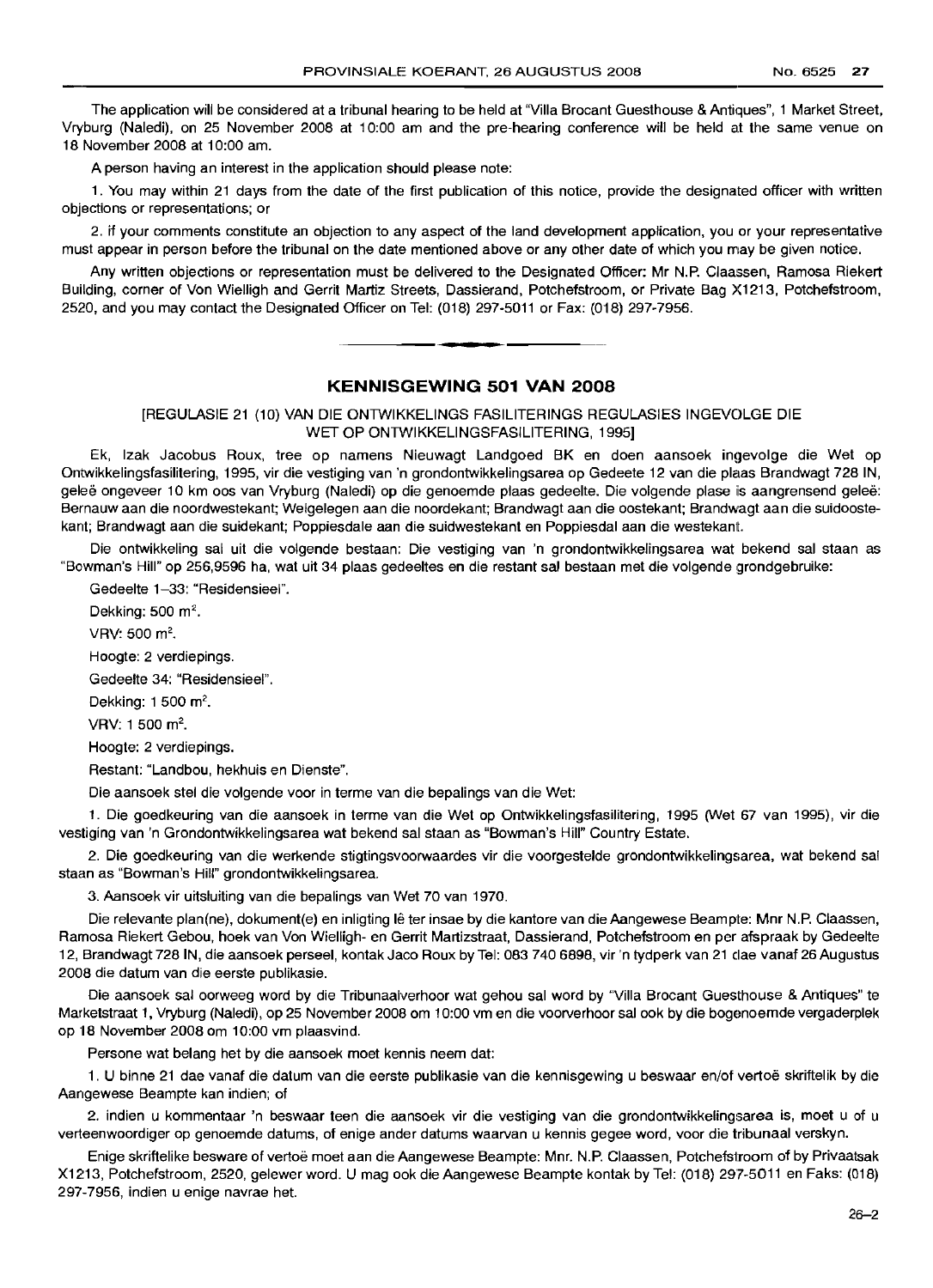## **NOTICE 502 OF 2008**

[REGULATION 17 (9) OF THE DEVELOPMENT FACILITATION REGULATIONS IN TERMS OF THE DEVELOPMENT FACILITATION ACT, 1995]

Welwyn Town and Regional Planners as consultants for Kroonvaal t-stop BK, No. 1995/005015/23, has lodged an application in terms of the Development Facilitation Act for the establishment of a land development area rezoning of Erf 1788, Potchefstroom Extension 12, Registration Division 1.0., North West.

The erf will be rezoned as follows: (i) The rezoning from "Residential 1" to "Special" with Annexure 1107 for parking, service industry (carwash centre) and a refreshment room (kiosk/tea garden).

The relevant plan(s), document(s) and information are available for inspection at the office of the Designated Officer, Ramosa Riekert Building, corner of Von Wielligh and Gerrit Maritz Streets, Dassierand, Potchefstroom, for a period of 21 days from 25 August 2008 (date of first publication).

The application will be considered at a tribunal hearing to be held at the council chambers, Ramosa Riekert Building, corner of Von Wielligh and Gerrit Maritz Streets, Dassierand, Potchefstroom, on 26 November 2008 at 10:00 and if any objections are received, a pre-hearing will take place on 19 November 2008 at the abovementioned council chambers at 10:00.

Any person having an interest in the application should please note:

1. You may within a period of 21 days from the date of first publication of this notice, provide the designated officer with your written objections or representations.

OR

2. if your comments constitute an objection to any aspect of the land development application, you may but you are not obliged to, appear in person or through a representative before the tribunal on the date mentioned above.

Any written objection or representation must be delivered to the designated officer at the offices of the Designated Officer, Ramosa Riekert Building, corner of Von Wielligh and Gerrit Maritz Streets, Dassierand, Potchefstroom, or posted to Private Bag X1213, Potchefstroom, for attention Mr N.P. Claassen.

Any queries may be directed to the Designated Officer: Tel No. (018) 297-5011 and Fax No. (018) 297-7956.

## **KENNISGEWING 502 VAN 2008**

• **• •**

[REGULASIE 17 (9) VAN DIE REGULASIES OP ONTWIKKELlNGSFASILITERING INGEVOLGE DIE WET OP ONTWIKKELlNGSFASILlTERING, 1995]

Welwyn Stads- en Streekbeplanners as konsultante van Kroonvaal t-stop BK No. 1995/005015/23, het 'n aansoek ingevolge die Wet op Ontwikkelingsfasilitering, 1995, ingedien vir die hersonering van 'n grondontwikkelingsgebied op Erf 1788, Potchefstroom Uitbreiding 12, Registrasieafdeling 1.0., Noordwes.

Die erf sal as volg hersoneer word: (i) Die hersonering vanaf "Residensieel 1" na "Spesiaal" met Bylae 1107 vir parkering, diensnywerheid (karwassery) en 'n verversingsplek (kiosk/teetuin).

Die betrokke plan(ne), dokument(e) en inligting is ter insae beskikbaar by die Aangewese Beampte, Ramosa Riekertgebou, hoek van Von Wielligh- en Gerrit Maritzstraat, Dassierand, Potchefstroom, vir 'n tydperk van 21 dae vanaf 25 Augustus 2008 (datum van eerste publikasie).

Die aansoek sal oorweeg word op 'n sitting van die tribunaal wat gehou word by die raadsaal, Ramosa Riekert Gebou, hoek van Von Wielligh en Gerrit Maritzstraat, Dassierand, Potchefstroom op 26 November 2008 om 10:00 en indien besware ontvang is, sal 'n voor-verhoor tribunaal sitting gehou word op 19 November 2008 by die raadsaal soos bo genoem om 10:00.

Enige persoon wat 'n belang in die aansoek bet, moet asseblief daarop let dat:

1. U binne 'n tydperk van 21 dae vanaf die datum van eerste publikasie van hierdie kennisgewing die aangewese beampte van u geskrewe besware of vertoë kan voorsien.

OF

2. indien u kommentare 'n beswaar teen enige aspek van die grondontwikkelingsaansoek daarstel, u of u verteenwoordiger persoonlik voor die tribunaal kan verskyn op die datum hierbo vermeld, maar u is nie verplig nie.

Enige geskrewe beswaar of vertoe moet afgelewer word by die aangewese beampte by die kantore van die Aangewese Beampte, Ramosa Riekertgebou, hoek van Von Wielligh en Gerrit Maritzstraat, Dassierand, Potchefstroom, of gepos word aan Privaatsak X1213, Potchefstroom, 2520, vir aandag mnr. N.P. Claassen.

Enige navrae kan gerig word aan die Aangewese Beampte by Tel: (018) 297-5011 en Faks: (018) 297-7956.

26-2

#### **NOTICE 503 OF 2008**

## [REGULATION 17 (9) OF THE DEVELOPMENT FACILITATION REGULATIONS IN TERMS OF THE DEVELOPMENT FACILITATION ACT 1995]

Welwyn Town and Regional Planners as consultants for Zonwalt Family Trust Nr. IT8624/1996 and Jan Adriaan van der Walt, ID: 4105165029086, Anna Margaretha van der Walt, ID: 7902140152083 and Rudolf Johannes van der Walt, ID: 7407315035089, has lodged an application in terms of the Development Facilitation Act for the establishment of a land development area rezoning of the Remaining Portion of Erf 856, Portion 1 of Erf 856 and Remaining Portion of Portion 1 of Erf 857, Potchefstroom, Registration Division 1.0., North West.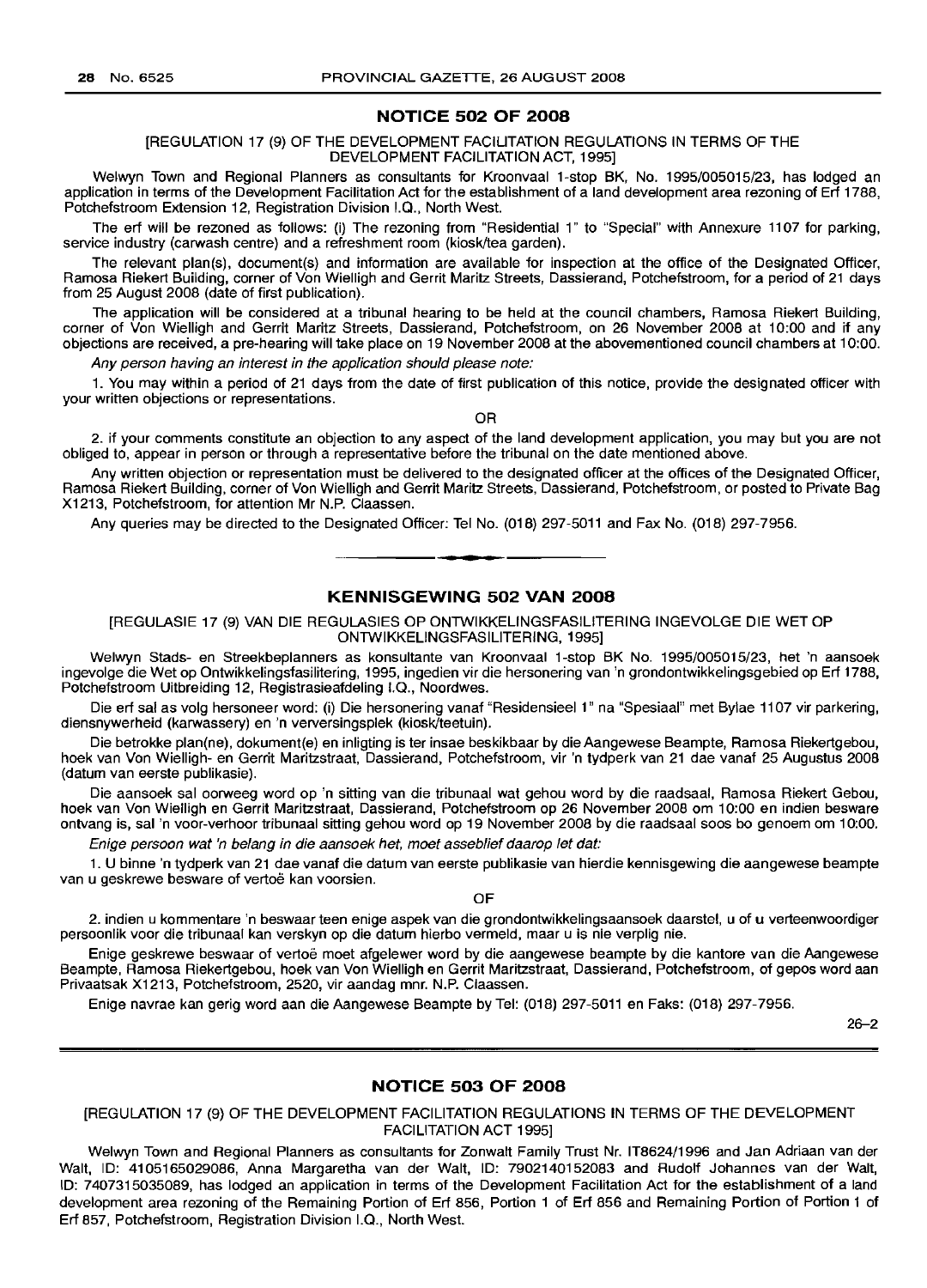The erven will be rezoned as follow:

From "Residential 1" with density of one dwelling house per 1 000 m<sup>2</sup> (Remaining Portion of Portion 1 of Erf 857) and "Special" with Annexure 731 (Portion 1 of Erf 856 and Remaining Portion of Erf 856) to:

"Business 4" with Annexure 1097 for refreshment rooms, dwelling units, guesthouse and place of instruction.

The relevant plan(s), document(s) and information are available for inspection at the office of the Designated Officer, Ramosa Riekert Building, corner of Von Wielligh and Gerrit Maritz Streets, Dassierand, Potchefstroom, for a period of 21 days from 25 August 2008 (date of first publication).

The application will be considered at a Tribunal hearing to be held at the Council Chambers, Ramosa Riekert Building, corner of Von Wielligh and Gerrit Maritz Streets, Dassierand, Potchefstroom, on 26 November 2008 at 10:00, and if any objections are received, a pre-hearing will take place on 19 November 2008 at the abovementioned Council Chambers at 10:00.

Any person having an interest in the application should please note:

1. You may within a period of 21 days from the date of first publication of this notice, provide the designated officer with your written objections or representations; or

2. If your comments constitute an objection to any aspect of the land development application, you may but you are not obliged to, appear in person or through a representative before the Tribunal on the date mentioned above.

Any written objection or representation must be delivered to the designated officer at the offices of the Designated Officer, Ramosa Riekert Building, corner of Von Wielligh and Gerrit Maritz Streets, Dassierand, Potchefstroom, or posted to Private Bag X1213, Potchefstroom, for attention Mr N.P. Claassen.

Any queries may be directed to the Designated Officer: Telephone No. (018) 297-5011 and Fax No. (018) 297-7956.

I **\_ I**

## **KENNISGEWING 503 VAN 2008**

[REGULASIE 17 (9) VAN DIE REGULASIES OP ONTWIKKELlNGSFASILITERING INGEVOLGE DIE WET OP ONTWIKKELlNGSFASILITERING, 1995]

Welwyn Stads- en Streekbeplanners as konsultante van Zonwalt Family Trust Nr. IT8624/1996 en Jan Adriaan van der Walt, ID: 4105165029086, Anna Margaretha van der Walt, ID: 7902140152083 en Rudolf Johannes van der Walt, ID: 7407315035089, het 'n aansoek ingevolge die Wet op Ontwikkelingsfasilitering, 1995, ingedien vir die hersonering van 'n grondontwikkelingsgebied op die Resterende Gedeelte van Erf 856, Gedeelte 1 van Erf 856 en die Resterende Gedeelte van Gedeelte 1 van Erf 857, Potchefstroom, Registrasie Afdeling I.Q., Noordwes.

Die erf sal as volg hersoneer word:

Van "Residensieel 1" met die digtheid van een woonhuis per 1 000 m<sup>2</sup> (Resterende Gedeelte van Gedeelte 1 van Erf 857) en "Spesiaal" met Bylae 731 (Gedeelte 1 van Erf 856 en Resterende Gedeelte van Erf 856) na

"Besigheid 4" met Bylae 1097 vir verversingplek, wooneenhede, gastehuis en 'n onderrigplek.

Die betrokke plan(ne), dokument(e) en inligting is ter insae beskikbaar by die Aangewese Bearnpte, Ramosa Riekert Gebou, hoek van Von Wielligh en Gerrit Maritzstrate, Dassierand, Potchefstroom, vir 'n tydperk van 21 dae vanaf 25 Augustus 2008 (datum van eerste publikasie).

Die aansoek sal oorweeg word op 'n sitting van die Tribunaal wat gehou word by die Raadsaal, Ramosa Riekert Gebou, hoek van Von Wiellih en Gerrit Maritzstrate, Dassierand, Potchefstroom, op 26 November 2008 om 10:00, en indien besware ontvang is, sal 'n voor-verhoor Tribunaal sitting gehou word op 19 November 2008 by die raadsaal soos bo genoem om 10:00.

Enige persoon wat 'n belang in die aansoek het, moet asseblief daarop let dat:

1. U binne 'n tydperk van 21 dae vanaf die datum van eerste publikasie van hierdie kennisgewing die aangewese beampte van u geskrewe besware of vertoë kan voorsien; of

2. Indien u kommentaar 'n beswaar teen enige aspek van die grondontwikkelingsaansoek daarstel, u of u verteenwoordiqer persoonlik voor die Tribunaal kan verskyn op die datum hierbo vermeld, maar u is nie verplig nie.

Enige geskrewe beswaar of vertoe moet afgelewer word by die aangewese beampte by die kantore van die Aangewese Beampte, Ramosa Riekert Gebou, hoek van Von Wielligh en Gerrit Maritzstrate, Dassierand, Potchefstroom, of gepos word aan Privaatsak X1213, Potchefstroom, 2520, vir aandag Mm. N.P. Claassen.

Enige navrae kan gerig word aan die Aangewese Beampte by Telefoon No. (018) 297-5011 en Faks No. (018) 297-7956.

## **NOTICE 504 OF 2008**

#### NOTICE CONCERNING APPLICATION FOR CONSENT USE

Symbio Planning Consultants hereby gives notice in terms of Clause 13 / 22 of the Hartbeespoort Town-planning Scheme, 1993, that an application for Consent Use has been submitted for Erf 238 of Schoemansville Township, Reg. Div. J.Q; NW. Province.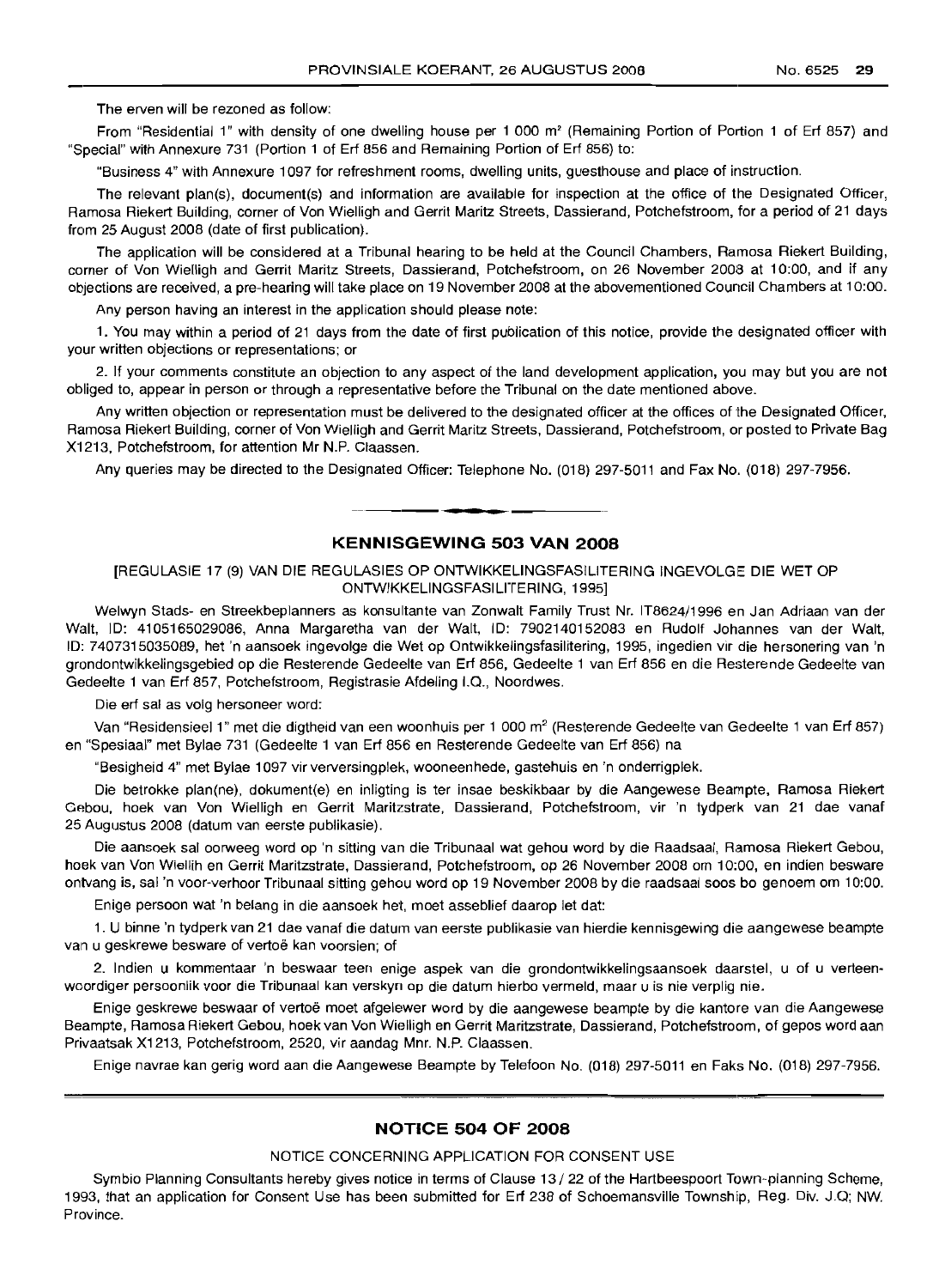Application has been made for consent use to allow the owner to operate a Dentistry Medical Clinic at the home office on the property. The owner will continue to live on the property but will use a portion of the property for his dentistry practice.

Further particulars of the application are open for inspection at the office of the Municipal Manager of Town Planning, Dept. of Land, Housing and Environment, Fourth Floor, Room 15, Municipal Offices, Von Velden Street, Brits.

Any person who wishes to object to the granting of the application or who wishes to make representations in regard thereof shall submit his objections or representations in writing and in duplicate to the Municipal Manager at the above address or at P.O. Box 106, Brits, 0250 within a period of 28 days from the date of first publication of this notice, 26 August 2008.

Symbio Planning Consultants (Pty) Ltd, P.O. Box 291, Ifafi, 0260. Tel. (021) 253-2463 / 082 440 7959.

## **KENNISGEWING 504 VAN 2008**

**• •**

KENNISGEWING VAN AANSOEK VIR TOESTEMMINGS GEBRUIK

Symbio Planning Consultants gee hiermee kennisgewing ingevolge Klousule 13 / 22 van die Dorpsbeplanningskema van Hartbeespoort, 1993, kennis dat 'n aansoek vir toestemmings gebruik ontvang is vir Erf 238 van Schoemansville Dorp, Reg. Afd. J.Q. NW. Provinsie.

'n Aansoek is ingedien vir toestemmings gebruik om die grond eienaar toe te laat om 'n tandaarts mediese kliniek te bedryf binne sy kantoor op sy erf. Die eienaar gaan nog op die erf bly maar wil 'n stuk van die grond gebruik vir sy tandaarts praktyk.

Verdere besonderhede van die aansoek lê ter insae by die kantoor van die Munisipale Bestuurder: Stadsbeplanning, Department van Grond, Behuising, Omgewing, Vierde Vloer, Kamer 15, Munispale Kantore, Van Veldenstraat, Brits, binne 'n tydperk van 28 dae vanaf die datum van eerste publikasie van hierdie kennisgewing.

Enige persoon wat teen die toestaan van die aansoek beswaar wil maak of vertoë in verband daarmee wil rig, moet sy besware of vertoë skriftelik in tweevoud aan die Munisipale Bestuurder, by die bovermelde adres of by Posbus 106, Brits, 0250, binne 'n tydperk van 28 dae vanaf die datum van eerste publikasie van hierdie kennisgewing 26 Augustus 2008 indien.

Symbio Planning Consultants (Pty) Ltd, P.O. Box 291, Ifafi, 0260. Tel. (012) 253-2463 / 082 440 7959.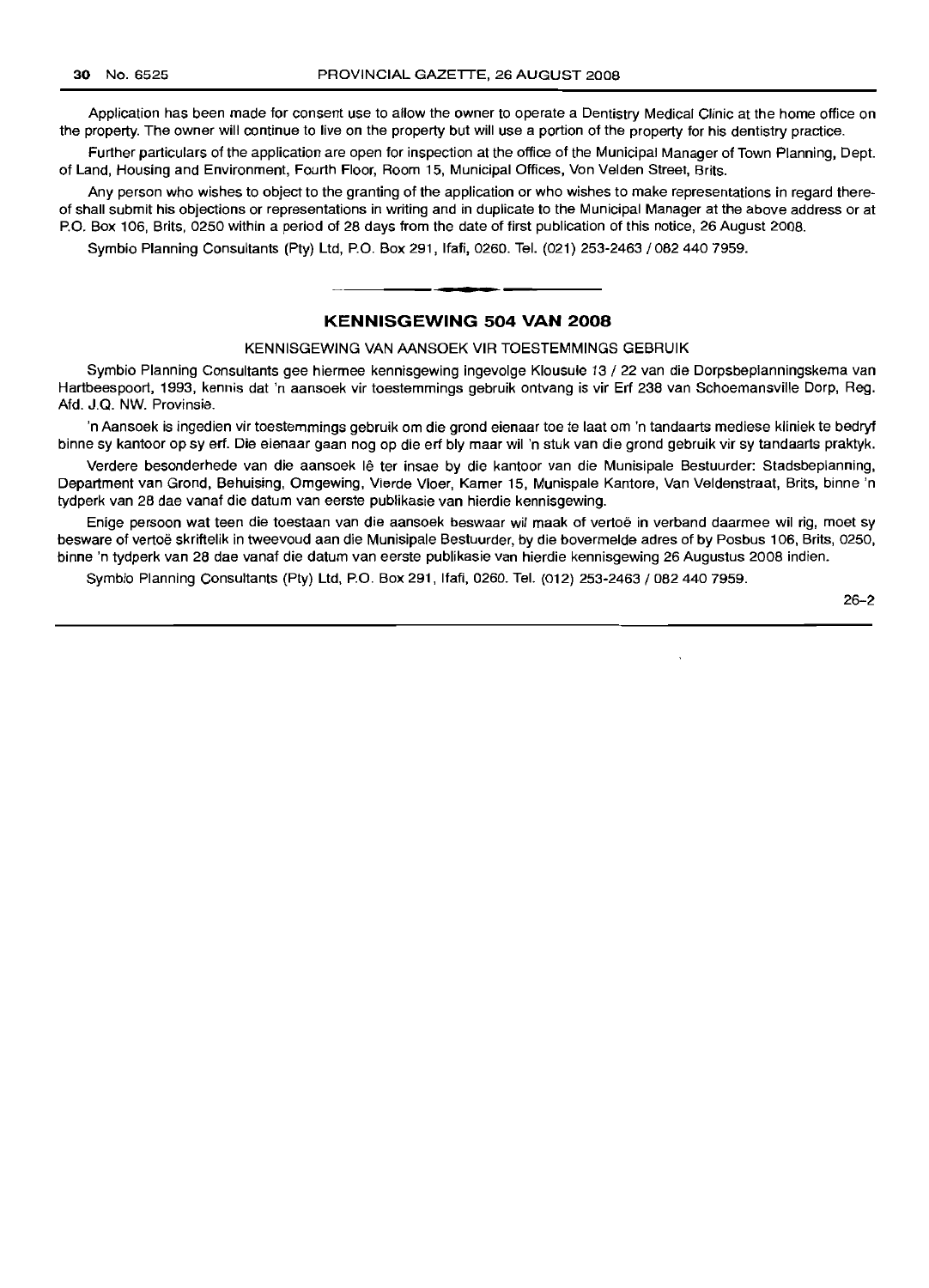## **KENNISGEWING 480 VAN 2008**

#### WET OP OPHEFFING VAN BEPERKINGS, 1967

## DIE OPHEFFING VAN TITEL VOORWAARDES VAN VERSKILLENDE GEDEELTES VAN DIE PLAAS PAARDEKRAAL 279 J.Q.

Hierby word bekend gemaak dat ingevolge die be palings van artikel 3(1) van die Wet op Opheffing van Beperkings, 1967 (Wet No. 84 van 1967) aansoek gedoen is deur EPS Konsultante, Rustenburg vir die opheffing van:

#### 1. Akte van Transport: T *99769/2001*

- A. Paragraaf 7: Restant van Gedeelte 17 van die plaas Paardekraal 279 J.Q, Beperkende Voorwaardes: A 1 tot 9, A 11 en B.
- B. Paragraaf 11: Restant van Gedeelte 37 ('n gedeelte van Gedeelte 17) van die plaas Paardekraal 279 J. Q Beperkende Voorwaardes: A(a) en (b) (A in sy geheel), C en D
- C Paragraaf 9: Restant van Gedeelte 38 ('n gedeelte van Gedeelte 17) van die plaas Paardekraal 279 J.Q Beperkende Voorwaardes 1(a) tot (i) en 1(k) en 2
- D Paragraaf 6: Restant van Gedeelte 43 ('n gedeelte van Gedeelte 30) van die plaas Paardekraal J.Q Beperkende Voorwaardes: 1(a) tot (c), 2(a) en (b), 5 en 6
- E Paragraaf 8: Restant van Gedeelte 47 ('n gedeelte van Gedeelte 18) van die plaas Paardekraal J.Q Beperkende Voorwaardes: 1(a) tot (k), 1(m) en 2
- F Paragraaf 10: Gedeelte 56 ('n gedeelte van Gedeelte 38) van die plaas Paardekraal 279 J.Q Beperkende Voorwaardes 1(a) tot (i), 3 en 4
- G Paragraaf 39: Gedeelte 76 ('n gedeelte van Gedeelte 22) van die plaas Paardekraal 279 J.Q Beperkende Voorwaardes: A 1 (a) tot (i), C en D
- H Paragraaf 20: Gedeelte 20 van die plaas Paardekraal 279 J.Q Beperkende Voorwaardes: C(a) tot (i), D en E

### 2. Akte van Transport: T *66566/2004*

- A. Paragraaf 2: Restant van Gedeelte 31 van die plaas Paardekraal 279 J.Q Beperkende Voorwaardes: A (1) en B
- B Paragraaf 5: Gedeelte 48 ('n gedeelte van Gedeelte 43) van die plaas Paardekraal 269 J.Q Beperkende Voorwaardes: A (1) tot (3), B, E en F
- C Paragraaf 3: Gedeelte 57 ('n gedeelte van Gedeelte 31) van die plaas Paardekraal 279 J.Q Beperkende Voorwaardes: A en B(2)
- o Paragraaf 4: Gedeelte 72 van die plaas Paardekraal 279 J.Q Beperkende Voorwaardes: A 1(a) tot (i), C en D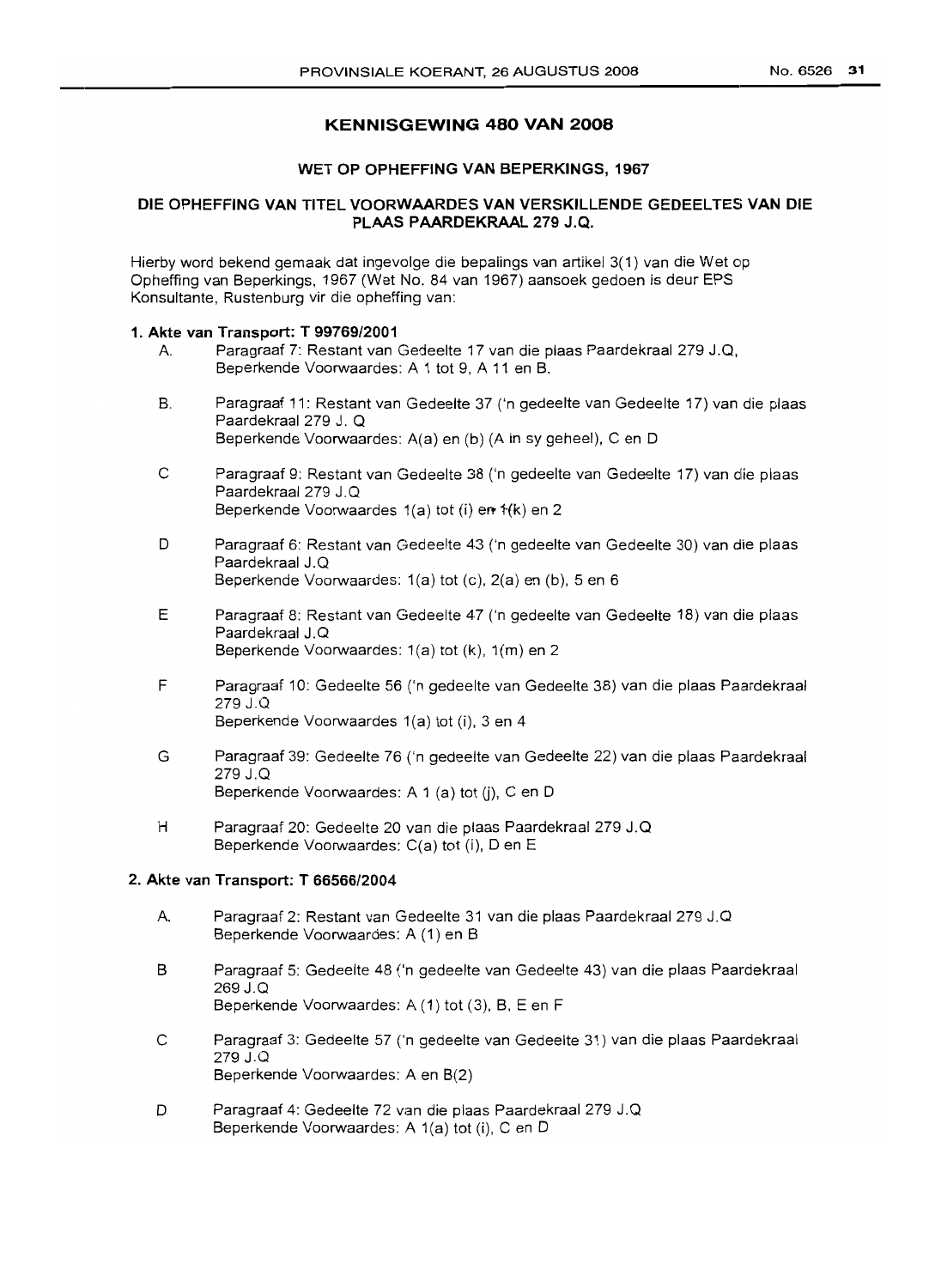- E Paragraaf 7: Restant van Gedeelte 77 van die plaas Paardekraal 279 I.Q Beperkende Voorwaardes: A 1 tot 5, B, C1 tot 2, Fen G
- F Paragraaf 1: Gedeelte 73 van die plaas Paardekraal 279 J.Q Beperkende Voorwaardes: A en C

#### 3. Akte van Transport: T 115341/2003

- A Paragraaf 1: Gedeelte 74 van die plaas Paardekraal 279 J.Q Beperkende Voorwaardes: A (1) en B
- B Paragraaf 2: Gedeelte 75 van die plaas Paardekraal 279 J.Q Beperkende Voorwaarde: A

Die aansoek en die betrokke dokumentasie is ter insae by die kantoor van die Waarnemende Bestuurder, Departement Ontwikkellende Plaaslike Regering en Behuising, h/v Von Wielligh- en Gerrit Maritzstraat, Potchefstroom en in die kantoor van die Munisipale Bestuurder, Rustenburg Plaaslike Munisipaliteit vir 'n tydperk van 28 dae vanaf 01 Julie 2008

Besware teen die aansoek kan skriftelik by die'Waamemende Bestuurder, Departement Ontwikkellende Plaaslike Regering en Behuising by bovermelde adres of Privaatsak X1213, Potchefstroom, 2520, voor of op 29 Julie 2008 ingedien word en moet die kantoor nie later as 14:00 op genoemde datum bereik nie.

GO *15/4/2/1/40/39*

**NOTICE 480 OF 2008**

**- .**

## REMOVAL OF RESTRICTIONS ACT, 1967

## REMOVAL OF RESTRICTIONS OF VARIOUS PORTIONS OF THE FARM PAARDEKRAAL 279 J.Q

It is hereby notified that application has been made in terms of Section  $3(1)$  of the Removal of Restrictions Act, 1967 (Act No. 84 of 1967) by EPS Consultants, Rustenburg, for the removal of:

## 1. Deed of Transfer: T 99769/2001

- C. Paragraph 7: Remainder of Portion 17 of the farm Paardekraal 279 J.Q, Restrictions: A 1 to 9, A 11 and B.
- D. Paragraph 11: Remainder of Portion 37 (a portion of Portion 17) of the farm Paardekraal 279 J. Q Restrictions:  $A(a)$  and (b) (A as a whole), C and D
- C Paragraph 9: Remainder of Portion 38 (a portion of Portion 17) of the farm Paardekraal 279 J.Q Restrictions 1(a) to (i) and 1(k) and 2
- D Paragraph 6: Remainder of Portion 43 (a portion of Portion 30) of the farm Paardekraal J.Q Restrictions:  $1(a)$  to  $(c)$ ,  $2(a)$  and  $(b)$ ,  $5$  and  $6$
- E Paragraph 8: Remainder of Portion 47 (a portion of Portion 18) of the farm Paardekraal J.Q Restrictions: 1(a) to (k), 1(m) and 2
- F Paragraph 10: Portion 56 (a portion of Portion 38) of the farm Paardekraal 279 J.Q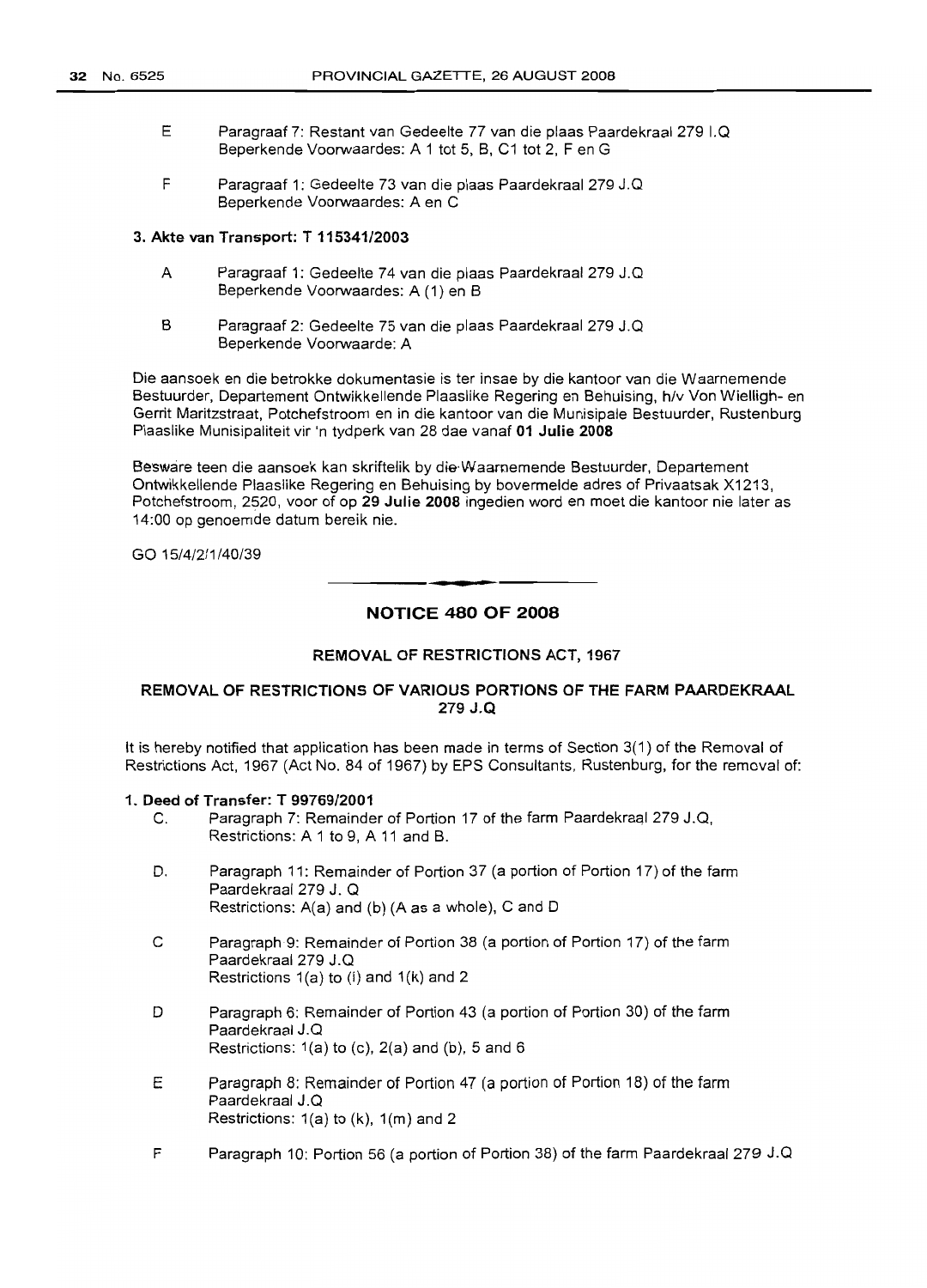Restrictions: 1(a) to (i), 3 and 4

- G Paragraph 39: Portion 76 (a portion of Portion 22) of the farm Paardekraal 279 J.Q Restrictions: A  $1(a)$  to  $(i)$ , C and D
- H Paragraph 20: Portion 20 of the farm Paardekraal 279 J.Q Restrictions: C(a) to (i), D and E

## **2. Deed of Transfer: T 66566/2004**

- B. Paragraph 2: Remainder of Portion 31 of the farm Paardekraal 279 J.Q Restrictions: A (1) and B
- B Paragraph 5: Portion 48 (a portion of Portion 43) of the farm Paardekraal 269 J.Q Restrictions: A (1) to (3), B, E and F
- C Paragraph 3: Portion 57 (a portion of Portion 31) of the farm Paardekraal 279 J.Q Restrictions: A and B(2)
- D Paragraph 4: Portion 72 of the farm Paardekraal 279 J.Q Restrictions: A 1(a) to (i), C and D
- E Paragraph 7: Remainder of Portion 77 of the farm Paardekraal 279 I.Q Restrictions: A 1 to 5, B, C1 to 2, F and G
- F Paragraph 1: Portion 73 of the farm Paardekraal 279 J.Q Restrictions: A and C

## 3. **Deed of Transfer: T 115341/2003**

- A Paragraph 1: Portion 74 of the farm Paardekraal 279 J.Q Restrictions: A (1) and B
- B Paragraph 2: Portion 75 of the farm Paardekraal 279 J.Q Restriction: A

The application and relative documents are open for inspection at the offices of the Acting Manager, Department Developmental Local Government and Housing, c/o Von Wielligh and Gerrit Maritz streets, and the office of the Municipal Manager, Rustenburg Local Municipality for a period a 28 days from **01 July 2008**

Objections to the application may be lodged in writing with the Acting Manager, Department of Developmental Local Government and Housing at the above address or to Private Bag X1213, Potchefstroom 2520 on or before **29 July 2008** and shall reach this office not later than 14:00 on the said date.

GO 15/4/2/1/40/39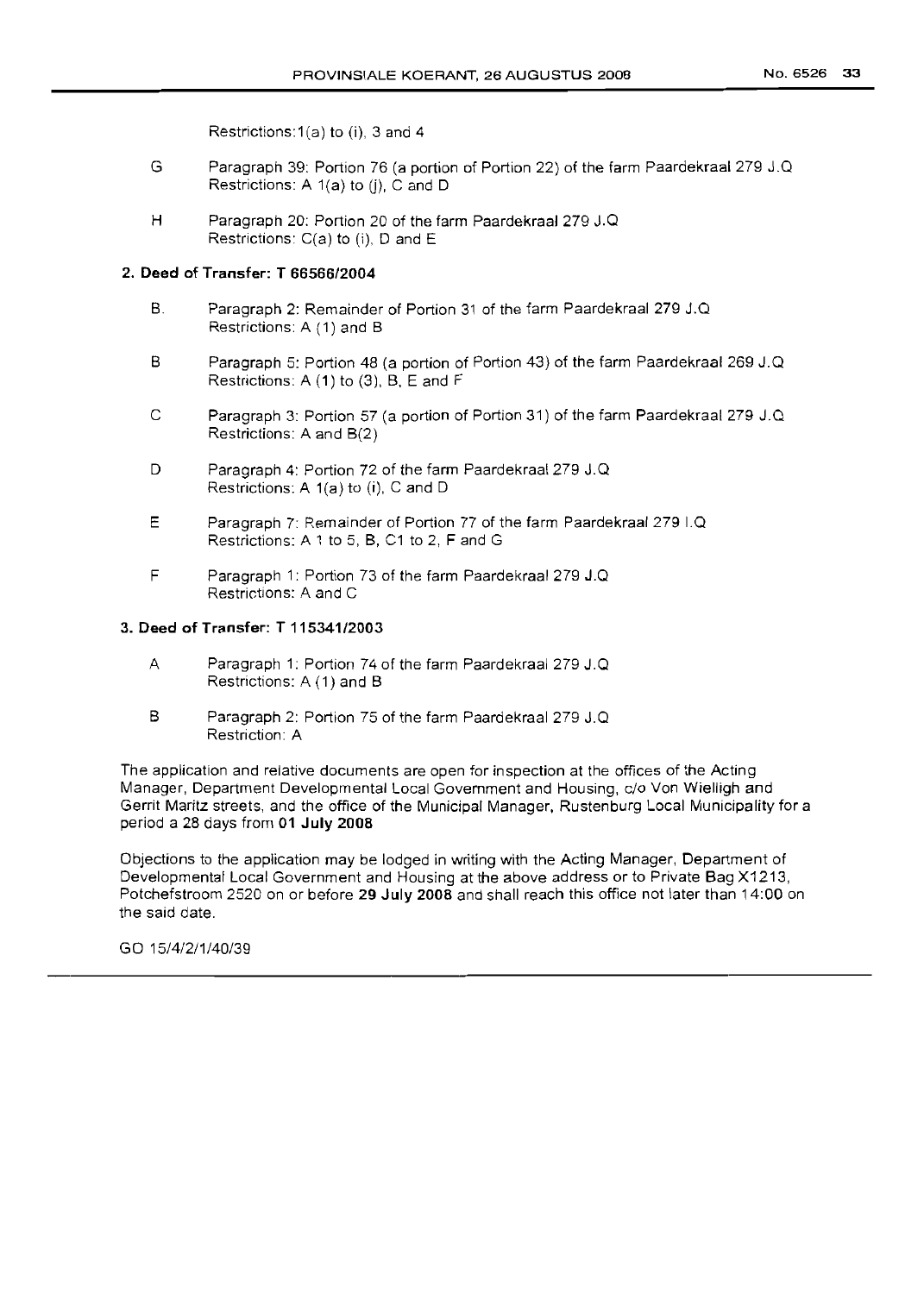## **LOCAL AUTHORITY NOTICES PLAASLIKE BESTUURSKENNISGEWING**

## **LOCAL AUTHORITY NOTICE 355**

#### **VENTERSDORP LOCAL MUNICIPALITY**

PROPOSED PERMANENT CLOSURE OF A PORTION OF RIVIER STREET, A PORTION OF KORT STREET, A PORTION OF RATSEGAAI DRIVE, RIETFONTEIN DRIVE, ELANDSKUIL AVENUE, ROODEPOORT AVENUE, KLiPPLAATDRIFT DRIVE, DOORNKOP AVENUE, VENTERSRAAI DRIVE, APPELDRAAI AVENUE, PALMIETFONTEIN DRIVE AND ANNEMOON STREET (STREET RESERVE), VENTERSDORP EXTENSION 4

Notice is hereby given in terms of the provisions of Section 67 of the Local Government Ordinance, 1939 (Ordinance 17 of 1939) (as amended), that the Ventersdorp Local Municipality has resolved to permanently close, a portion of Rivier Street, a portion of Kort Street, a portion of Ratsegaai Drive, Rietfontein Drive, Elandskuil Avenue, Roodepoort Avenue, Klipplaatdrift Drive, Doornkop Avenue, Ventersraai Drive, Appeldraai Avenue, Palmietfontein Drive and Annemoon Street (street reserve), Ventersdorp Extension 4, which forms part of the new proposed Ventersdorp Extension 4.

A sketch-plan indicating the street reserves to be closed permanently, will lie for inspection during office hours at the Property Division Offices, Number 1 Van Tonder Avenue, Ventersdorp, for a period of 30 (thirty) days from 19 August 2008.

Any person, who wishes to object to the proposed permanent closure or wishes to submit a claim for compensation, must lodge such objection with or submit such claim in writing to the Municipal Manager, at Number 1 Van Tonder Avenue, Ventersdorp, for a period of 30 (thirty) days from 19 August 2008.

#### **L. RALEKGETHO, Acting Municipal Manager**

Our Ref: TE057 Gazette

## **PLAASLIKE BESTUURSKENNISGEWING 355**

**••**

## **VENTERSDORP PLAASLIKE MUNISIPALITEIT**

VOORGESTELDE PERMANENTE SLUITING VAN 'N GEDEELTE VAN RIVIERSTRAAT, 'N GEDEELTE VAN KORTSTRAAT, 'N GEDEELTE VAN RATSEGAAIWEG, RIETFONTEINWEG, ELANDSKUILLAAN, ROODEPOORTLAAN, KLiPPLAAT-DRIFTWEG, DOORNKOPLAAN, VENTERSRAAIWEG, APPELDRAAILAAN, PALMIETFONTEIN EN ANNEMOONSTRAAT (STRAATRESERWE), VENTERSDORP UITBREIDING 4

Kennis geskied hiermee ooreenkomstig die bepalings van artikel 67 van die Ordonnansie op Plaaslike Bestuur, 1939 (Ordonnansie 17 van 1939) (soos gewysig), dat die Ventersdorp Plaaslike Munisipaliteit besluit het om 'n gedeelte van Rivierstraat, 'n gedeelte van Kortstraat, 'n gedeelte van Ratsegaaiweg, Rietfonteinweg, Elandskuillaan, Roodepoortlaan, Klipplaatdriftweg, Doornkoplaan, Ventersraaiweg, Appeldraailaan, Palmietfonteinweg en Annemoonstraat (straatreserwe), Ventersdorp Uitbreiding 4, permanent te sluit, welke gedeelte deer vorm van die nuwe voorgestelde Ventersdorp Uitbreiding 4 Ontwikkeling.

'n Sketsplan wat die straatreserwes aantoon wat gesluit sal word, sal gedurende kantoorure ten insae Ie by die kantoor van die Eiendom Divisie te nommer 1Van Tonderlaan, Ventersdorp, vir 'n tydperk van 30 (dertig) dae vanaf die 19 Augustus 2008.

Enige persoon wat beswaar wil maak teen die voorgenome permanente sluiting of enige eis om skadevergoeding wil instel, moet dit skriftelik indien by die kantoor van die Munisipale Bestuurder, te nommer 1 Van Tonderlaan, Ventersdorp, rig, binne 30 dae van 19 Augustus 2008.

#### **L. RALEKGETHO, Waarnemende Munisipale Bestuurder**

19-26

#### **LOCAL AUTHORITY NOTICE 356**

## NOTICE OF APPLICATION FOR EXTENSION OF THE BOUNDARIES OF APPROVED TOWNSHIP

The City of Matlosana hereby gives notice in terms of section 69 (6) (a) read in conjunction with sections 88 (2) and 95 of the Town-planning and Townships Ordinance, 1986 (Ordinance 15 of 1986), that an application has been made by Maxim Planning Solutions (Pty) Ltd, P.O. Box 10681, Klerksdorp, 2570, being the authorised agent of Diggers Development (Pty) Ltd (1998/013989/07) with the consent of the Superior General for the time being of the Congregation of the Brothers of Charity to extend the boundaries of the township known as Klerksdorp Extension 33 to include a portion of the Remaining Extent of Portion 163 (a portion of Portion 63) of the farm Elandsheuvel No. 402-IP, District Klerksdorp.

The portion concerned is situated adjacent and to the west of Provincial Road P138-1 (extension of Central Avenue), between Elm Street and Joe Siovo Street (N12), located to the north of Klerksdorp Extension 33 and is to be used for "Business 1" purposes.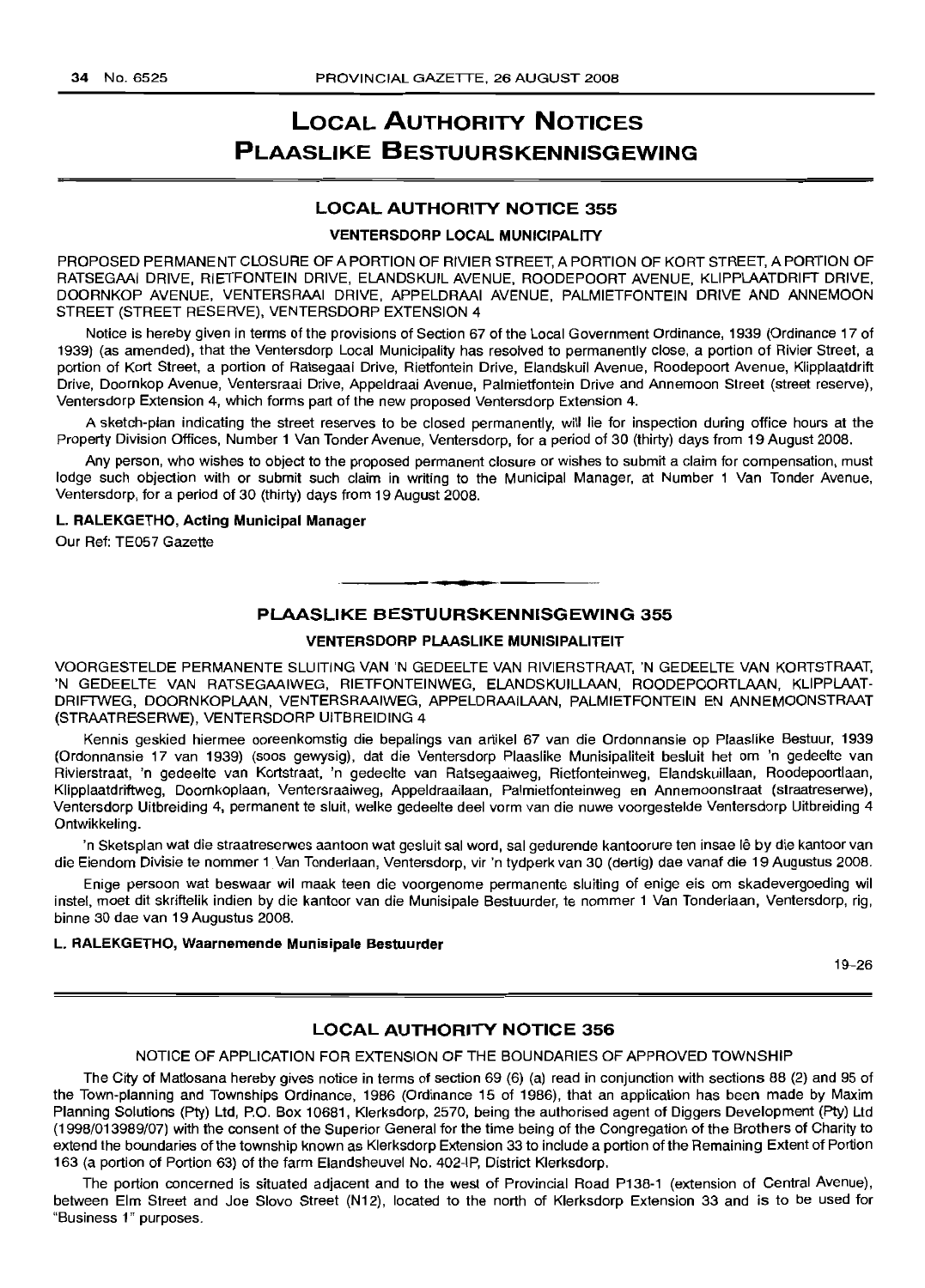The application together with the plans, documents and information concerned, will lie for inspection during normal office hours at the office of the Municipal Manager, Room 101, Municipal Offices, Bram Fischer Street, Klerksdorp, for a period of 28 days from 19 August 2008 (the date of first publication of this notice).

Objections to or representations in respect of the application must be lodged with or made in writing in duplicate to the Municipal Manager at the above address or at P.O. Box 99, Klerksdorp, 2570, within a period of 28 days from 19 August 2008 (the date of first publication of this notice).

#### PLAASLIKE BESTUURSKENNISGEWING 356

**.-**

#### KENNISGEWING VAN AANSOEK OM UITBREIDING VAN GRENSE VAN GOEDGEKEURDE DORP

Die Stadsraad van Matlosana gee hiermee ingevolge artikel 69 (6) (a) saamgelees met artikels 88 (2) en 95 van die Ordonnansie op Dorpsbeplanning en Dorpe, 1986 (Ordonnansie 15 van 1986) kennis dat aansoek gedoen is deur Maxim Planning Solutions (Edms) Bpk, Posbus 10681, Klerksdorp, 2570, synde die gemagtigde agent van Diggers Development (Edms) Bpk (1998/013989/07) met die toestemming van die Superior General for the time being of the Congregation of the Brothers of Charity om die grense van die dorp bekend as Klerksdorp Uitbreiding 33 uit te brei om 'n gedeelte van die Resterende Gedeelte van Gedeelte 163 ('n gedeelte van Gedeelte 63) van die plaas Elandsheuvel No. 402-IP, distrik Klerksdorp te omvat.

Die betrokke gedeelte is qelee aanliggend en ten weste van Provinsiale Pad P138-1 (verlenging van Central Avenue), tussen Elmstraat en Joe Siovostraat (N12), ten noorde van Klerksdorp Llitbreiding 33 en sal vir "Besigheid 1" doeleindes gebruik word.

Die aansoek tesame met die betrokke planne, dokumente en inligting lê ter insae gedurende gewone kantoorure by die kantoor van die Munisipale Bestuurder, Kamer 101, Munisipale Kantore, Bram Fischerstraat, Klerksdorp, vir 'n tydperk van 28 dae vanaf 19 Augustus 2008 (die datum van eerste publikasie van hierdie kennisgewing).

Besware teen of vertoë ten opsigte van die aansoek moet skriftelik en in tweevoud by of tot die Munisipale Bestuurder by bovermelde adres of by Posbus 99, Klerksdorp, 2570, binne 'n tydperk van 28 dae vanaf 19 Augustus 2008 (die datum van eerste publikasie van hierdie kennisgewing) ingedien of gerig word.

19-26

## LOCAL AUTHORITY NOTICE 357

#### WITHDRAWAL OF NOTICE FOR THE ESTABLISHMENT OF MOGWASE, UNIT 8 EXTENSION TOWNSHIP

Moses Kotane Local Municipality hereby wishes to withdraw a notice for the establishment of Mogwase, Unit 8 Extension Township, as appeared in the North West Provincial Gazette dated 27 May 2008 and 3 June 2008 until further notice.

## G.J. MOATSHE, Municipal Manager

Mogwase Civic Centre, Stand 933, Unit 3, Station Road, Mogwase

## PLAASLIKE BESTUURSKENNISGEWING 357

**-**

#### ONTrREKKING VAN LET OP VIR DIE VESTIGING VAN MOGWASE EENHEID 8 UITBREIDING DORPIE

Die Moses Kotane Plaaslike Munisipaliteit hierby wens om te onttrek 'n kennisgewing vir die vestiging van Mogwase Eenheid 8 Uitbreiding dorpie as verskyn in die Noordwes Provinsiale Koerant op 27 Mei 2008 en 3 Junie 2008 tot verdere kennisgewing.

#### G.J. MOATSHE, Municipal Manager

Mogwase Civic Centre, Stand 933, Unit 3, Station Road, Mogwase

19-26

#### LOCAL AUTHORITY NOTICE 368

## NOTICE OF APPLICATION FOR ESTABLISHMENT OF TOWNSHIP

The Rustenburg Local Municipality hereby gives notice in terms of section 69 (6) (a) read with section 96 (3) of the Town Planning and Townships Ordinance, 1986 (Ordinance 15 of 1986), that an application to establish the township referred to in the Annexure hereto, has been received by it.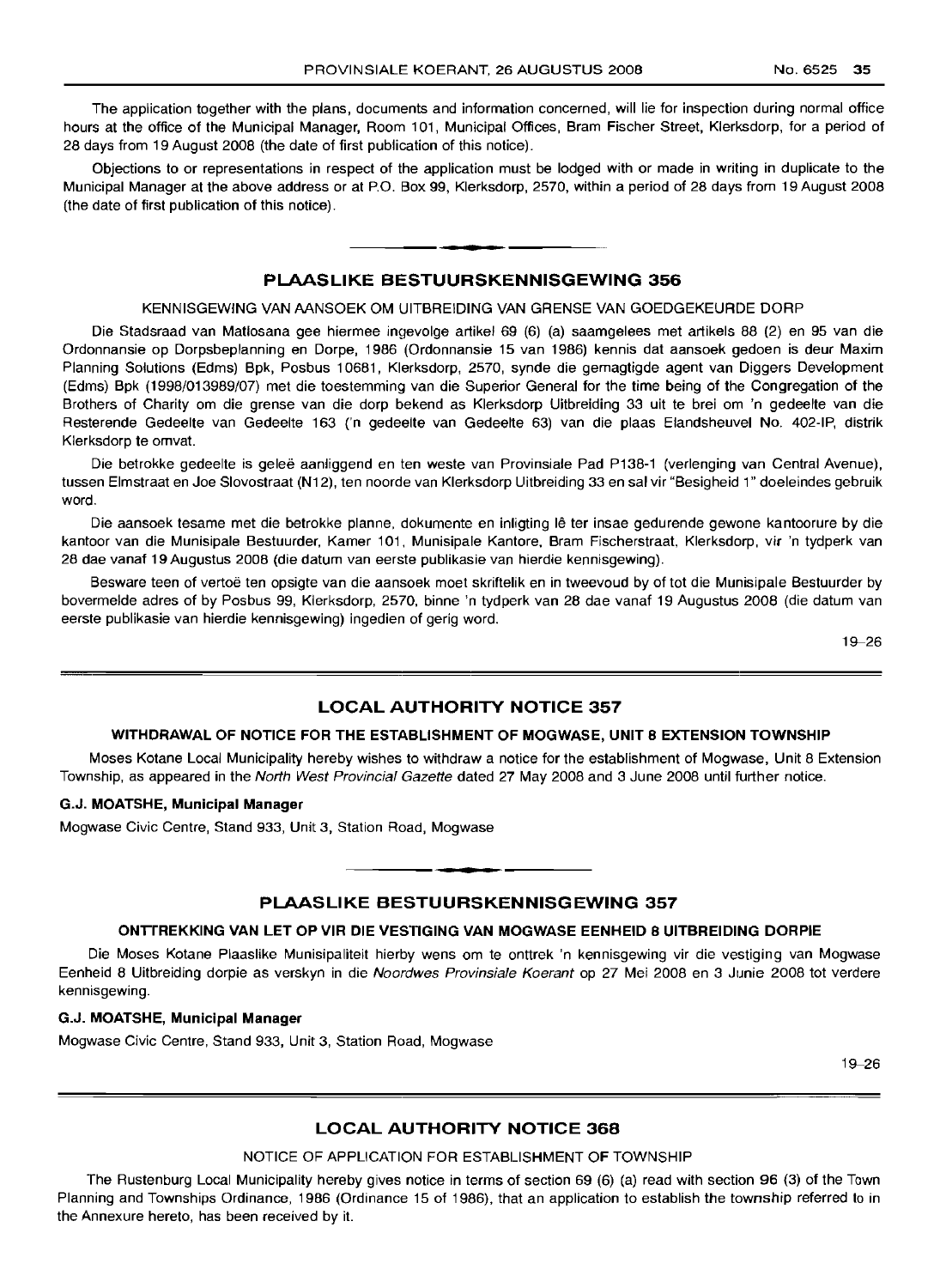Particulars of the application will lie for inspection during normal office hours at the office of the Director Planning and Development, Room 313, Missionary Mpheni House, c/o Beyers Naude and Nelson Mandela Drive, Rustenburg for the period of 28 days from 26 August 2008.

Objections to or representations in respect of the application must be lodged with or made in writing and in duplicate to the Municipal Manager at the above address or posted to P.O. Box 16, Rustenburg, 0300, within a period of 28 days from 26 August 2008.

#### **ANNEXURE**

#### Name of township: **Tierkloof Estate.**

Full name of applicant: Maxim Planning Solutions on behalf of Tierkloof Developments, Taljaard Transport, estate the late Josef Erasmus van den Bergh and William Visser Boonzaaier.

Number of erven in proposed township: 156.

Residential 1 (800 m<sup>2</sup>): 89.

Residential 1  $(1 000 \text{ m}^2)$ : 53.

Residential 2 (25 dwelling units per hectare): 5.

Residential 2 (40 dwelling units per hectare): 1.

Special for the purposes of a club house: 1.

Special for the purposes of a guest house: 1.

Special for access and access control: 1.

Special for the purposes of recreation and private open space: 5.

Public roads.

Description of land on which township is to be established: Portion 319, the Remainder of Portion 34, Portion 265 (a portion of Portion 250) and the Remaining of Portion 250 of the farm Waterkloof 305-JQ.

Location of proposed township: Situated  $\pm 5$  km south of Rustenburg and adjacent to the P16-1 (Rustenburg-Johannesburg) road.

Reference No. 180/2008.

## **PLAASLIKE BESTULIRSKENNISGEWING 368**

**-**

#### KENNISGEWING VAN AANSOEK OM STIGTING VAN DORP

Die Rustenburg Plaaslike Munisipaliteit gee hiermee ingevolge artikel 69 (6) (a) saamgelees met artikel 96 (3) van die Ordonnansie op Dorpsbeplanning en Dorpe, 1986 (Ordonnansie 15 van 1986) kennis dat 'n aansoek om die dorp in die Bylae hierby genoem te stig, deur hom ontvang is.

Besonderhede van die aansoek lê ter insae gedurende gewone kantoorure by die kantoor van die Direkteur Beplanning en Ontwikkeling, Kamer 313, Missionary Mpheni House, h/v Beyers Naude en Nelson Mandelarylaan, Rustenburg, vir 'n tydperk van 28 dae vanaf 26 Augustus 2008.

Besware teen of vertoe ten opsigte van die aansoek moet binne 'n tydperk van 28 dae vanaf 26 Augustus 2008 skriftelik en in tweevoud by of tot die Munisipale Bestuurder by bovemelde adres of by Posbus 16, Rustenburg, 0300, ingedien of gerig word.

#### **BYLAE**

#### Naam van dorp: **Tierkloof Estate.**

Volle naam van aansoeker: Maxim Planning Solutions namens Tierkloof Developments, Taljaard Transport, boedel wyle Josef Erasmus van den Bergh en Willem Visser Boonzaaier. .

Aantal erwe in voorgestelde dorp: 156.

Residensieel 1 (800 m²): 89.

Residensieel 1 (1 000 m<sup>2</sup> ) : 53.

Residensieel 2 (25 eenhede per hektaar): 5.

Residensieel 2 (40 eenhede per hektaar): 1.

Spesiaal vir doeleindes van 'n klubhuis: 1.

Spesiaal vir doeleindes van 'n gastehuis: 1.

Spesiaal vir toegang en toegangsbeheer: 1.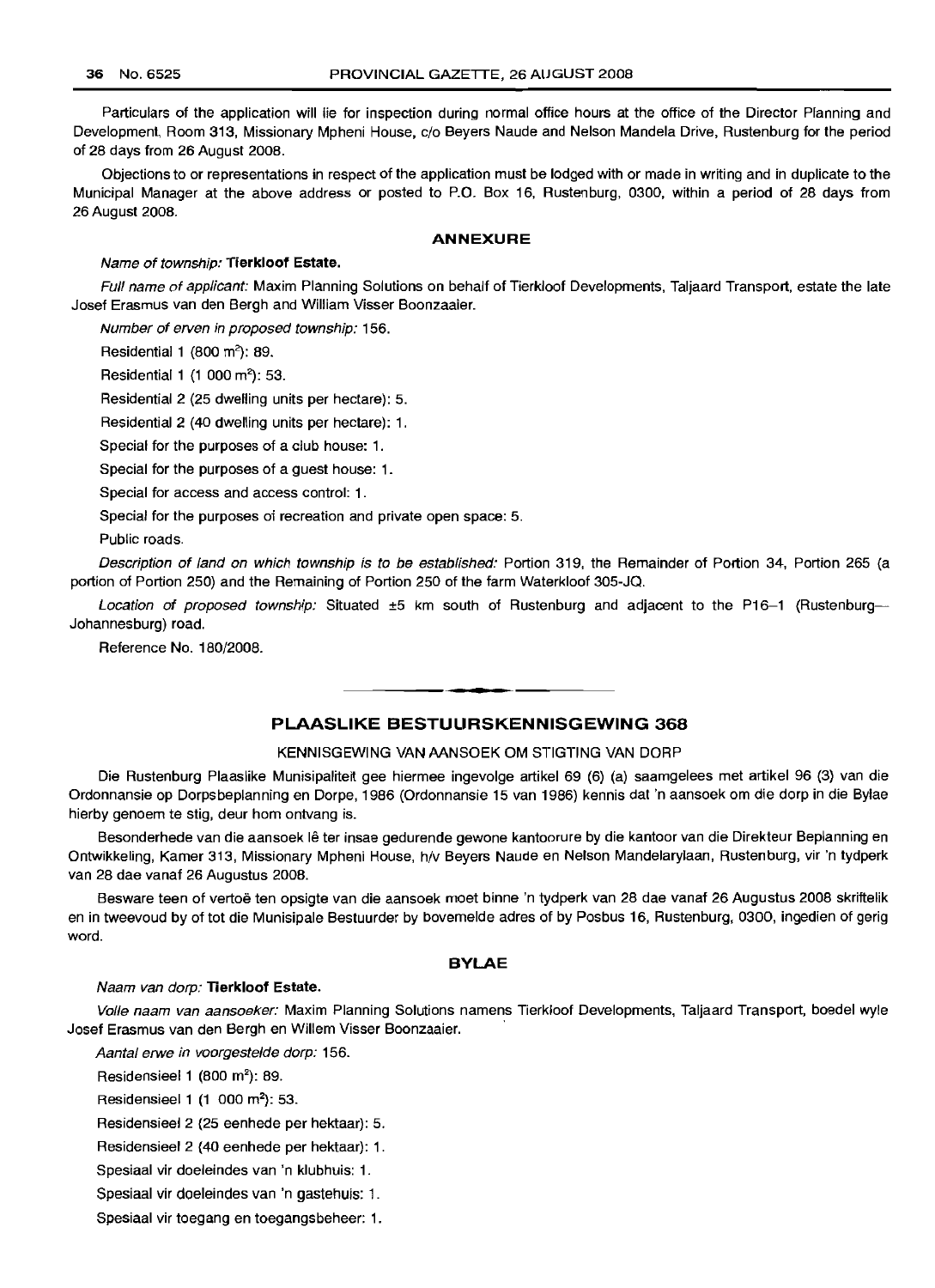Spesiaal vir die doeleindes van rekreasie en privaat oop ruimte: 5.

Openbare paaie.

Beskrywing van grond waarop dorp gestig staan te word: Gedeelte 319, die Restant van Gedeelete 34, Gedeelte 265 ('n gedeelte van Gedeelte 250) en die Restant van Gedeelte 250 van die plaas Waterklof 305 JQ.

Ligging van voorgestelde dorp: Geleë ±5 km suid van Rustenburg langs die P16-1 (Rustenburg-Johannesburg) pad. Verwysingsnommer: 180/2008.

26-2

## **LOCAL AUTHORITY NOTICE 369**

## NOTICE OF APPLICATION FOR ESTABLISHMENT OF A TOWNSHIP

Madibeng Local Municipality, hereby gives notice in terms of section 96 (3) read with section 69 (6) (a) of the Townplanning and Townships Ordinance, 1986 (Ordinance 15 of 1986) that an application to establish the township referred to in the Annexure hereto, has been received by it.

Particulars of the application will lie for inspection during normal office hours at the office of the Municipal Manager, Local Municipality of Madibeng, Van Velden Street, Brits, for a period of 28 days from 26 August 2008.

Objections to or representations in respect of the application must be lodged with or made in writing and in duplicate to the Municipal Manager at the above address or P.O. Box 106, Brits, 0250, within a period of 28 days from 26 August 2008.

### **ANNEXURE**

Name of township: **Melodie Extension** 60, **Madibeng, Reference** 15/3/2/1/3/61.

Name of applicant: Calcuplan Town Planners for Mandla Property Trust.

Number of erven in proposed township: 11 erven zoned "Residential 1", 1 ert zoned "Private Open Space", 1 ert zoned "Special" for private access road and access control and 1 ert zoned "Special" for services for the township.

Property description: Portion 1 of Aqrlcultural Holding 127, Melodie Agricultural Holdings.

Location of proposed township: In Wagner Street, east of Melodie X 36 en north of Melodie X40.

Address of applicant: Calcuplan Town Planners, P.O. Box 598, Hartbeespoort, 0216. Cell 083 491 2793. Fax 086 647 2640.

## **PLAASLIKE BESTUURSKENNISGEWING 369**

**•**

## KENNISGEWING VAN AANSOEK OM STIGTING VAN 'N DORP

Die Plaaslike Munisipaliteit van Madibeng gee hiermee ingevolge artikel 96 (3) saamgelees met artikel 69 (6) (a) van die Ordonnansie op Dorpsbeplanning en Dorpe, 1986 (Ordonnansie 15 van 1986) kennis dat 'n aansoek om die dorp in die Bylae hierby genoem, te stig, deur hom ontvang is.

Besonderhede van die aansoek lê ter insae gedurende gewone kantoorure by die kantoor van die Munisipale Bestuurder, Plaaslike Munisipaliteit van Madibeng, Van Veldenstraat, Brits, vir 'n tydperk van 28 dae vanaf 26 Augustus 2008.

Besware teen of vertoe ten opsigte van die aansoek moet binne 'n tydperk van 28 dae vanaf 26 Augustus 2008 skriftelik en in tweevoud by of tot die Munisipale Bestuurder by bovemelde adres of by Posbus 106, Brits, 0250, ingedien of gerig word.

#### **BYLAE**

Naam van dorp: **Melodie Uitbreiding** 60, **Madibeng, Verwysing** 15/3/2/1/3/61.

Naam van applikant: Calcuplan Stadsbeplanners namens Mandla Property Trust.

Aantal erwe in voorgestelde dorp: 11 erwe gesoneer "Residensieel 1"; 1 ert gesoneer "Privaat Oop Ruimte"; 1 erf gesoneer "Spesiaal" vir privaat toegangspad en toegangsbeheer en 1 ert gesoneer "Spesiaal" vir dienste vir die dorp,

Grondbeskrywing: Gedeelte 1 van Landbouhoewe 127, Melodie Landbouhoewes.

Ligging van voorgestelde dorp: In Wagnerstraat, 005 van Melodie X36 en noord van Melodie X40.

Adres van applikant: Calcuplan Stadsbeplanners, Posbus 598, Hartbeespoort, 0216. Sel 083 491 2793. Faks 086 647 2640.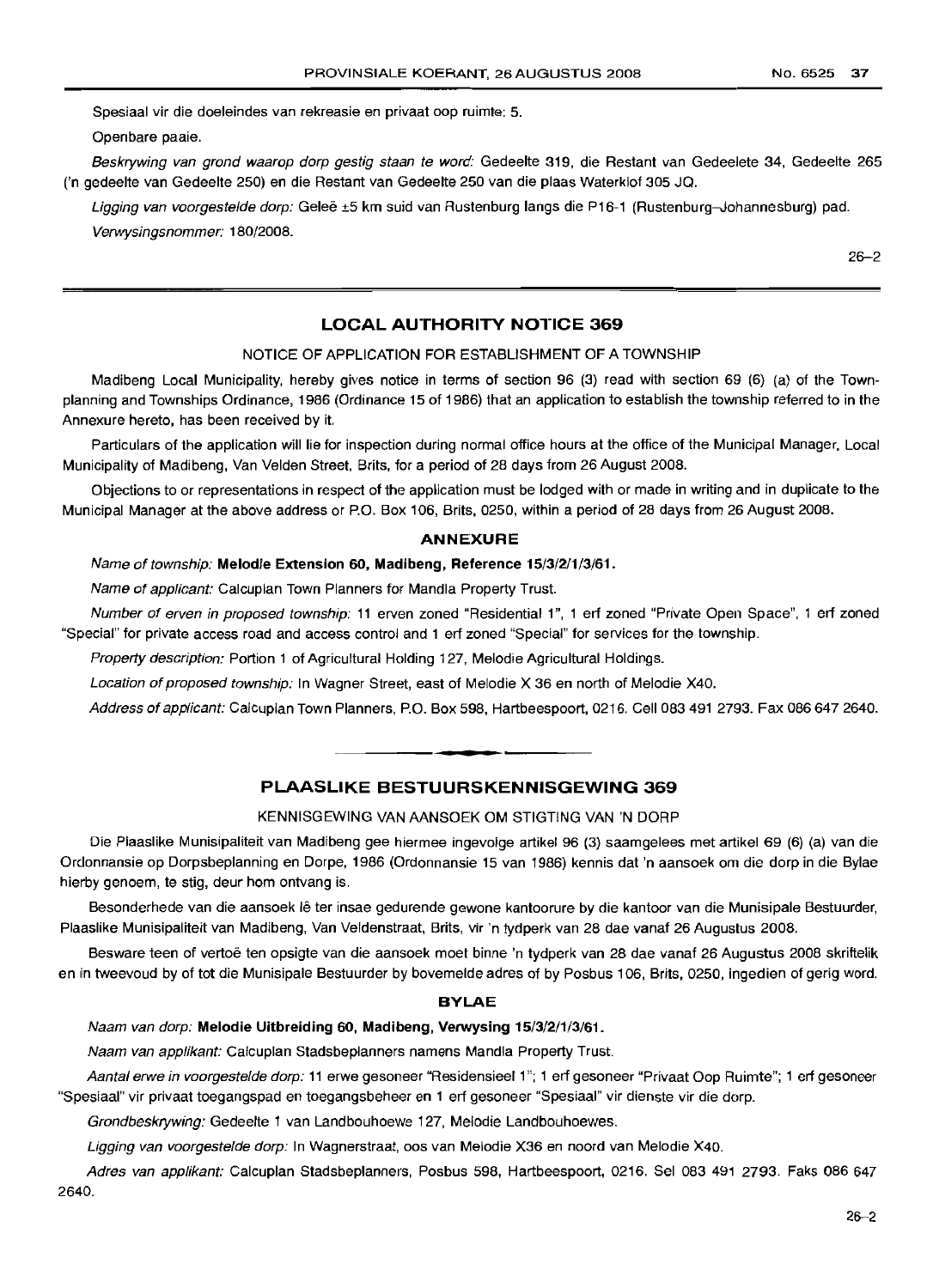## LOCAL AUTHORITY NOTICE 370

## MERAFONG CITY LOCAL MUNICIPALITY

## NOTICE OF APPLICATION FOR ESTABLISHMENT OF TOWNSHIP

#### KHUTSONG SOUTH EXTENSION 4

The Merafong City Local Municipality hereby gives notice in terms of Sections 96 (3) as read with Section 69 (6) (a) of the Town-planning and Township Ordinance, 1986 (Ordinance 15 of 1986), as amended that an application to establish the township referred to in the Annexure hereto, has been received by it.

Particulars of the application will lie for inspection during normal office hours at the office of the Manager: Spatial Planning and Environmental Management, Room G21, Ground Floor, Municipal Building, Halite Street, Carletonville, for a period of 28 days from 26 August 2008.

Any person who wishes to object to the application or submit representations in respect thereof must lodge the same in writing with the said authorized local authority (Merafong City Local Municipality) to the Manager: Spatial Planning and Environmental Management at the address above or at PO Box 3, Carletonville, 2500, or at the address of the agent (below) within 28 days from 26 August 2008.

Date of first publication: 26 August 2008.

#### ANNEXURE

## Name of township: Khutsong South Extension 4.

Full name of the applicant: Urban Dynamics Gauteng Inc.

Number of erven in proposed township: 2137 erven zoned "Residential 1", 9 erven zoned "Business 1", 10 erven zoned "Institutional", 1 ert zoned "Educational", 3 erven zoned "Municipal", 2 erven zoned S.A.R., 1 ert zoned "Special" for uses in consultation with Spoornet, Provincial Roads Department and Geoscience, 2 erven zoned "Agriculture" and 16 erven zoned "Public Open Space" and streets.

Description of land on which township is to be established: Part of the Remaining Extent of Portion 59 (a portion of Portion 50), Remaining Extent of Portion 91 and 92 (portions of Portion 90), Remaining extent of Portion 90 and 28, Portion 44 (a portion of Portion 43), Remaining Extent of Portion 23, 25 & 30 (portions of Portion 12), and Remaining Extent of Portion 58 (a portion of Portion 24) of the Farm Welverdiend No. 97 IQ.

Situation of proposed township: The proposed township is situated south of Khutsong South and west of Khutsong South Extension 2, south of the road P89-1 and south of the Welverdiend-Oberholzer railway line and north of the farm Varkenslaagte.

Address of agent: Urban Dynamics Gauteng Inc., No. 37 Empire Road, Parktown, 2193; PO Box 291803, Melville, 2109. Tel. (011) 482-4131. Fax: (011) 482-9959.

#### PLAASLIKE BESTUURSKENNISGEWING 370

**-**

#### MERAFONG CITY PLAASLIKE MUNISIPALITEIT

KENNISGEWING VAN AANSOEK OM STIGTING VAN DORP

## KHUTSONG SOUTH UITBREIDING 4

Die Merafong City Plaaslike Munisipaliteit gee hiermee kennis ingevolge artikel 96 (3) soos gelees tesame met artikel 69 (6) (a) van die Ordonnansie op Dorpsbeplanning en Dorpe, 1986 (Ordonnansie 15 van 1986) soos gewysig, dat 'n aansoek om die dorp in die Bylae hierby genoem, te stig, deur hom ontvang is.

Besonderhede van die aansoek lê ter insae gedurende gewone kantoorure by die kantoor van die Bestuurder: Ruimtelike Beplanning en Omgewings Bestuur, Kamer G21, Grondvloer, Munisipale Gebou, Halite Straat, Carletonville, en by die kantoor van die gemagtigde agent, vir 'n tydperk van 28 dae vanaf 26 Augustus 2008.

Besware teen of vertoë ten opsigte van die aansoek moet binne 'n tydperk van 28 dae vanaf 26 Augusus 2008, skriftelik by of tot die genoemde plaaslike owerheid (Merafong City Plaaslike Munisipaliteit), se Departement Ruimtelike Beplanning en Omgewings Bestuur by bogenoemde adres of Posbus 3, Carletonville, 2500, of die adres van die agent (hieronder), ingedien of gerig word.

Datum van eerste publikasie: 26 Augustus 2008.

#### BYLAE

### Naam van dorp: Khutsong South Uitbreiding 4.

Volle naam van aansoeker: Urban Dynamics Gauteng Ing.

Aantal erwe in voorgestelde dorp: 2137 erwe gesoneer "Residensieel 1"; 9 erwe gesoneer "Besigheid 1"; 10 erwe gesoneer "Inrigting"; 1 ert gesoneer "Opvoedkundig", 3 erwe gesoneer "Munisipaal"; 2 erwe gesoneer "S.A.S."; 1 ert gesoneer "Spesiaal" vir gebruike in oorleg met Provinsiale Paaie Departement, Spoornet en Raad vir Geowetenskappe; 2 erwe gesoneer "Landbou" en 16 erwe gesoneer "Openbare Oopruimte" en strate.